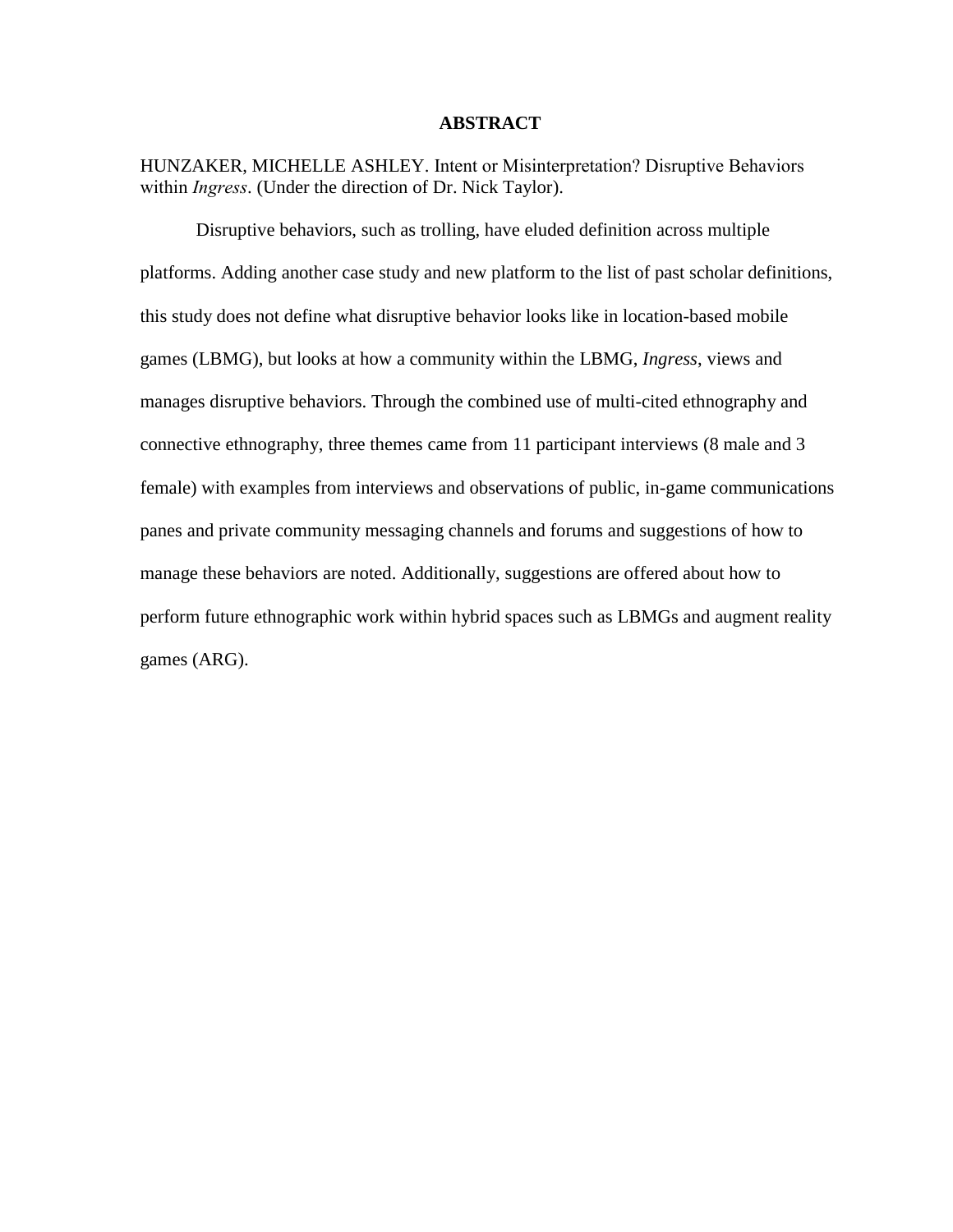© Copyright 2016 Michelle Ashley Hunzaker

All Rights Reserved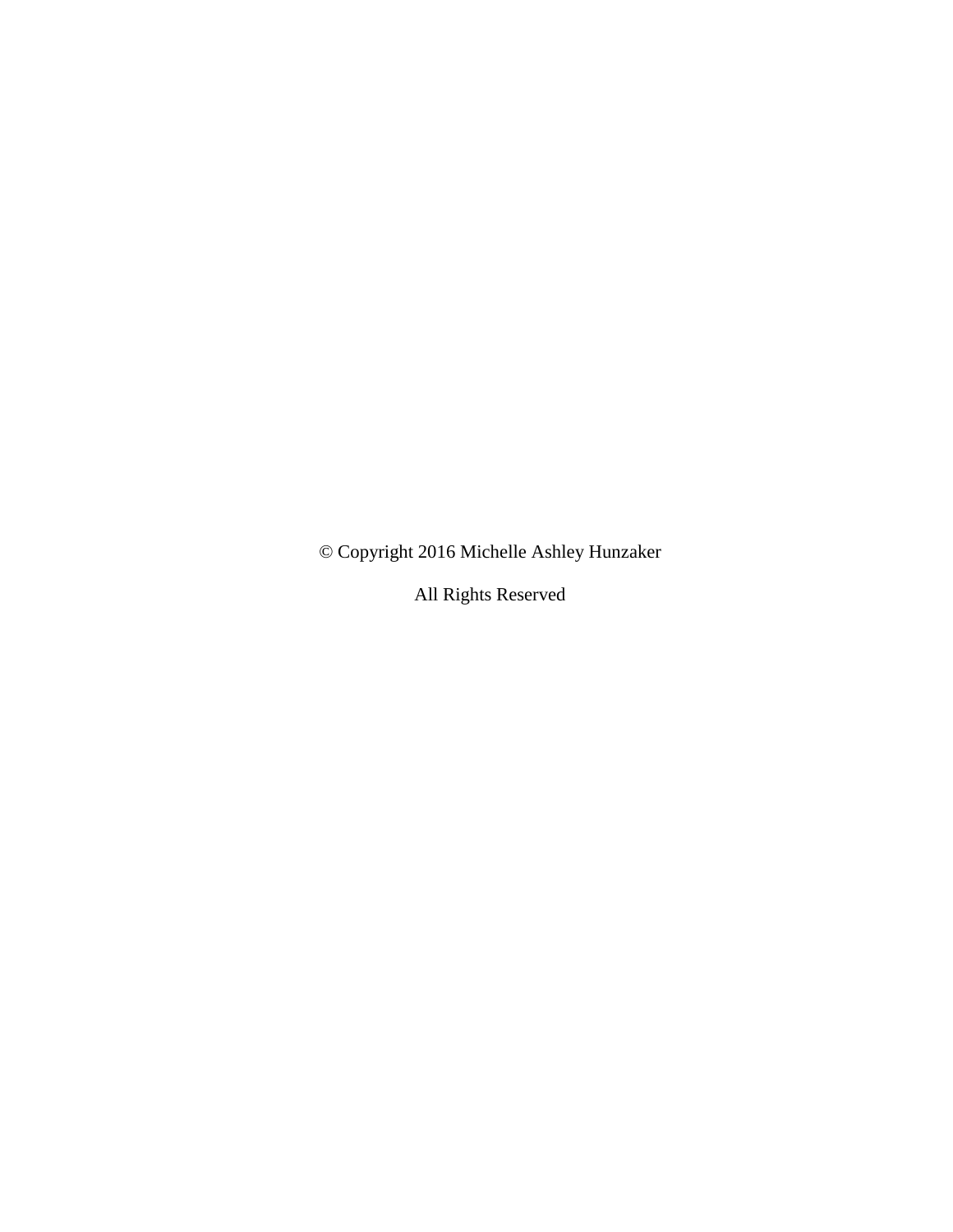# Intent or Misinterpretation? Disruptive Behaviors within *Ingress*

by Michelle Ashley Hunzaker

# A thesis submitted to the Graduate Faculty of North Carolina State University in partial fulfillment of the requirements for the degree of Masters of Science

Communications

Raleigh, North Carolina

2016

APPROVED BY:

Dr. Adriana de Souza e Silva Dr. Steve Wiley

\_\_\_\_\_\_\_\_\_\_\_\_\_\_\_\_\_\_\_\_\_\_\_\_\_\_\_\_\_\_\_\_ Dr. Nicholas Taylor

\_\_\_\_\_\_\_\_\_\_\_\_\_\_\_\_\_\_\_\_\_\_\_\_\_\_\_\_\_\_\_\_ \_\_\_\_\_\_\_\_\_\_\_\_\_\_\_\_\_\_\_\_\_\_\_\_\_\_\_\_\_\_\_\_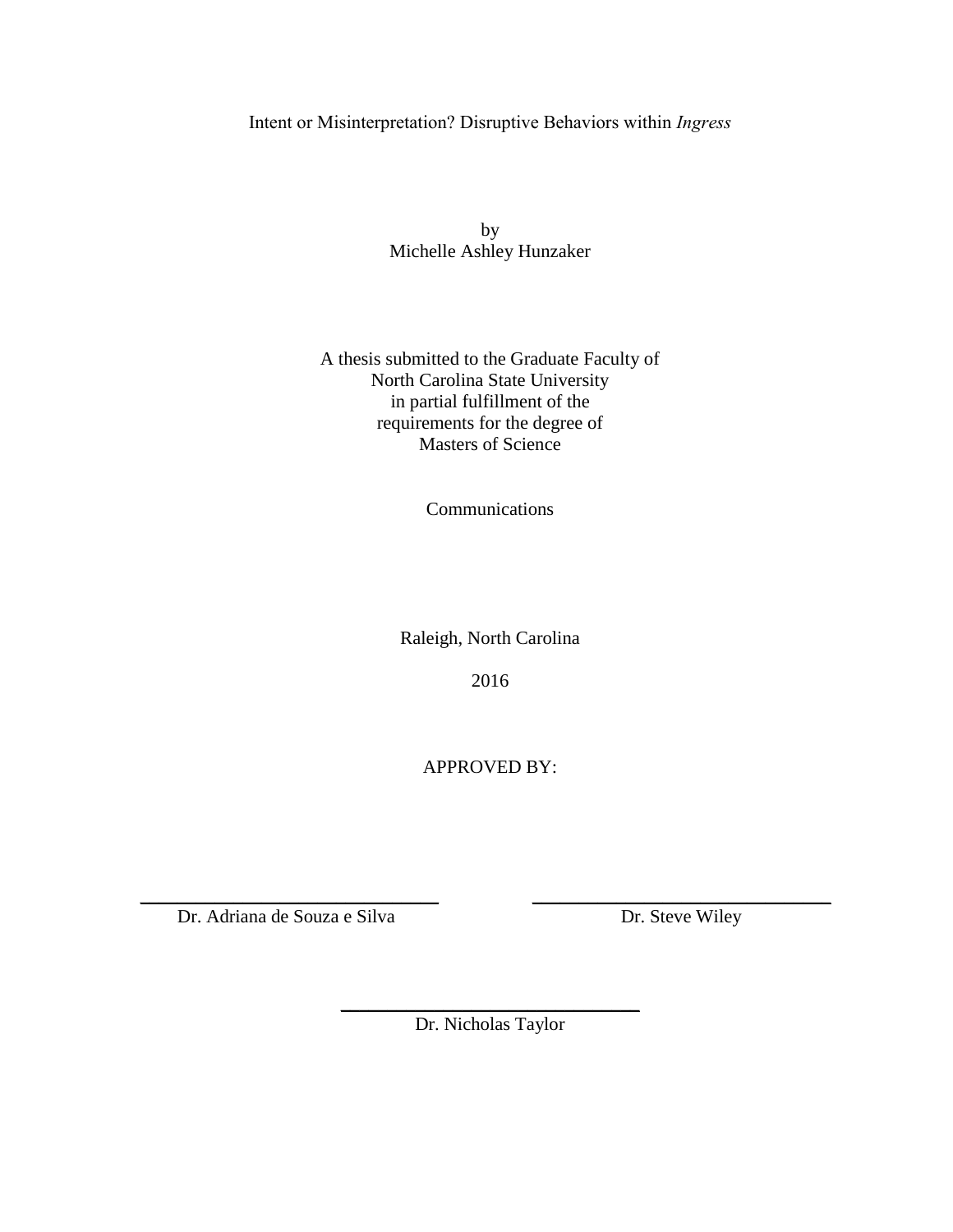# **BIOGRAPHY**

Michelle Hunzaker is a second year graduate student at North Carolina State University completing the thesis track of the Masters of Science in Communications program. She attended undergraduate at Fairleigh Dickinson University for a Bachelors of Arts in Broadcast Communications accompanied by a minor in Information Technology as well as competed as a student-athlete on the school's NCAA Division I Bowling Team all years of attendance.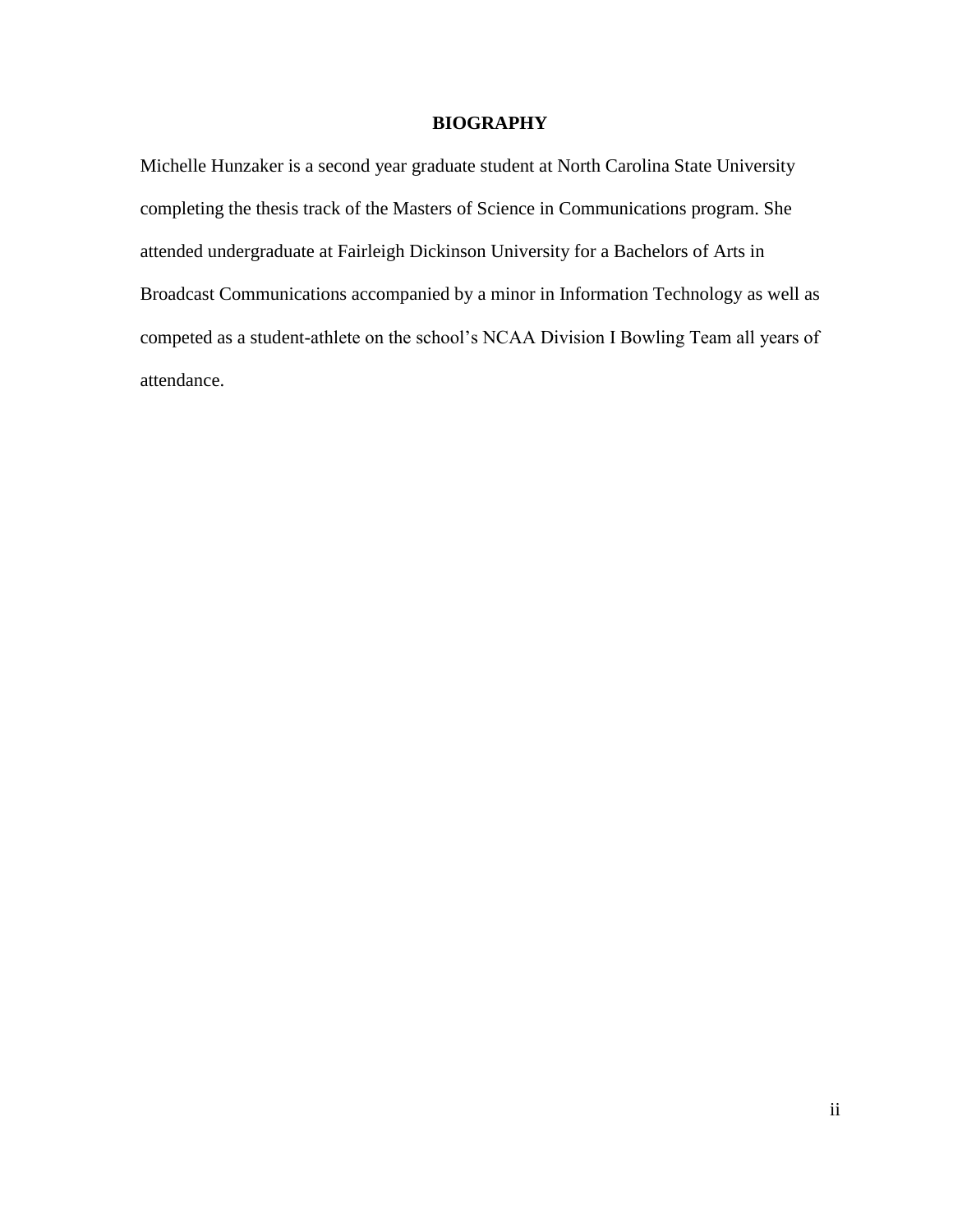# **TABLE OF CONTENTS**

| Table of Contents |  |
|-------------------|--|
|                   |  |
|                   |  |
|                   |  |
|                   |  |
|                   |  |
|                   |  |
|                   |  |
|                   |  |
|                   |  |
|                   |  |
|                   |  |
|                   |  |
|                   |  |
|                   |  |
|                   |  |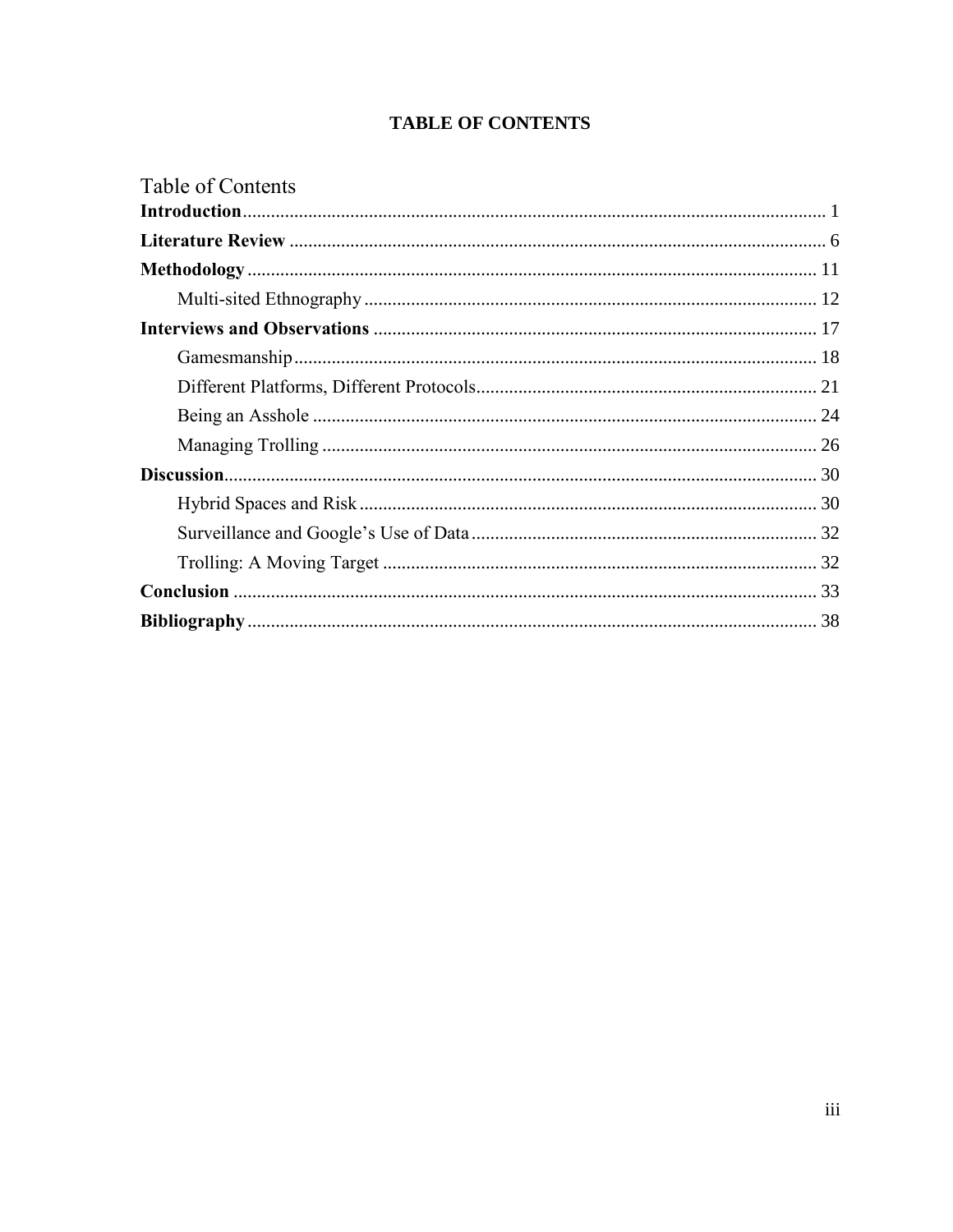# <span id="page-5-0"></span>**Introduction**

 $\overline{a}$ 

*On the way back from a day trip to the zoo, TechDoc<sup>1</sup> and TheEnigma decided to take a detour and play the augment reality game* Ingress *at historical points between the zoo and their home. This led them to the historic downtown of a smaller town. Before long, a local player of that town appeared, beginning to undo the work of recapturing the virtual, geolocated resources TechDoc and TheEnigma had just seized via their smartphones. A local player undoing the handiwork of out-of-town players is a common occurrence, and did not faze TechDoc and TheEnigm; but the player did not leave their trail even after crossing county borders. TechDoc began to worry, and purposefully turned several times in his car to lose this follower, yet within twenty minutes the player's truck re-appeared. Further attempts at losing the truck yielded the same result. It kept coming back. This player followed them over 3 counties before the two decided to just head towards home. They thought that the player would leave once on a major highway, yet the truck continued to follow them. Fear creeping in, TechDoc headed towards the local police station to seek help. The truck turned back towards the highway shortly after.*

While not everyday occurrences, stories such as this are not rare within the location-

based mobile game (LBMG) *Ingress*. *Ingress* is a game produced by Niantic Labs and started in late 2012 designed to enable mobile gaming and promote learning about local history. The creator, John Hanke, utilized Google Maps, a program at Google he helped develop, to create an LBMG which is played within a hometown, a local park, or even in a famous city. To play *Ingress*, one needs a mobile device using Android or iOS operating systems enabled with GPS and internet connection, the ability to move around in some fashion, most often to visit the landmarks, pieces of art, or historic spaces or monuments around which the game

<sup>&</sup>lt;sup>1</sup> For confidentiality reasons, all names of players (participants or mentioned by participants) have been changed.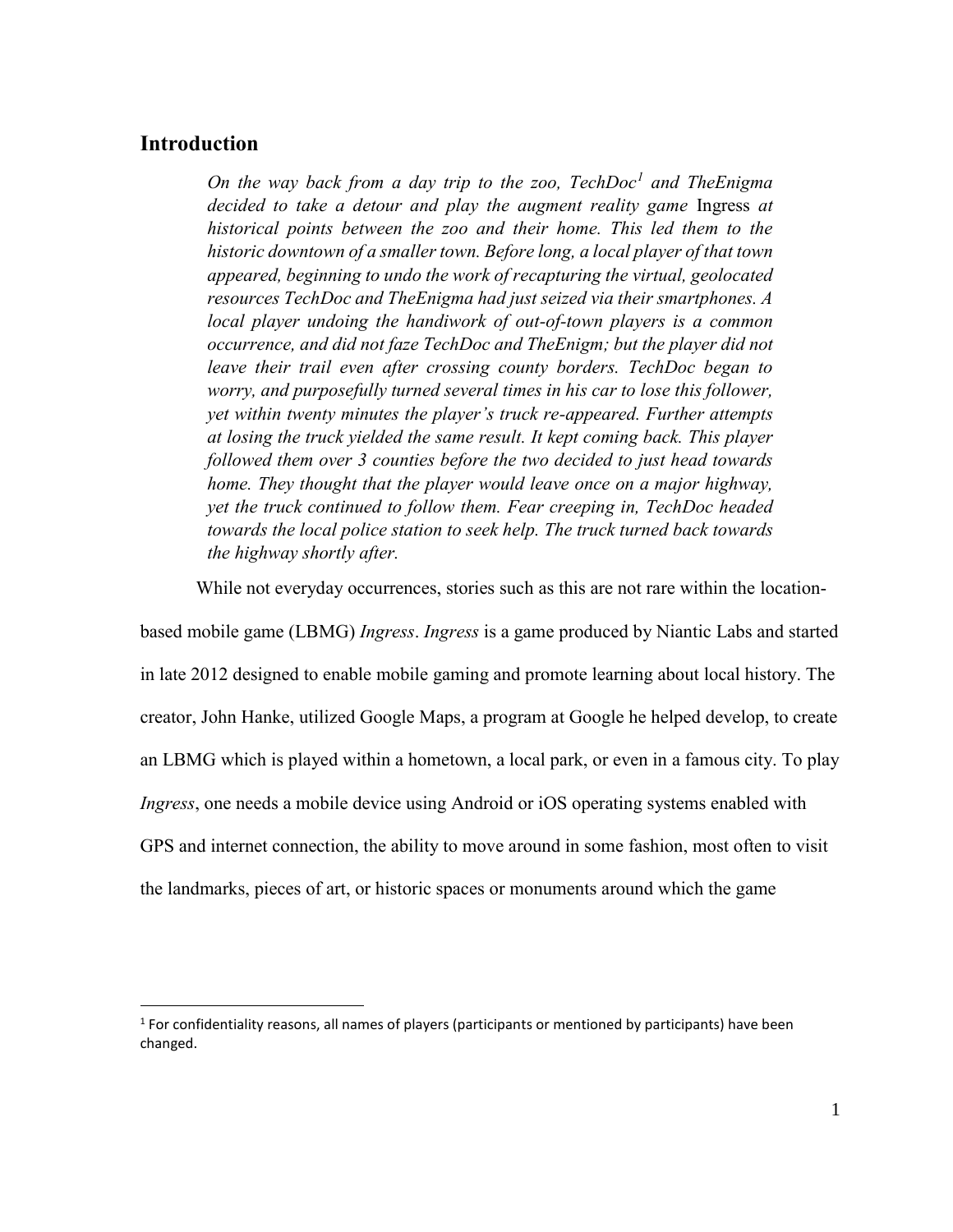positions its virtual resources and points of interest known as portals<sup>2</sup>. Players—known as agents—are divided into two teams or factions—the Enlightened<sup>3</sup> (the green team) or the Resistance (the blue team), and "run around [their] city, collecting [virtual] keys, weapons and upgrades, and capturing portals for their faction" (Smith, 2015).

*Ingress* is arguably the most popular LBMG in the world with more than 12 million downloads as of August, 2015 and events spanning the globe (Grubb, 2015; Smith, 2015). There is no one way to play *Ingress* (Majorek and du Vall, 2015); as one participant in my study noted, "there's folks who like to field, which is to create a triangle between 3 different points" by linking<sup>4</sup> portals together to claim the geographic area for their faction within the digital landscape. Other players prefer "the *destroy and deploy* type play," where they deploy items known as resonators<sup>5</sup> on a portal to claim or capture the portal for their faction "so other folks can come back and use that for their fielding<sup>6</sup>." Since Majorek and du Vall's article, *Ingress* has added missions that give out digital badges some players prefer to collect while others continue to use the game to explore history previously hidden from view or join local and global groups utilizing social media (Chess, 2014).

I have been a part of the game since early 2013 when *Ingress* was in beta testing, while it underwent alterations for mass integration of the millions of players who now play

 $\overline{a}$ 

 $2$  A portal is an in-game point of interest to be captured; portals are similar to flags in the game capture-theflag, except portals are stationary. They are captured through virtual 'stakes' that the players plant using the *Ingress* application while in close physical proximity to the portal's location.

<sup>3</sup> Resistance and Enlightened: Names of the two factions within *Ingress* player choose from.

<sup>&</sup>lt;sup>4</sup> Linking: The connection of two portals Like connect the dots. Imagine each portal is a dot that can be connected by a line. The link is that line

<sup>&</sup>lt;sup>5</sup> Resonators: In-game items used to capture or upgrade portals. Example: staking out land with stakes or flags.

<sup>&</sup>lt;sup>6</sup> Fielding: Claiming an area within the game for an individual faction by linking portals together.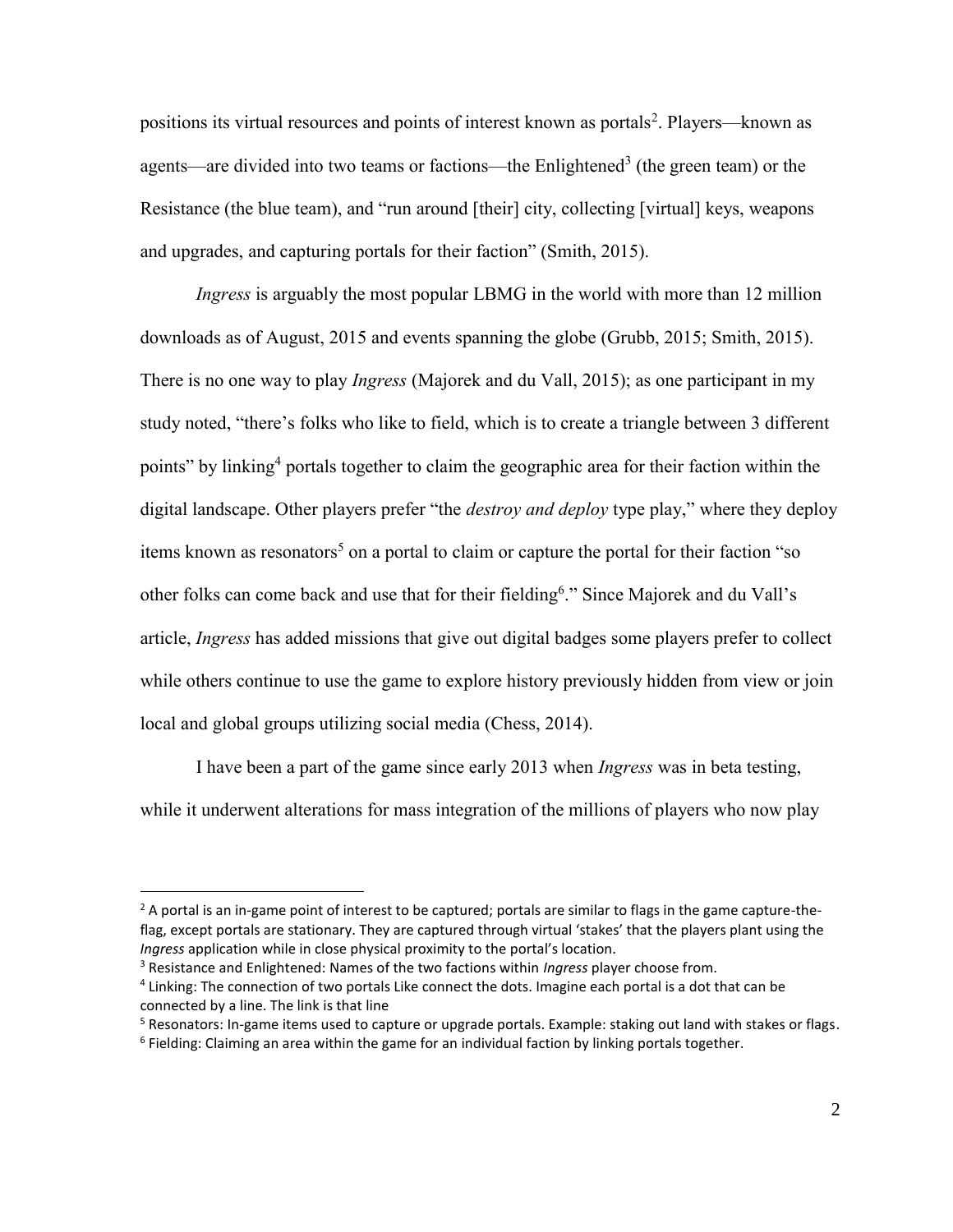worldwide (Grubb, 2015; Smith, 2015). Though my experiences have generally been positive, I have encountered stories detailing the conditions and consequences of harassing and disruptive behaviors. Researchers have looked into many aspects of *Ingress*, including Google's harvesting of aggregated game data produced by players (Hulsey & Reeves, 2014), the game's compelling use of global communication networks to highlight local landmarks (Chess, 2014), and how LBMGs, like *Ingress*, may coincide with new forms of teaching and learning (Sheng, 2013). Yet, no literature has looked in to the multiple, often mundane but often dangerous, forms of disruptive behavior that players engage in – and how players themselves conceptualize and manage disruptive behaviors*.* With the popularity of LBMGs on the rise and the partnership of Niantic Labs and Nintendo producing the family/children oriented PokémonGO rumored for release in 2016, it is important to start the dialogue of what disruptive play within a globally played LBMG looks like and how it is handled by players.

Disruptive, cruel, and/or toxic online behavior (threats over Twitter, fake 911 calls, the release of personal information online, etc.), commonly known as *trolling* online*,* has been gaining increasing attention by the national and international media (Sottek, 2014; Scimeca, 2014; Dewey, 2014; Totilo, 2014; McDonald, 2014). These behaviors stretch back to the advent of the Internet, and while disruptive or trolling behaviors has been explored across online magazines, video games, social media and more (Suler & Phillips, 1998; Suler, 2004; Hardaker, 2010; Mantilla, 2013), existing research does not pinpoint a single definition of what constitutes trolling; it varies by platform. While early research on trolling suggested that "the snerts of virtual reality can rarely hurt you…unless you let them" (Suler and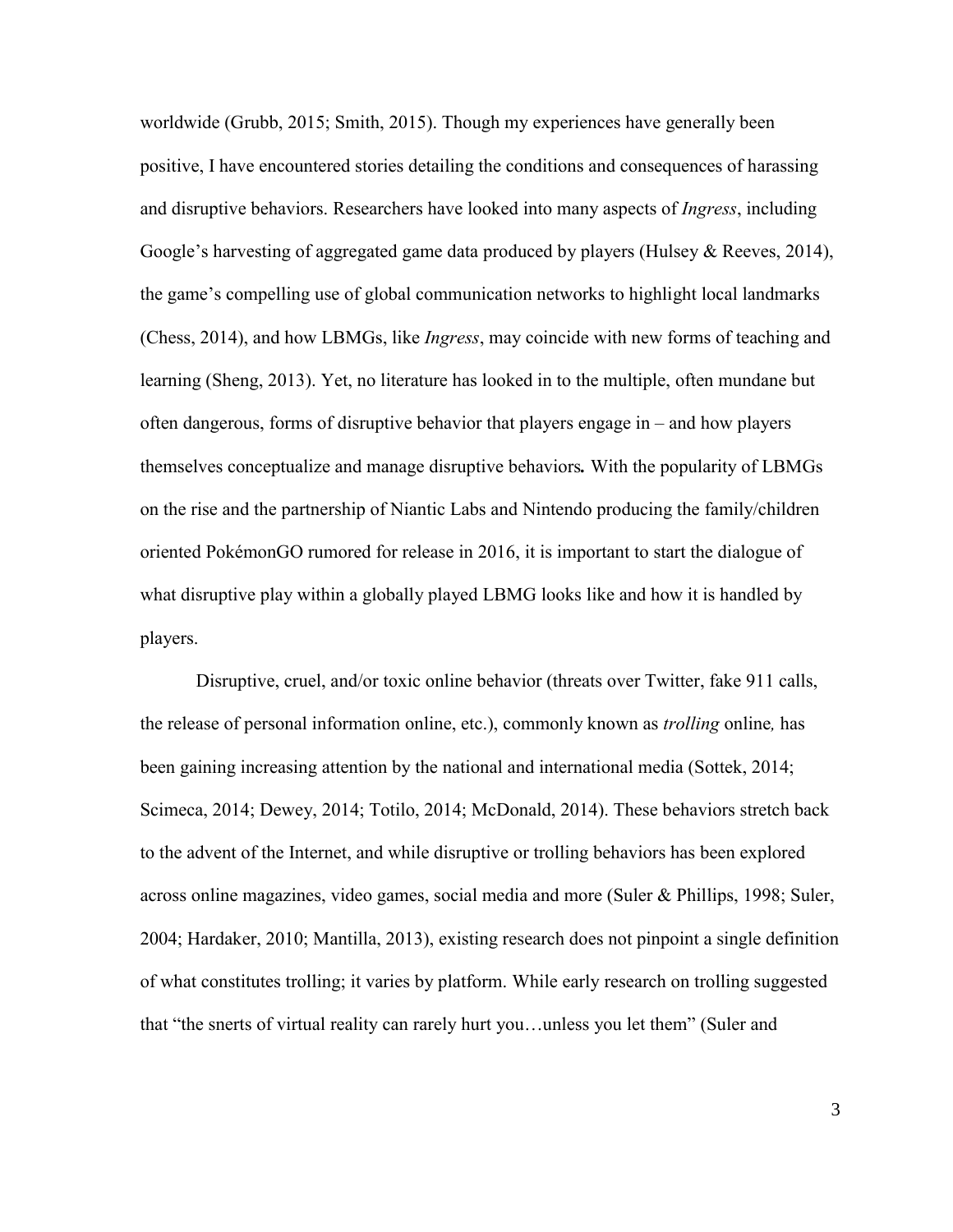Phillips, 1998, p. 293), others writing around the same time (for instance, Dibbell, 1998) documented that reckless or deliberately hurtful online behavior can have very real psychological and emotional consequences.

Recently, the rise of new forms of disruptive behaviors originating in online platforms but threatening users' *physical* safety and security have attracted renewed attention to trolling. In August 2014, disruptive and cruel behaviors became a highlight in mainstream news when prominent women within and around the gaming community, including Zoë Quinn, Brianna Wu, Anita Sarkeesian, and others, fell under the eye of a campaign known as #Gamergate. #Gamergate involved persons taking to 4chan<sup>7</sup>, 8chan<sup>8</sup>, and Twitter, ostensibly organized as "a movement about ethics in video game journalism," but in fact involving "a months-long campaign of harassment against women and progressive voices" (Sottek, 2014). In short, #Gamergate was an effort of silencing progressive voices of those working for inclusivity and diversity within the gaming industry by threatening the aforementioned women (among many other activists, artists, and academics) with death and rape threats. Several news outlets additionally refused to cover the event out of fear of retribution from the aggressors using the hashtag #GamerGate (Scimeca, 2014; Dewey, 2014; Totilo, 2014; McDonald, 2014).

Along with #Gamergate came increased attention to forms of online harassment with real and immediate repercussions, including "doxxing" and "swatting." Doxxing (also

 $\overline{a}$ 

<sup>&</sup>lt;sup>7</sup> 4chan is an internet forum where users may post anonymously about a variety of topics. It originally started with discussions of Japanese anime and manga, but has since expanded to numerous other topics broadly related to internet and popular culture

<sup>&</sup>lt;sup>8</sup> 8chani is internet forum similar to 4chan but with much less restriction on what can be posted; it has become a haven for taboo and often misogynist topics.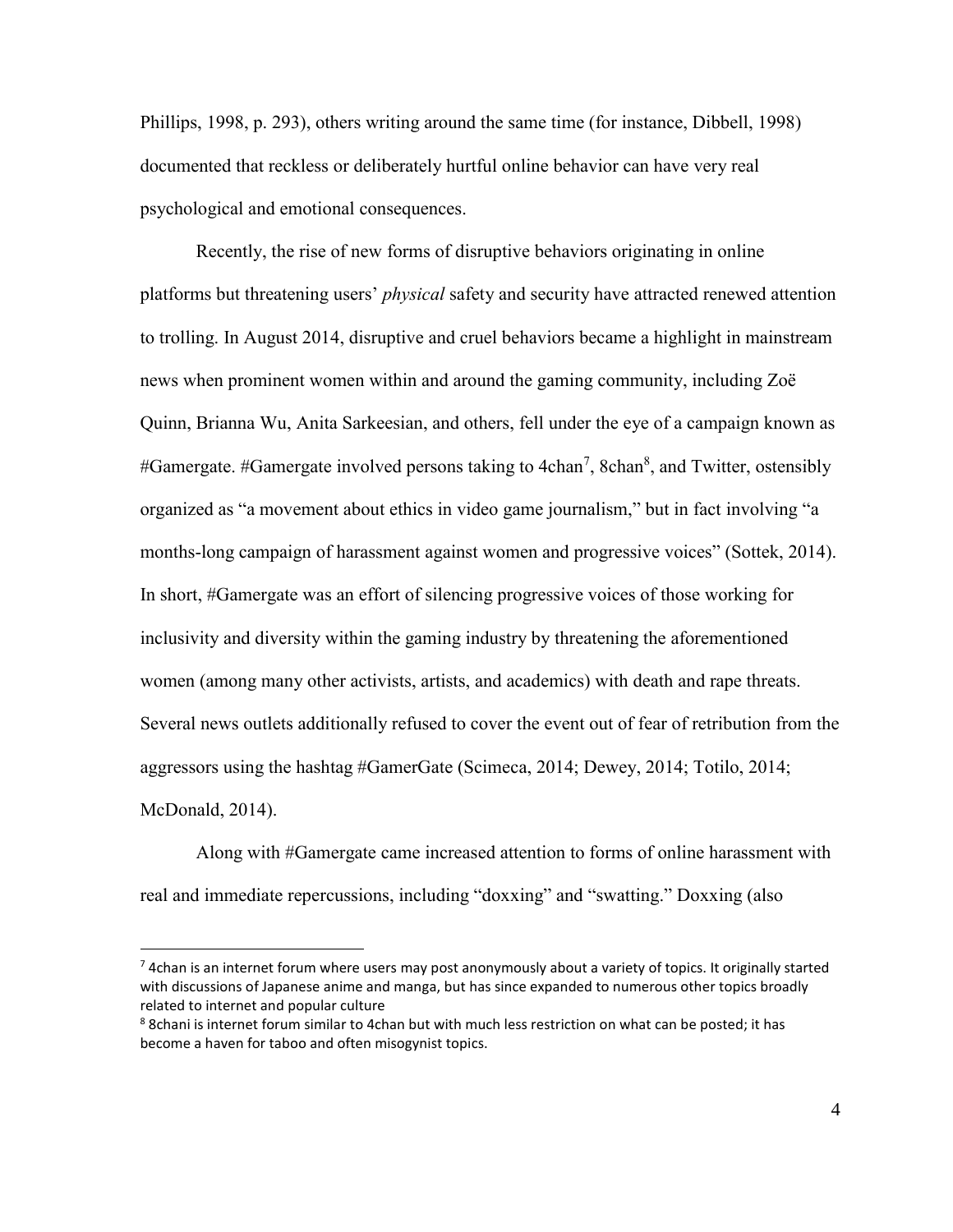spelled doxing) is the release of private information such as personal telephone numbers, addresses, and so on, and an attendant inundation of harassing emails, phone calls, text messages, unsolicited pizza deliveries, and more (Eleveth, 2015; Kohn, 2015; Economist, 2015). Swatting stems from doxxing, but involves a fake call placed to *911* with the intent of orchestrating a SWAT or police raid on the victim's home (Schoenfeld, 2015). Swatters, if uncovered, may be formally tried in court with punishments ranging from a few months to 25 years to life in jail (Gogol, 2014; Fagone, 2015). One "serial swatter" even spanned multiple countries targeting primarily women, or men who defended them (Fagone, 2015). These actions extended well beyond "snerts of virtual reality" (Suler and Phillips, 1998), causing deep psychological, emotional, and often physical consequences to victims and those around them. One fact to keep in mind, though, is that the above tactics of harassment *do not* pit the aggressor face-to-face with the victim(s). Trolling behaviors, doxxing, *DDoSing* (distributed denial of service), and swatting use the affordances of online media to carry out localized, physical threats. In addition, in all of the above cases, the aggressor is typically hidden from view, only known by a pseudonym or game-name. But what happens when play takes place across both virtual and physical domains, as in LBMGs and the newer alternate reality games (ARG)?

An emergent form of gaming gaining popularity has brought into question what happens when online toxicity moves from computer screens to smart phones and the new patterns of mobility and presence they make possible. With a shift in platform, the chance of interacting with other players face-to-face increases greatly. *Ingress* is, as of this study, arguably the most popular LBMG and hosts a wealth of player communities worldwide.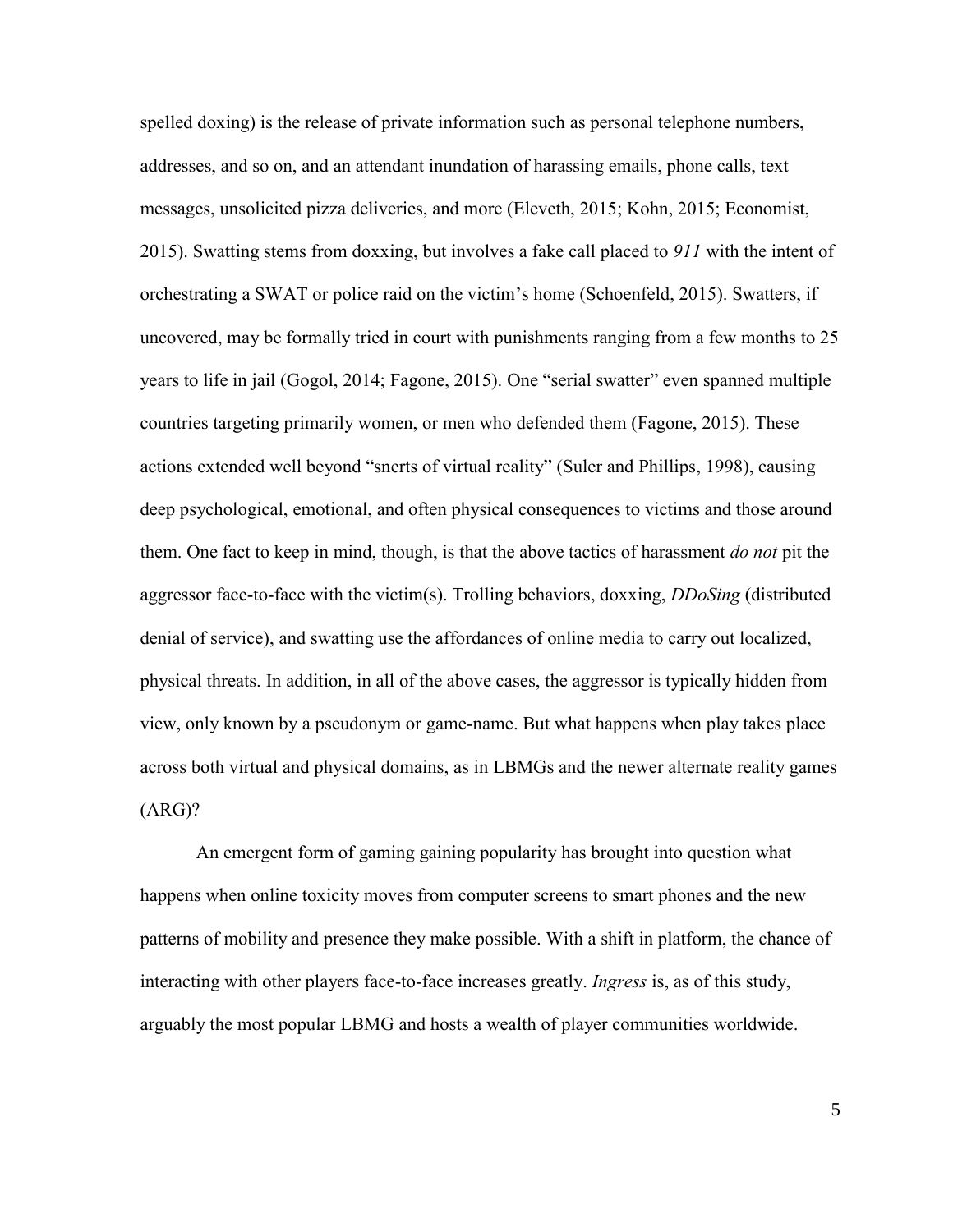Studying specific player communities allows for us to see how the game blends local and global networks, creating what Chess (2014) calls an "augmented regionalism." This study seeks not to define trolling within *Ingress* but to put into context how one community *within* the global landscape of *Ingress* understands disruptive behaviors - including the conditions that give rise to it, the consequences it can lead to, and the players' strategies for mitigating and confronting these behaviors.

There are many instances that can be studied within hybrid spaces of *Ingress*. *Ingress* depicts a new form of LBMGs which highlights face-to-face social interaction, promotes active play, and is becoming increasingly common around the globe. I want to start this dialogue with the context of this Southeastern United States community by performing a multi-sited, hybrid ethnography (Marcus, 1995; Burrell, 2009; Hine, 2007) including observations across multiple communications platforms and interviews of local *Ingress* players on the Resistance faction revealing three themes of disruptive behavior and general ideas of how to manage them.

### <span id="page-10-0"></span>**Literature Review**

Donath (1999) explains that "[a] single person can create multiple electronic identities" (p. 29), and from the notoriety of trolling behaviors online, it seems that those who 'troll' are not always out for innocent fun. But what exactly is trolling? What behaviors does it connote?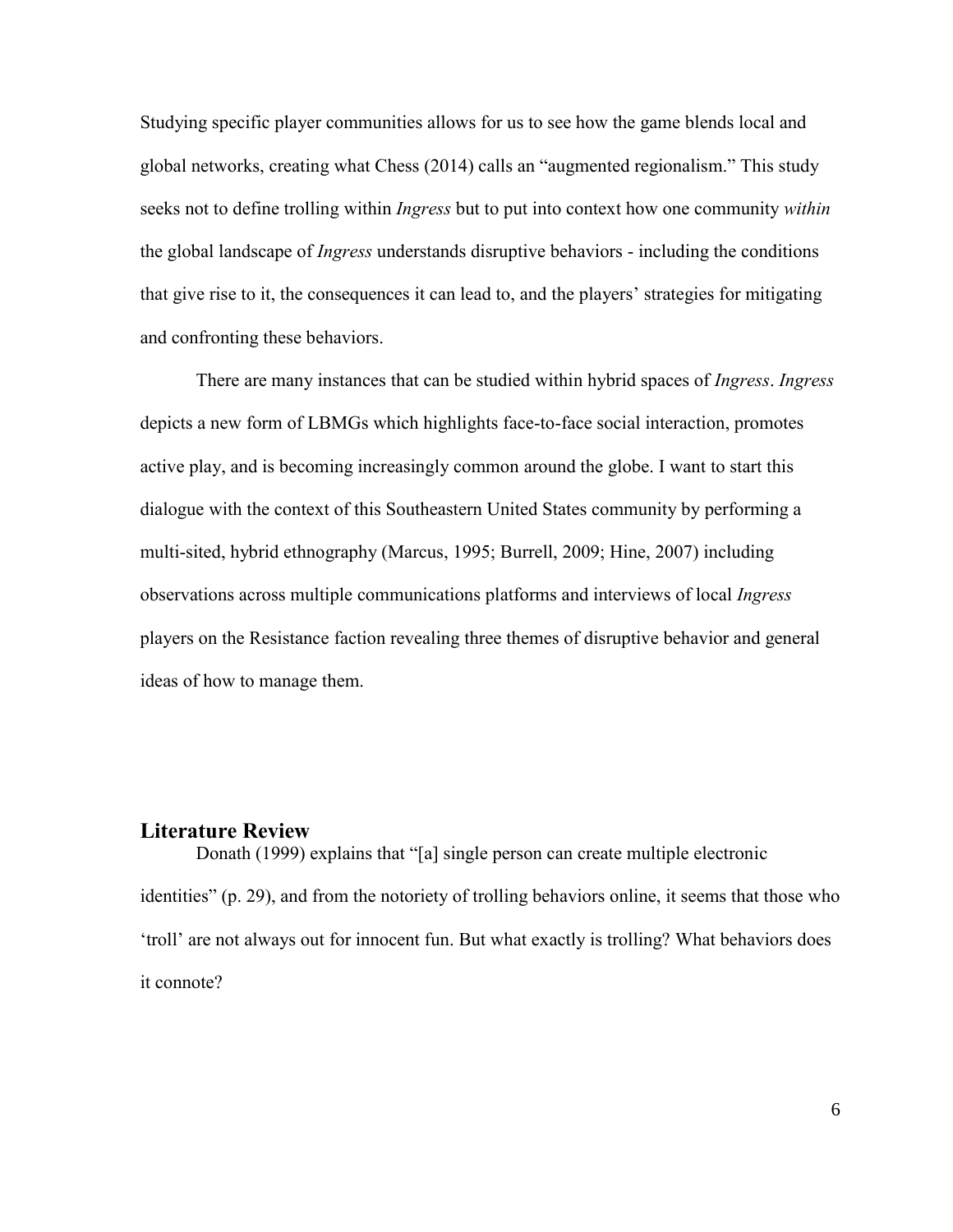Over the past twenty years, disruptive behaviors like trolling have seen numerous case studies which have yet to affirm a singular definition of what connoted "trolling." Situating trolling broadly in a consideration of online behaviors, Suler (2004) first looked into *"the online disinhibition effect"* where users of online media "loosen up, feel less restrained, and express themselves more openly" and articulated two versions of disinhibition: toxic and benign (p. 321). Toxic disinhibition is the more damaging version, constituting "rude language, harsh criticisms, anger, hatred, even threats" against others online (p. 321). Conversely, benign disinhibition is where persons may "show unusual acts of kindness and generosity" (Suler, 2004. p. 321). These categories were not mutually exclusive, however, for "the distinction between benign and toxic disinhibition will be complex or ambiguous in some cases", meaning that some disinhibition can look like it falls in the toxic category, yet is therapeutic to work out personal issues and self-discovery (Suler, 2004. p. 321).

Contemporary discussions of trolling seem to align with Suler's (2004) toxic disinhibition – trolling is generally regarded as a hurtful and harmful behavior facilitated by the affordances of online media. These behaviors are found across the Internet, from online magazine forums and social media to videogames and, again, do not have one solid definition (Finchman & Sanilippo, 2015; Hardaker, 2010; Mantilla, 2013) nor any research that examines trolling in global LBMGs specifically.

Trolling behaviors are known to be sources of negativity and frustration for those who fall victim. Binns (2012) discusses the negativity trolls bring to forums and comment threads on online magazines as well as how persistent they can be even after being banned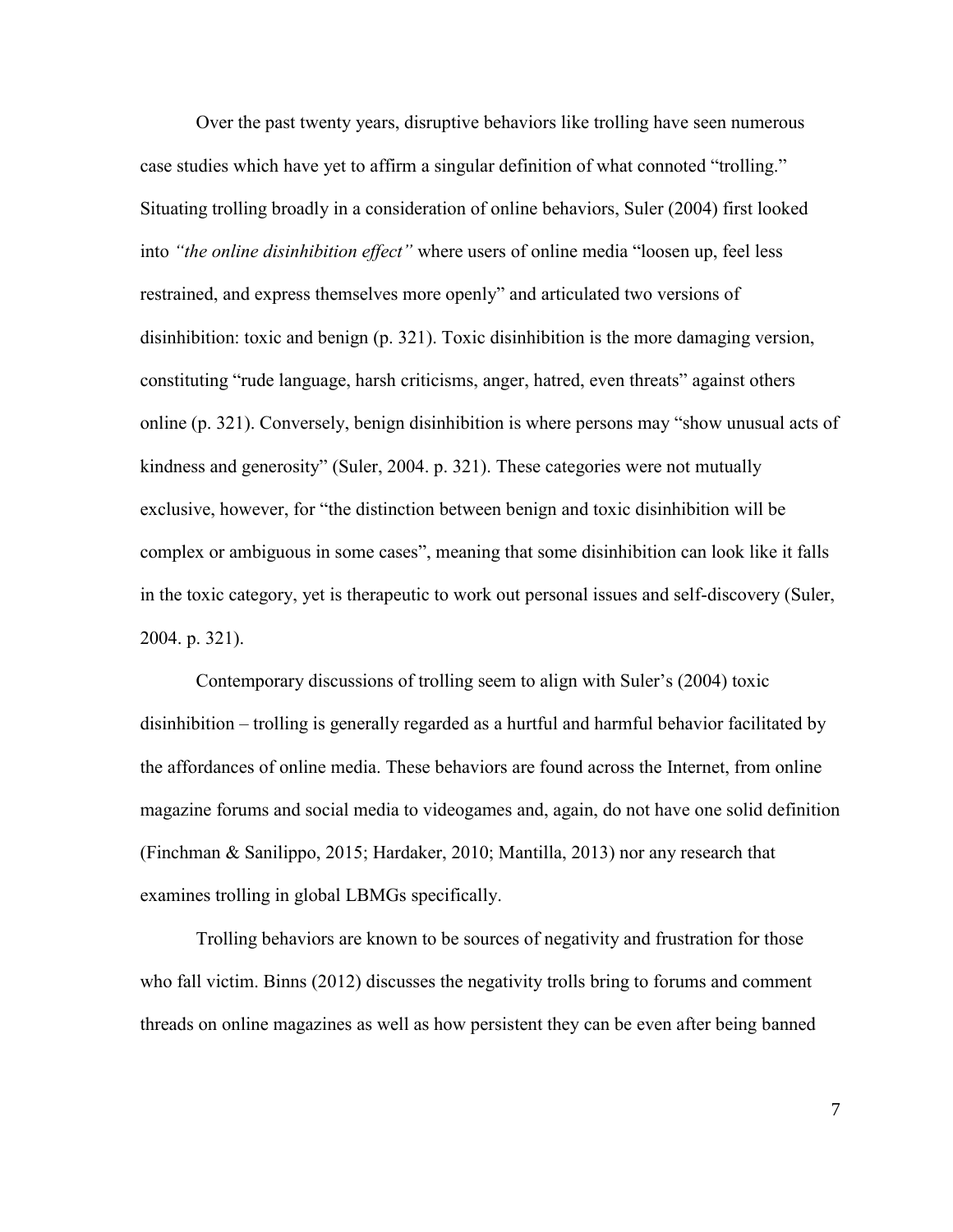from the site. By looking at comments on online magazines as well as qualitative research through conversations and interviews with magazine editors, Binns (2012) depicts trolling as a deviation from normal conversation, which can "vary…from site to site" (p.548). Some sites tend draw more problems than others. Yet, trolling can sometimes be predicted before the site goes live by looking at the "magazine's demographic, brand and content" (p. 550). Fichman and Sanfilippo (2014) found a similar response while looking into three online different communities: Yahoo! Answers, Wikipedia, and *League of Legends*. Trolling, according to Fichman and Sanfilippo, depended on the community's socially acceptable standards: "aggressive behaviors are relatively unwelcome in online Q&A communities and are seen as ideologically motivated, rather than something humorous that is done in good fun, as reported for gaming communities" (Fichman & Sanfilippo, 2014, p.177). Fichman and Sanfilippo (2014) also looked into whether gender contributed to players' perception of trolling behaviors and individuals, but ultimately found no significant connection except that male trolls were taken more seriously.

In her book on the topic, Phillips notes that social media users who deliberately engage in deviant and disruptive behaviors tend to "self-identify as trolls", whom she describes as "intelligent,…playful and mischievous and wildly antagonistic" (Phillips, 2011, p.68). Phillips' research shows that those who exhibit these behaviors seek out the responses and time commitment of others; everyone who participates in the platform is potentially a target. As such, the power of those who troll comes in the form of choice—a troll chooses to play while the unknowing victim takes the bait. Otherwise, "it's no longer trolling" (Phillips, 2011, p.69). While interviewing a self-proclaimed troll about the fluid community "of trolls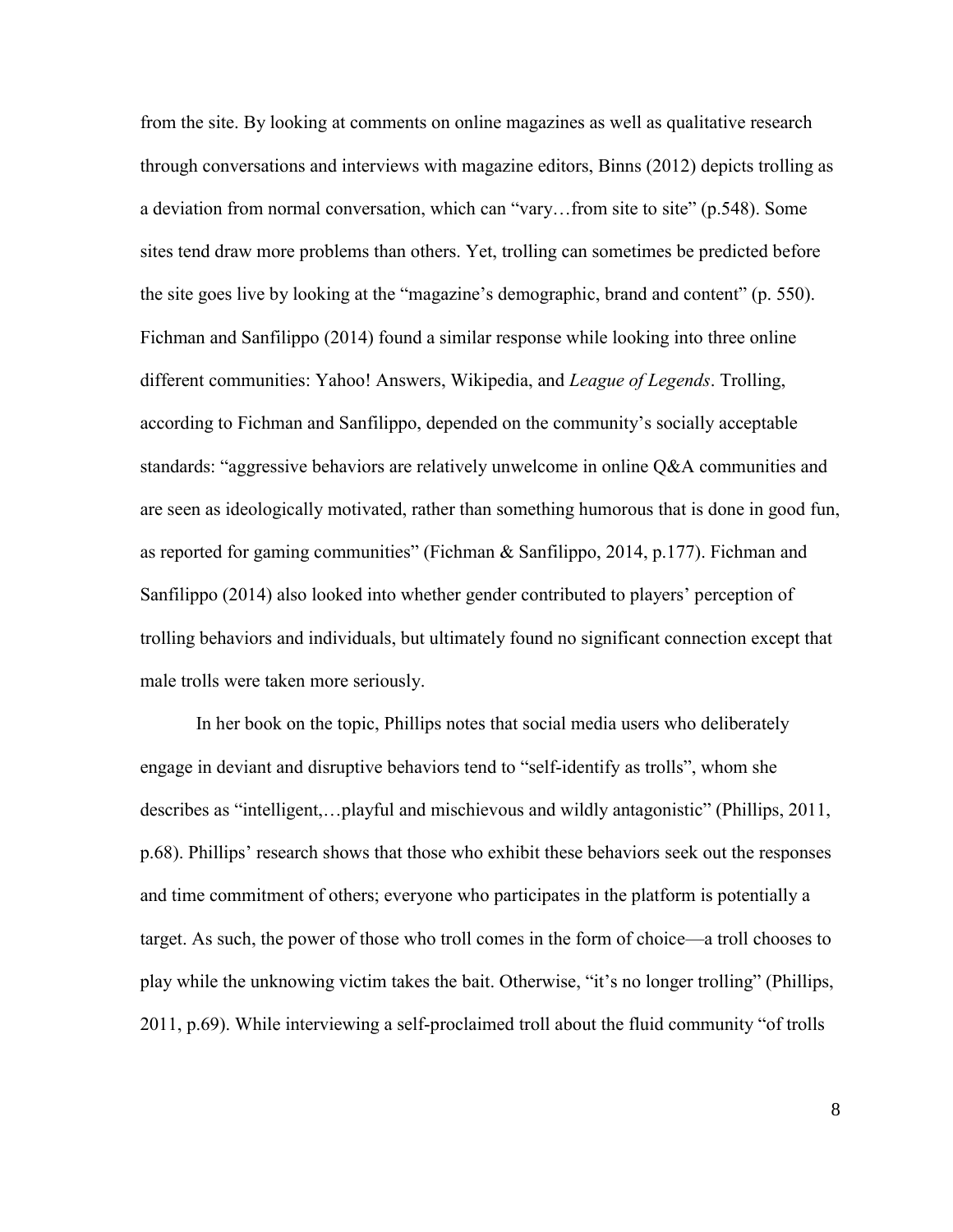who have been at this for a while and take their anonymity seriously" (Phillips, 2011, p.71), Phillips suggests that those who engage in trolling see it as a form of resisting authority. This can be seen in play as banned persons continuously create new accounts to continue their behavior (Binns, 2012), disseminating poor or harmful information on advice columns or instigating a conversation simply for a response (Hardaker, 2010). Yet, Phillips (2011) found that trolls "rarely have any personal investment in the things they do and say" (p. 69) and are in the game solely for their entertainment. These are all forms of disruptive behaviors, however, not all disruptive behavior is reported to be on purpose.

According to Suler and Phillips (1998), who examined deviant play in the multimedia chat community *Palace*, deviance is occasionally accidental–like in the case of new players. New players within games may not know the social rules and accidentally break rules as they enter an online community. Disruptive behaviors may also arise from persons acting out and could be working through questions in their own identities (Suler & Phillips, 1998). Binns (2012) further explores instances of accidental deviation by reporting how some magazines try to combat perceived maliciousness by inviting the most egregious users to tour their headquarters in attempts to make a personal connection with them. For those who accepted, it was discovered the *troll* had often not intended the malicious perception and the event helped create a visible change for future posts.

Purposeful or accidental, trolling behaviors more often than not prove to be disruptive to the norms created by a community. Whether they be malicious/rude comments on online magazines (Binns, 2012), aggressive comments on online Q/A forums, user wikis, or in video games (Fichman & Sanfilippo, 2014), or persons simply going against authority within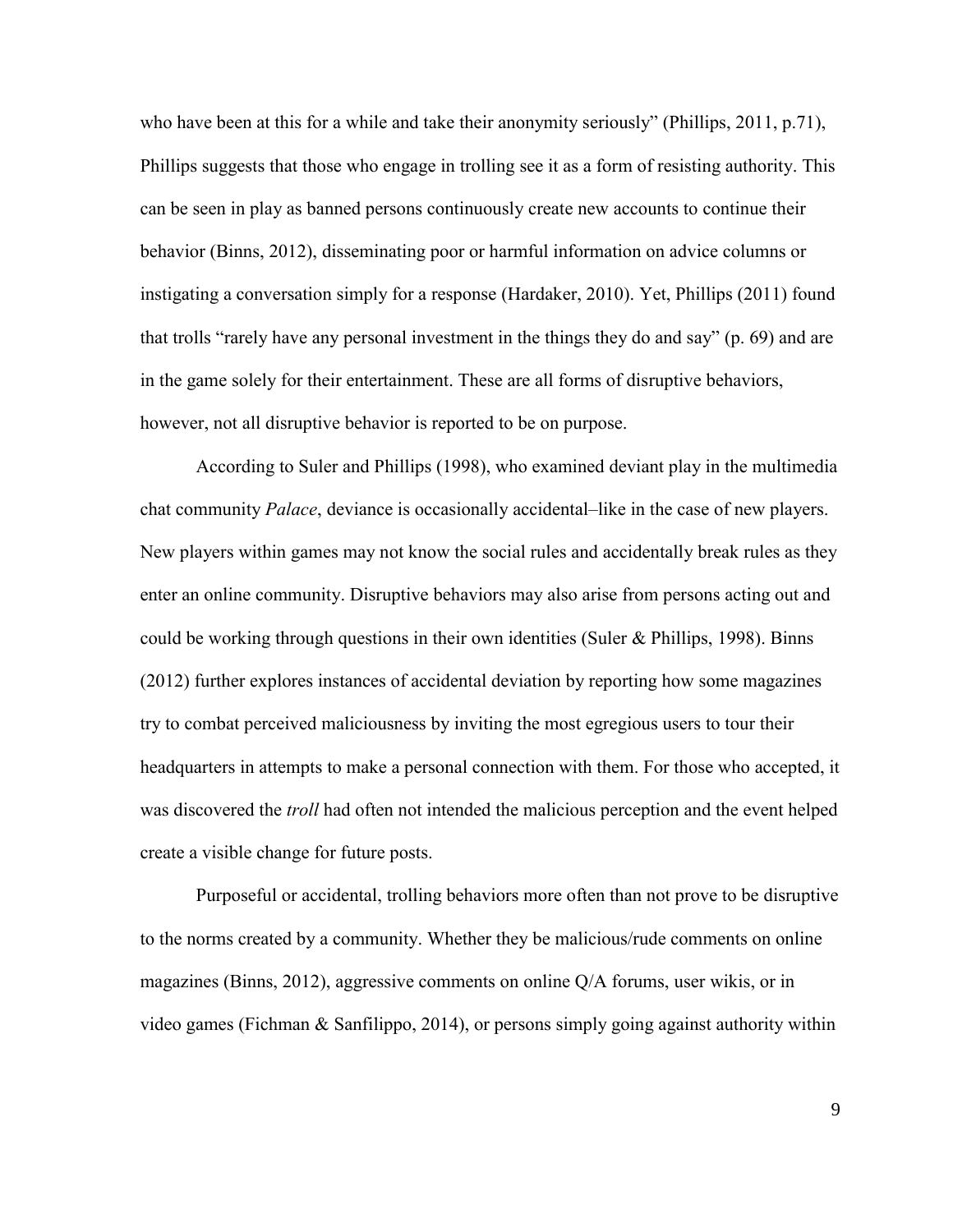these chosen online spaces (Phillips, 2011), trolling plays out in different ways across different networked platforms and communities, each of which has specific notions of what constitutes trolling. However, as of this study, no research has looked into disruptive behaviors across LBMGs or when multiple platforms (as opposed to a singular platform) are used to communicate.

LBMGs vary from traditional online gaming by moving players away from stationary monitors and utilize location aware, mobile technologies to turn a physical space, city, country, etc. into a *hybrid* space of play (de Souza e Silva, 2009). In the case of *Ingress*, the LBMG is similar to how Montola (2009) depicts pervasive games: "combining bits and pieces from various contexts to produce new play experiences" (p. 7). *Ingress* combines capture-the-flag with connect-the-dots and geocaching all within a user's phone and localized area. It is improbable and to play *Ingress* without some form of mobility.

However, if Signh and Signh's (2013) definition of ARGs is taken into account, *Ingress* may be more closely related to augmented reality (AR) than most LBMGs. According to them, "AR presents a view of the real, physical world that incorporates additional information to augment this view" (p. 66). Examples of this range from navigation apps for assistance in road navigation to commerce apps that give location specific advertising, but Singh and Singh only mention gaming interfaces when conversing about *triggering* events or modifying physical objects via computer assistance though smartphones or wearable technologies. Lukosch, Billinghurst, Alem, and Kiyokawa (2015) and Wolf, Grodzinsky, and Miller (2015) additionally situate augmented reality more with wearable technologies that alter physical objects digitally.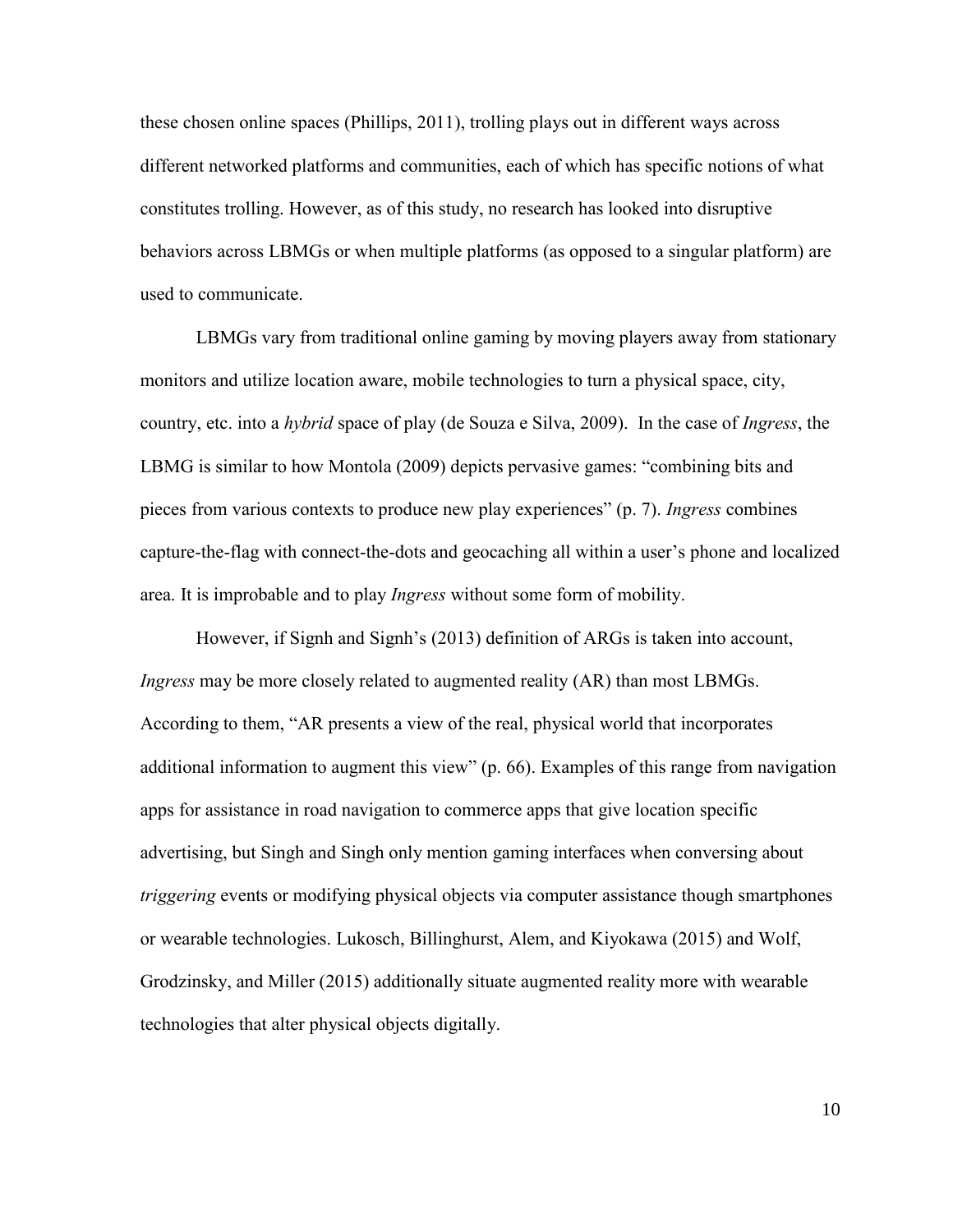Based on the assumed definition that ARGs involve the alteration of physical objects, *Ingress* will stay as defined by LBMG. Without assistance and continued development of wearable technologies, *Ingress* remains as an alteration of a digital map and not physical objects. However, it does include some aspects of AR such as *triggering* of location specific events, so the possibility of AR integration is still open for future iterations of the game. The importance of *Ingress* for *this* study is actually in the future of LBMGs utilizing AR modifications in global setting. With the Pokémon Company's release of *PokemonGO* – an LBMG targeted towards families and children – rumored to release in 2016, this form of gaming is gaining further attention by developers and gamers, yet remains under-explored by academics in terms of disruptive play or trolling behaviors.

This study, specifically, seeks to look at the LBMG *Ingress* launched by Niantic Labs in 2012 – the same company creating *PokemonGO* – and how a player community in the Southeastern United States defines and manages disruptive behaviors typically known as trolling taking into account the use of multiple communication platforms. By studying the more adult oriented *Ingress* first, the conversation can be opened for how a localized community views and manages trolling or disruptive behaviors.

### <span id="page-15-0"></span>**Methodology**

This study looked at how veteran *Ingress* players within the Resistance faction in a large city in the southeastern US experience disruptive behaviors, and the ways their community manages these behaviors. The city, community and individual players will remain nameless for the confidentiality of those depicted within this study. I began the study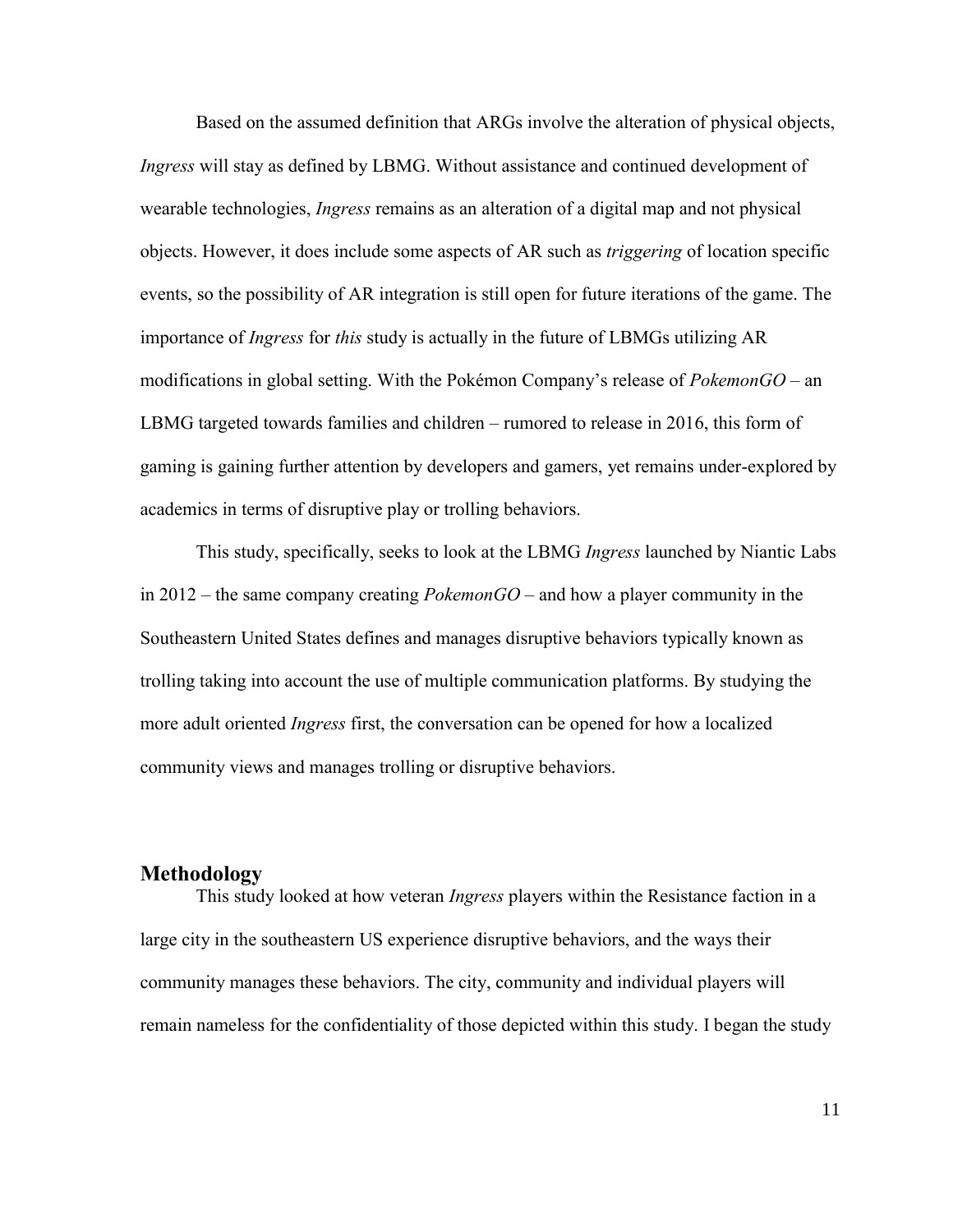by conducting a "multi-sited" ethnography of player communication, including interviews and observations of communication across multiple platforms (Burrell, 2009). Eleven participants (8 male and 3 female, with ages ranging from early thirties to late sixties) were interviewed over a period of 2 months in early 2016. Concurrently, a month-long observation of the local Resistance faction's non-game-based messaging service (Slack) and in-game communications services ("comms") was conducted to document the forms of deviant behaviors players described and how the community deals with them. Participants' interview responses drove the direction of observations and data analysis.

### **Multi-sited Ethnography**

<span id="page-16-0"></span>Marcus (1995) first described multi-sited ethnography by saying "an object itself cannot be accounted for ethnographically by remaining focused on a single site of intensive investigation" (p. 96). With the advent of the Internet, the idea of the *local* has shifted in the way it was once viewed. Marcus (1995) introduces multi-sited ethnography as a different way of thinking about the local and singular ethnographic site. Maeder and Nadai (2005) utilized Marcus' (1995) methodology in their study of welfare benefits within five different sites of welfare administration. As Maeder and Nadai (2005) discovered, multi-sited ethnography "served to obtain a more fine-grained picture of similar process in different places" (p. 6). In the case of this study, I will be looking at multiple sites, primarily online, that *Ingress* players utilize to manage community disruptions and those participating in trolling behaviors.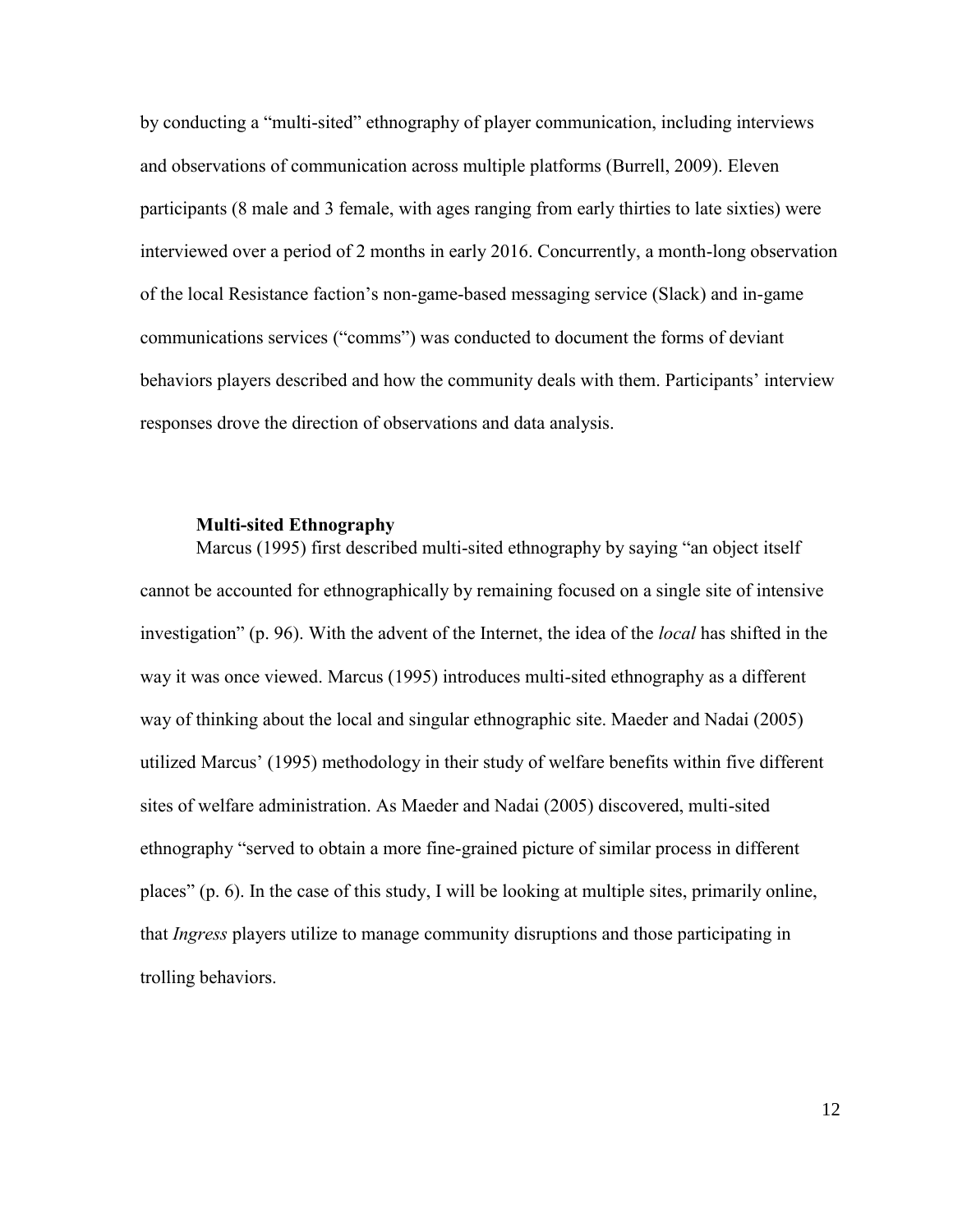That being said, I am not using Marcus' (1995) version of multi-sited ethnography but Jenna Burrell's (2009) expansion of the term. In Burrell's (2009) view, multi-sited ethnography observes a network of sites to "reconcile…special complexities" of field sites the Internet brings into view (p. 189). Ethnographic field sites are assumed to have "preconstructed borders anyway, geographic, social, or cultural borders", yet "[n]etworks in contrast are somehow infinite…open structures and highly dynamic" (Wittel 2000). Because of this, Burrell (2009) proposes the following "steps (roughly sequential) for field site construction in contemporary ethnographic practice" (p.190).

Firstly, Burrell suggests to "*[s]eek entry points rather than site*" and to "make a strategic decision about what position(s) to take within the network" (p. 190). This community operates across multiple platforms and geographic locations and, as such, was described as being "quite confusing to people" by a participant (and a community moderator) – referring specifically to the use of the project management service, Slack, to help address and manage trolling and organizing in-game events with local members of the Resistance. As I was already a member of this community, I held an understanding of how the Slack<sup>9</sup> channels worked yet still sought out participant and moderator assistance for where to begin. The reason pertains to the various *communities* that make up the population I play with.

These communities are segmented partially based on the communication platform (Slack, Google+, Google Hangouts, and additional services) and partially based on the

 $\overline{a}$ 

<sup>&</sup>lt;sup>9</sup> This community designed Slack in a tiered format. H7 is the lowest level of the group consisting of the most players and usually used to convey basic gameplay instructions and answer new player's questions and concerns. As players become trusted members of the community, they can reach higher levels which are represented through higher numbers. H3 and up typically require vetting by other, trusted players.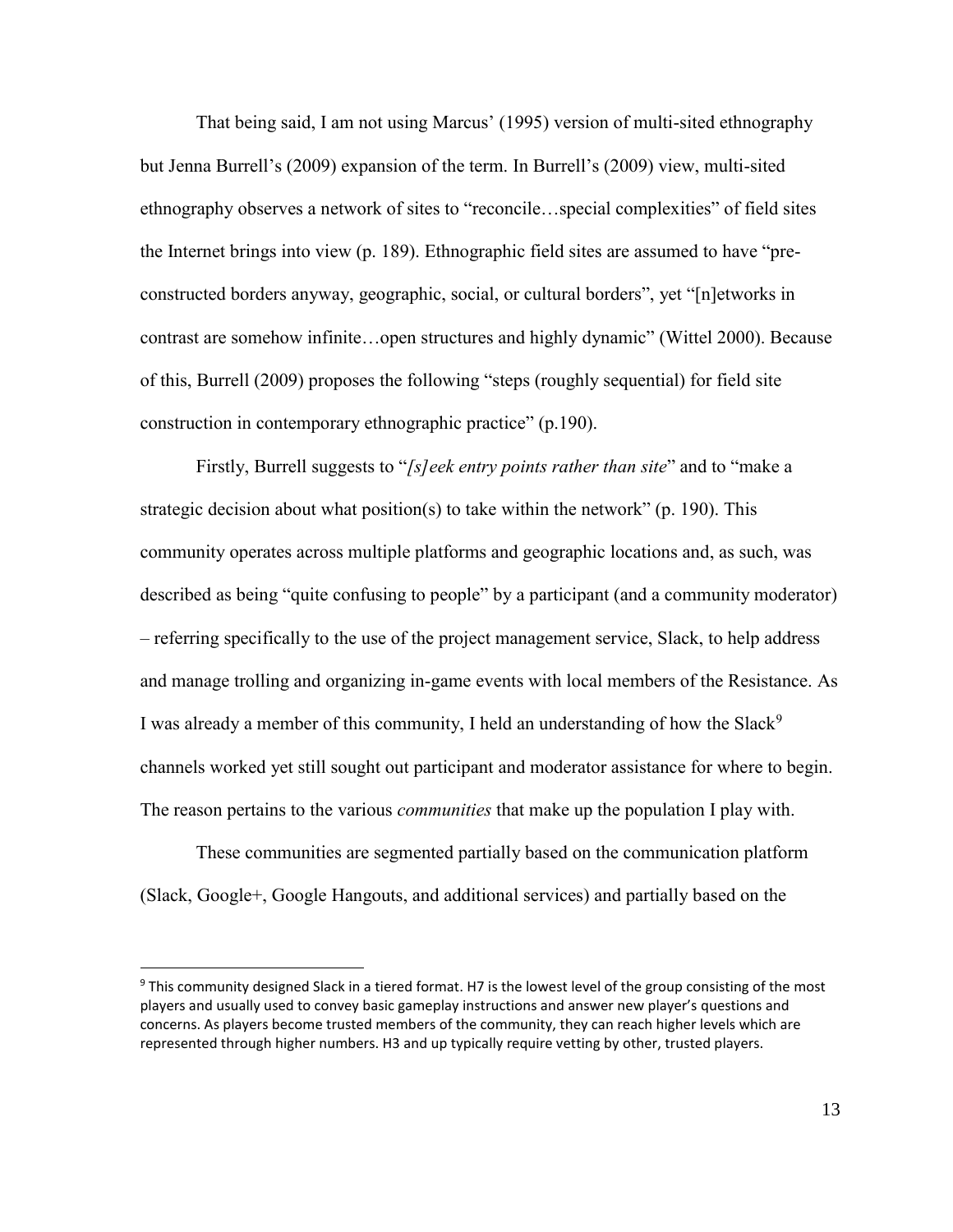geographical boundaries drawn by the game, as it breaks populated areas into smaller regions and combines less populated areas into larger regions. Since the community as a whole is a compilation of various communication platforms, the space of play (and of research) cannot be delineated by a singular physical location. Instead, players move through a *hybrid* space of play that is both on a player's digital device and within physical spaces that "the user must be moving around [in]…to play" (de Souza e Silva, 2006, p. 406). Since the game has no singular 'space' either digitally or physically, but a network of hybrid spaces, I relied on community moderators and members to navigate the spaces members typically used.

This is where I found Hine's (2007) *connective ethnography* benefitted the study of hybrid spaces like *Ingress*. Hine (2007) explains that the "[t]he research design, in effect, emerged in the process of the ethnography, and to a large extent was its product rather than its precursor" when discussing her study of e-sciences (p. 620-621). This shows that relevance is not always discovered in the present but also at a later time. For this study, the notion of relevance helped me to bracket prior understandings of the game and remain open to unexpected results. Information from offline sources (participants) and from online sources (communication technology, game space) blended together in this study, for aspects of the game could not be removed even in physical spaces.

Participants were constantly plugged into the game even if phones were away. It was imperative to keep in mind that an event within the game could alter events out of the game at any time and vice versa. As such, keeping track of both simultaneously was just as important as keeping track of events only offline and only online. I did this by keeping time logs of when events happened and referring to the logs kept by *Ingress* and the social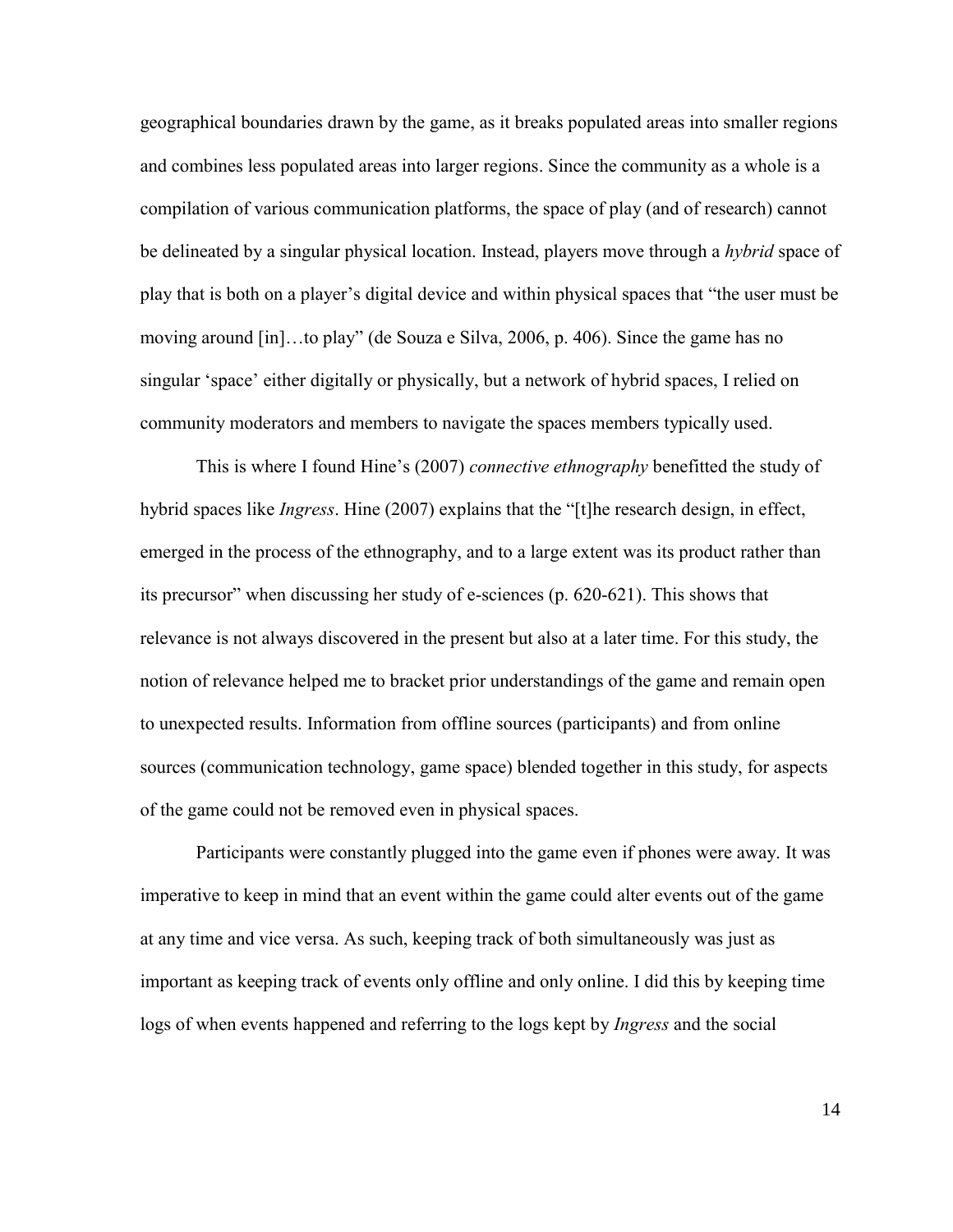media/messaging services the community used. Screenshots of the in-game chat service preserved events as they happened and gave general timestamps to refer back to via publically accessible game logs. Reflection on past information occurring concurrently in the offline and online showed relevant themes about the topic I missed at the time of the first experience and gave examples of participant descriptions of disruptive behaviors and how to manage them.

My reliance on community moderators and members continued through the entire study. Instead of having participants simply setting the path I traveled down and moving on, I referred back to participants to exchange observations and share data as a community member. I decided to take on a more *apprentice to mentor* role to learn about relevant events of this particular area. Following Burrell's recommendations, I started with moderators of a community which plays *Ingress* in the Southeastern United States and invited them to show me where to look next. From there, and based on interviewed, veteran participants (some from within the moderating group while most from within the main community), I moved through communication platforms I previously had access to and joined other, open Slack channels with the help of participants and moderators who invited me to the channel. My own process of moving through these various channels continues to Burrell's (2009) second suggested step: "*Consider multiple types of networks*" (p. 191).

Unlike Marcus's (1995) previous iteration of multi-sited ethnography, Burrell (2009) takes into account the multiple directions researchers can take once inside the networks being studied. For example, within my *Ingress* community, there are various social media used outside of the game to communicate with other Resistance and opposing Enlightened players,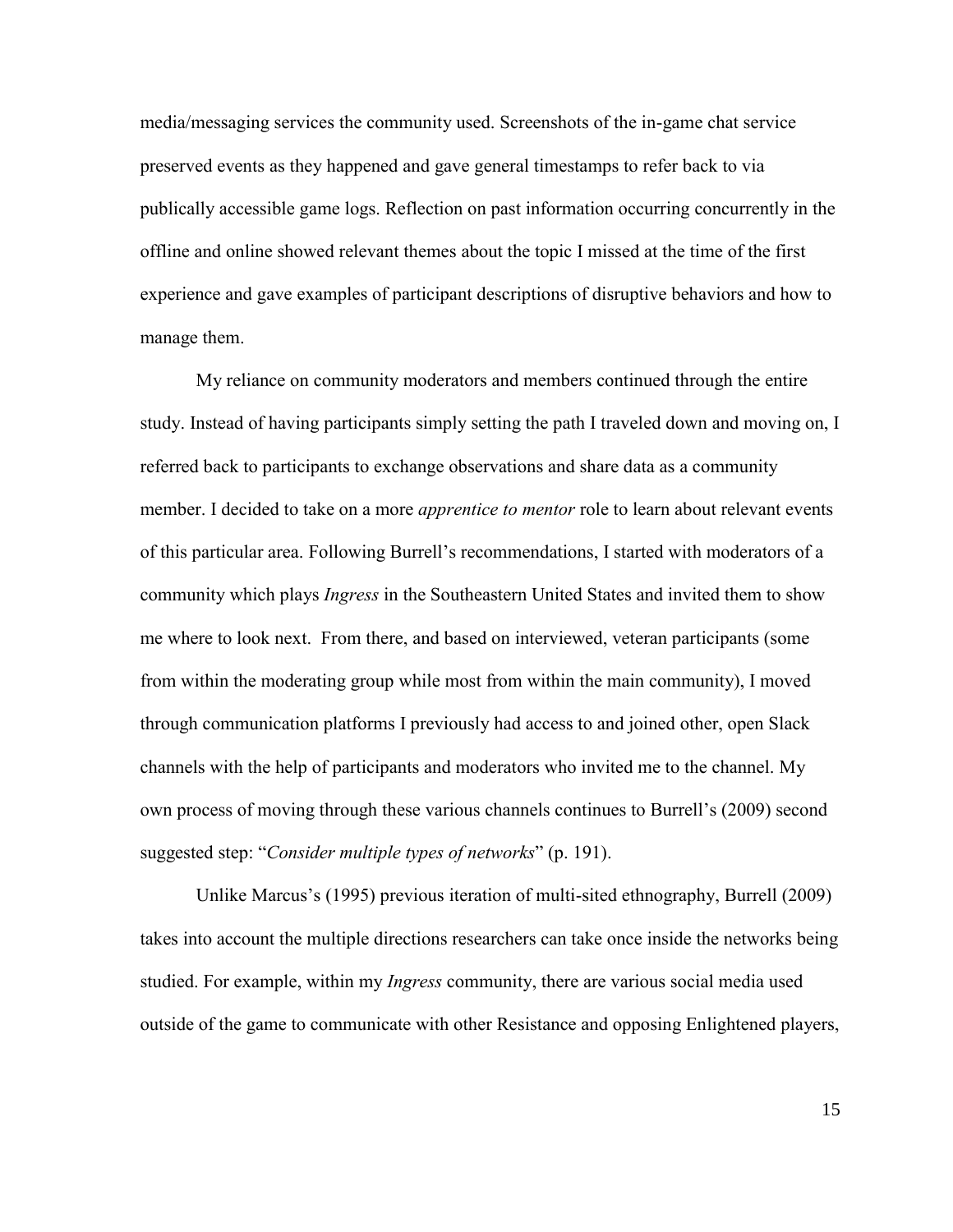including but not limited to Slack, Google+, Google Hangouts, and GroupMe. There are additionally various "distances" one can be privy to viewing within the in-game communications panes. Using the various distances of communication allows players (and myself) control of how expansive their networks of communication and interaction extend. Similarly, within Slack, Google+, and Hangouts, players have some control over when to join and exit groups or channels, thus maintaining both the social and geographic scope of networks they wish to engage. For this study, I took into consideration the various geographic distances and kept the range set to the 20 kilometer (km) setting to stay within a self-imposed geographic location. However, a single event which exceeded that geographic distance within the in-game chat service required the adjustment to the 50km setting. Again, participants became essential to understanding parts of the event as certain, key messages did not appear via my viewpoint but did in another geographic location and vice versa.

Another of Burrell's insights I draw from is to "*[a]ttend to what is indexed in interviews*", wherein we look at the language participants use to "construct associations to and between spaces" (Burrell, 2009, p. 192). Within this study, I used the participants' responses to guide where I looked for references to disruptive or trolling behaviors and for what constitutes "disruptive" and "trolling" within and around the community. I also looked at the in-game chat services based on their insights of where most chatter (either general or specifically to the topic of study) occurred. In some cases, the players themselves pointed out events they deemed disruptive and/or allowed access to materials they may have gathered to help mediate or decipher what caused a disagreement.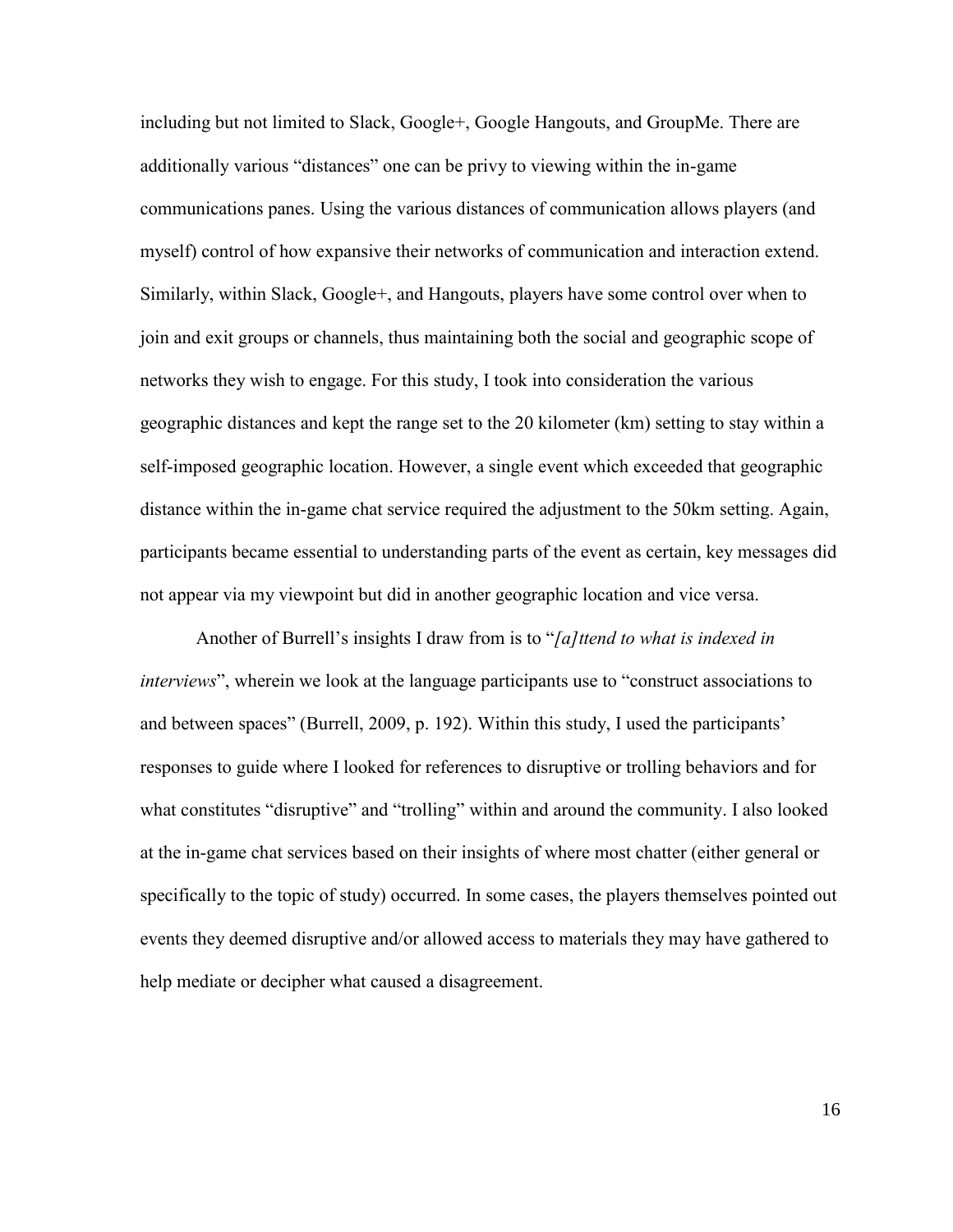My own gameplay within *Ingress* gave me access to play experiences with a localized group of players, but interviews with participants extended both my global and social network. Without these interactions, I would not have recognized the importance of some of the larger, less secure channels where most non-operation conversation occurred. These conversations ranged from explanations of game play and strategies to idle player chatter; they were also where I saw the most involvement from veteran players in managing any confrontations.

# <span id="page-21-0"></span>**Interviews and Observations**

Over the course of this study, interviewing 11 *Ingress* players on the Resistance (8 males and 3 females—all given names and game handles have been changed to protect the identities of participants and any additional players spoken about), I encountered various explanations of what trolling behaviors look like. As one participant noted, these behaviors "can take the form of [communications pane] messages, antagonistic game actions, or sometimes real life confrontation", and range from jokes between friends that are taken too far, to physical or digital stalking. I identified three overarching themes that, taken together, account for my participants' experiences of trolling within *Ingress* and discuss how participants described the community went about managing these behaviors. These are labeled "Gamesmanship", "Different Platforms, Different Protocols", and "Being an Asshole".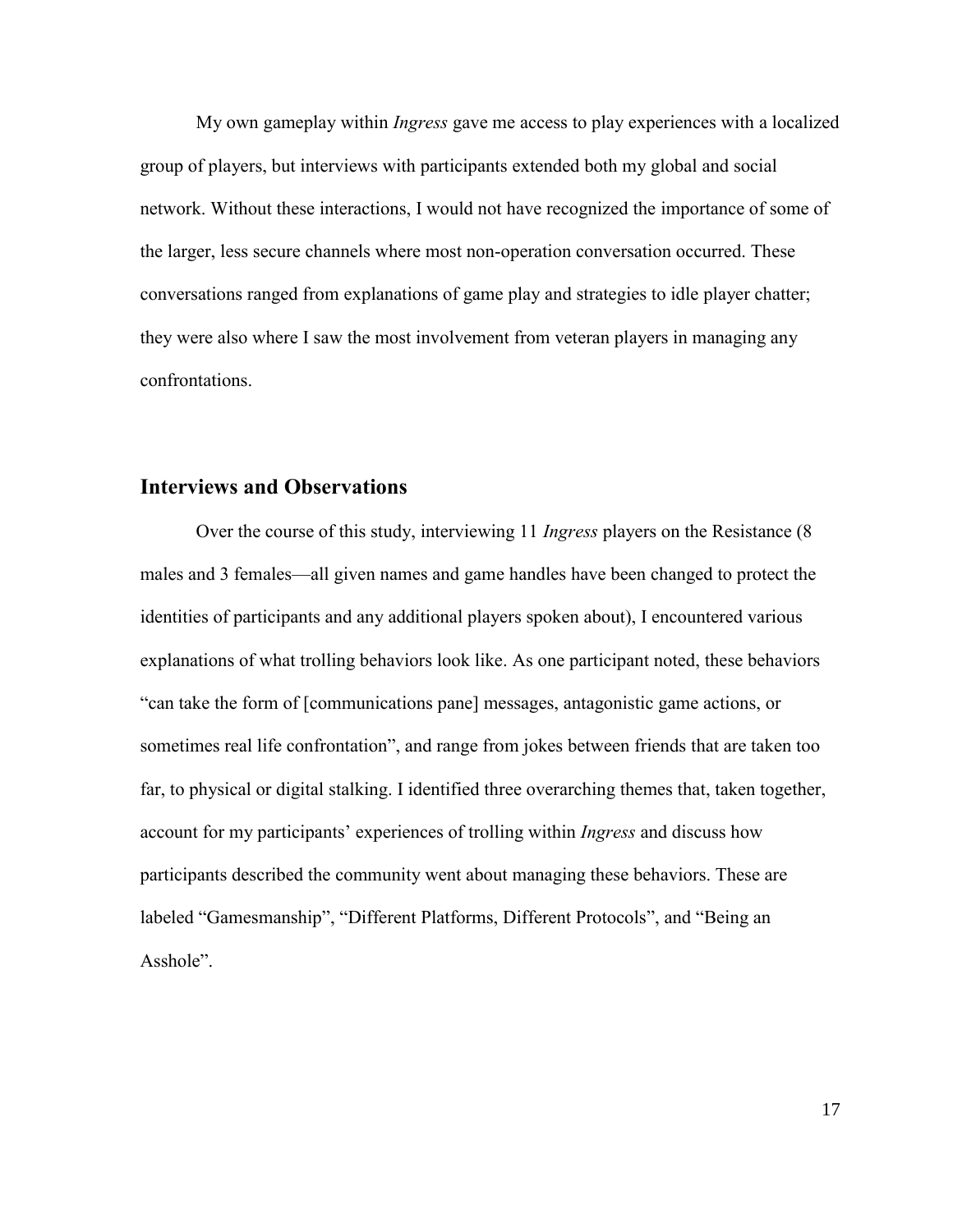### **Gamesmanship**

 $\overline{a}$ 

<span id="page-22-0"></span>Gamesmanship is defined as the art or practice of winning a game by dubious means without violating game rules (Down to the wire, 2013; Rowney, 2009). Instances of players intending to annoy, distract, or *take a stab* at the opposing team appeared frequently in stories told by interviewees and resonated with own experiences. WillyWonka<sup>10</sup>, a middleaged, white, male player who switched factions from the Enlightened (known as faction changing) a number of months before this study, demonstrated gamesmanship within *Ingress* when a local player on the opposing team (in this case, before he faction changed) attacked a portal he owned. His initial reaction was to recharge the portal's defensive energy so it would be harder for the attacking player to capture the portal; as he recounts, "45 minutes. 546 bursters<sup>11</sup><sup>"</sup> later (which is a lot of bursters), the attacking player stopped. Though not required to respond to or acknowledge the portal attack, he noted he "sent [the opposing player] in comms, I'm like, 'Why'd you give up *now?*'" WillyWonka admitted that he wanted to hear the player ran out of bursters and *that* was why they stopped, but when the response of "'Well, I decided this was probably not the most useful' er 'the best use of my gear,'" WillyWonka "had to respond back, 'And it took you 45 minutes to figure that out?'" WillyWonka described this as "a little bit of trolling" because of the jab at the end—not malicious in any way, but intended nonetheless to provoke the other player.

Intentional provocations like this are not limited to verbal jabs; they can take the form of physical and often elaborately-staged actions in the hybrid spaces of the game.

 $10$  For confidentiality reasons, all names of players (participants or mentioned) have been changed.  $11$  Bursters: In-game weapon used to destroy opposing team's resonators claiming portals

<sup>18</sup>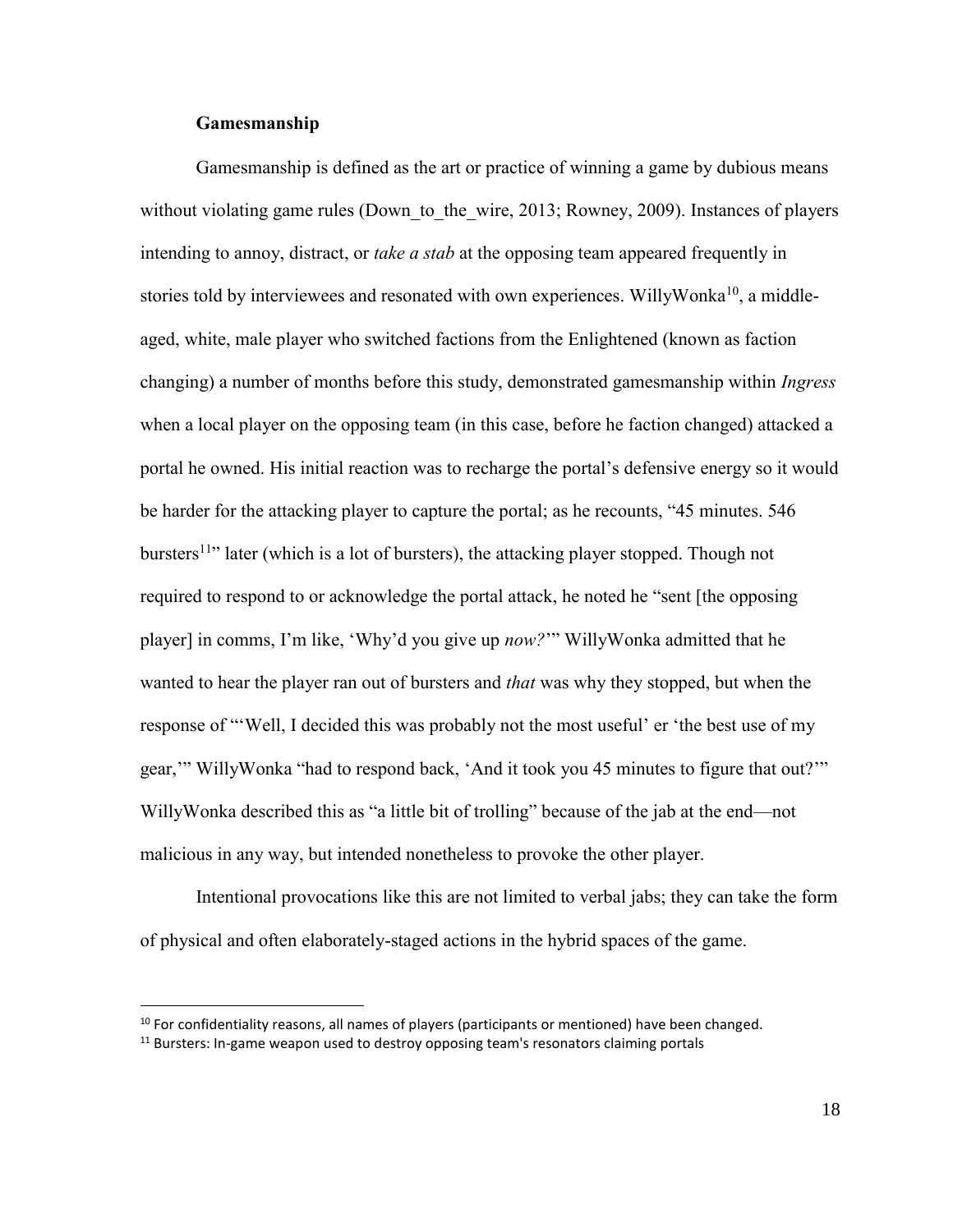RAMGuard (white, middle-aged, male and an early beta player) recounted an experience in which he and five other players staged an operation involving an actual helicopter ride. The helicopter operation enabled RAMGuard and his colleagues to access portals in a public park that had been captured by the opposing faction (Enlightened) the last day before the park closed for the winter; chartering a helicopter, taking to the skies and closing the portals from above meant that they were able to shut down otherwise inaccessible portals, thereby denying opposing players the status of "guardian<sup>12</sup>". The helicopter riders refused to talk about the incident afterwards, deciding (according to RAMGuard) "that the best response to any inquiry was to deny everything". Chartering a helicopter allowed the players to take out the portals without trespassing (which is against the game's Terms of Service), but raised speculation of GPS spoofing, in which a GPS is tricked into reading counterfeit signals. RAMGuard and his co-players filed the flight plan and operation details to prove they were not cheating.

What made this event an instance of "gamesmanship" is not so much the lengths these players went to in order to shut down otherwise inaccessible portals, but their decision to stay silent about how they pulled off the operation, refusing to divulge to their opponents how they captured seemingly inaccessible portals while taking steps to prove to the game's administrators that no cheating or violation of the Terms of Service was involved. This silence was deliberately intended to demoralize and taunt opponents. The event remains a

 $\overline{a}$ 

 $12$  in-game badge for keeping a portal under control for 150 days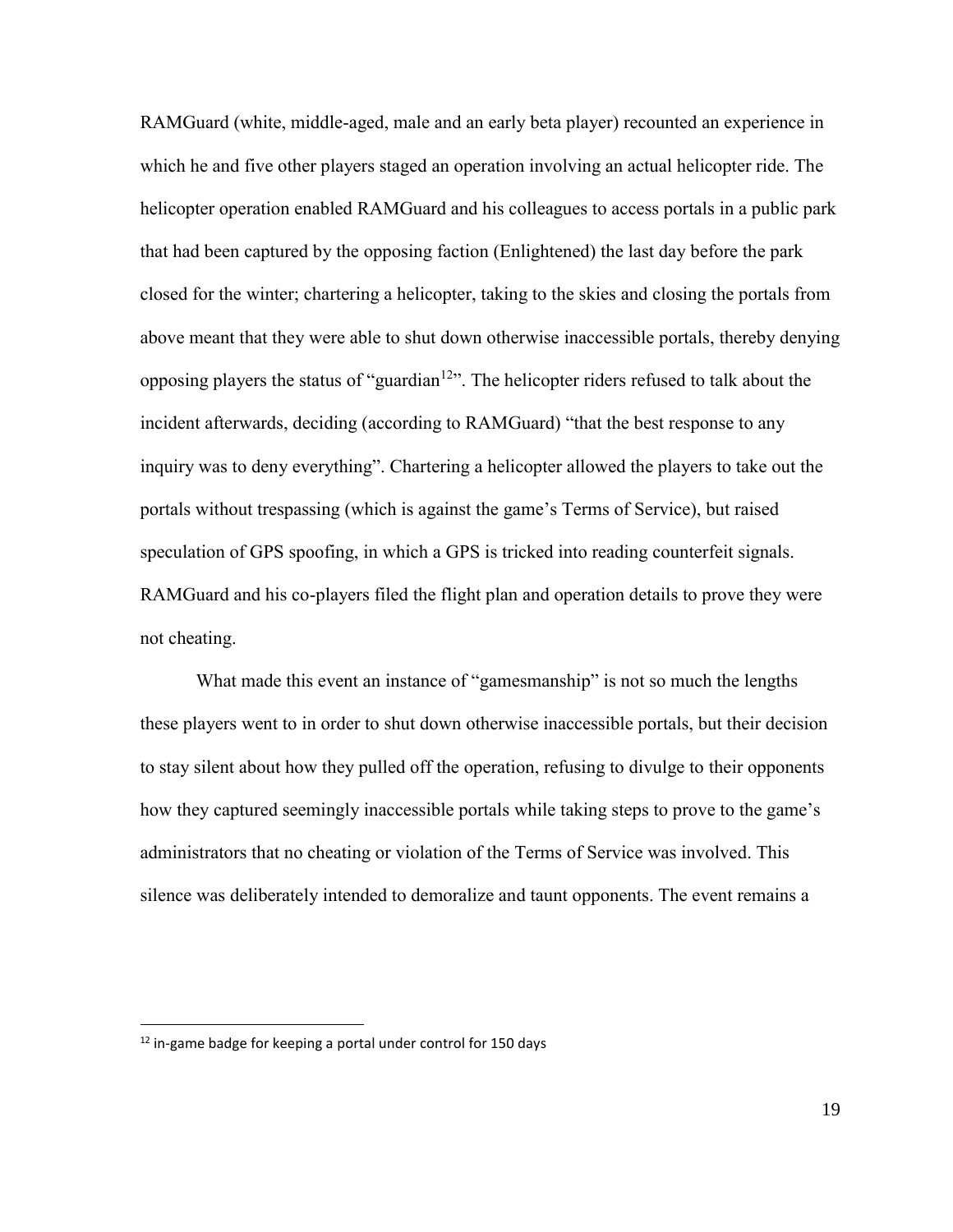memorable one within this player community, with other interviewees remarking on it; RAMGuard remembers the day as "one of our most effective trolls of the other team."

The last example comes from Fuzzytail (white, thirties, male and an early beta player) when he, RAMGuard, and two other players captured a hard to reach portal in an old factory with poor GPS signal within the structure. The four held onto the portal for months and used it as a primary site to form links and fields (known as an anchor portal). No Enlightened player could destroy the portal, possibly due to the hassle and poor GPS reception. After the group created a large field from that portal that stayed active for 4 days, Fuzzytail admits that "we pissed the Enlightened off…they actually got [the portal] removed."

Catching portals in hard to reach locations is a relatively common practice for operations, particularly for players attempting to obtain a Guardian Badge, but no portal is theoretically safe from assaults that come from the air. *Ingress* does not take into account elevation when using GPS. So, a portal that is otherwise inaccessible on foot, becomes accessible from the air. Aerial crafts do not break any rules, for the person playing is in the location their GPS claims them to be; but it can be a frustration for players seeking to keep portals intact that they thought were safe. Additionally, aerial crafts, like helicopters and planes, are not accessible to the average player, so resources become a key factor in giving some players advantages to perform certain actions. These portals are most often used strategically to craft long links and large fields, yet this becomes trolling when links and large fields are used for the sole reason of inhibiting others' play. Within *Ingress*, links between portals cannot cross and cannot be made under a field. The only way to remove them is to destroy the portal thus making hard to reach portals a prime location for use. The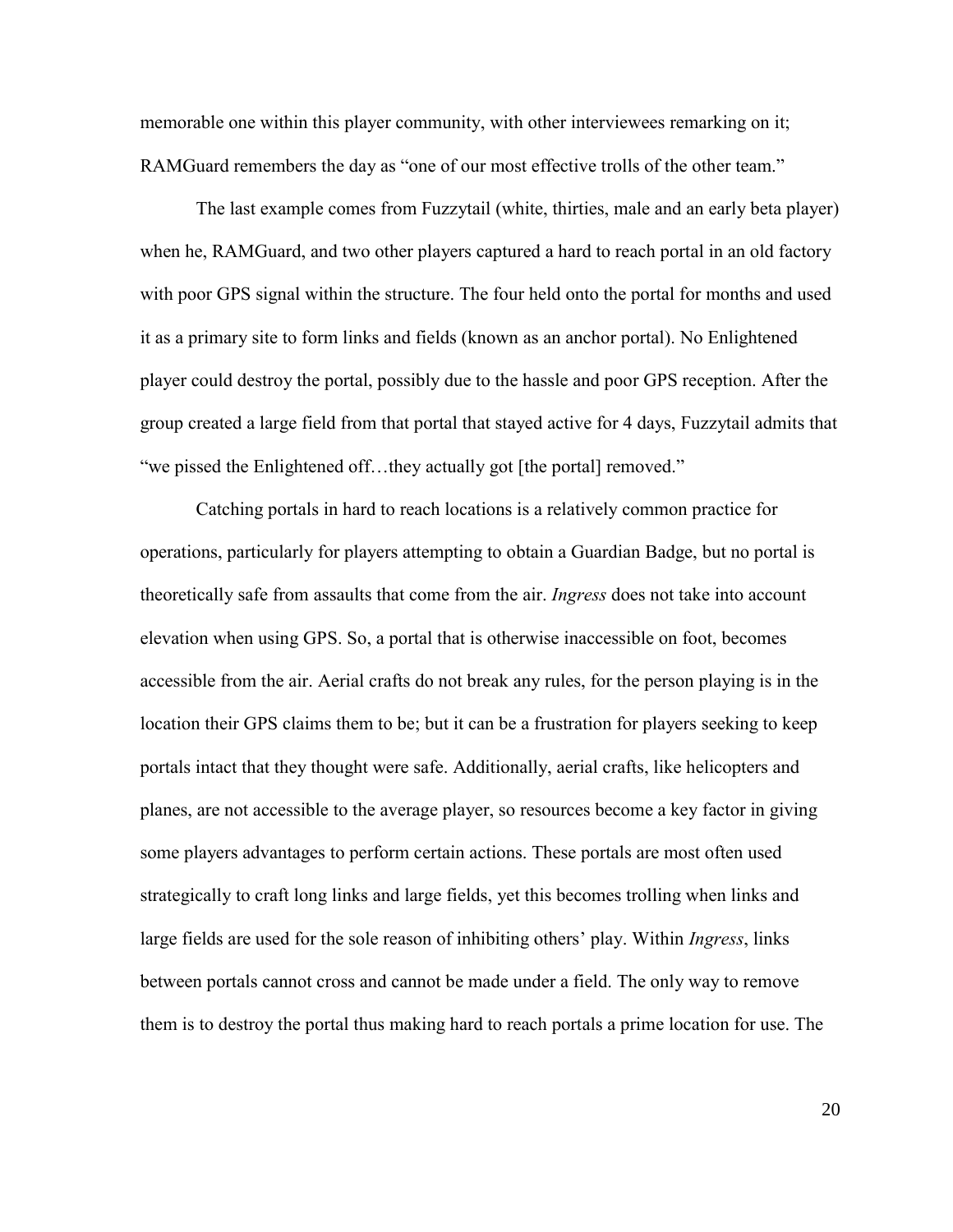purposeful placement of links or fields to cause confusion or prevention of play incorporates a level of gamesmanship that disrupts the spirit of the game without violating game rules (Myers, 2008).

Overall, Gamesmanship causes more frustration in terms of gameplay and is a less severe form of disruption to the game. However, what makes this theme important is that normal actions within the game can be purposefully performed to cause disruption. Out of reach portals have been used to block others from linking two or more portals together while players use their own resources to prevent other players from reaching in-game achievements.

### <span id="page-25-0"></span>**Different Platforms, Different Protocols**

The second theme I identify relates to a kind of discordance between experienced *Ingress* players and players who are new to the game but who bring with them extensive experience from conventional online video games – and who may carry with them the expectation that they will likely never physically meet other players. As all interviewees pointed out, *Ingress* is inherently a social game. Insofar as players may primarily interact with each other through their game 'handles' via smartphone, *Ingress* shares some similarities with the forms of sociality in traditional online games. As Fuzzytail points out, however, *Ingress* has one big difference:

*there are people out there that are going to say nasty things and do nasty things just to get a rise out of you so they can laugh. That's trolling. The difference between being behind a screen and talking to a person you will*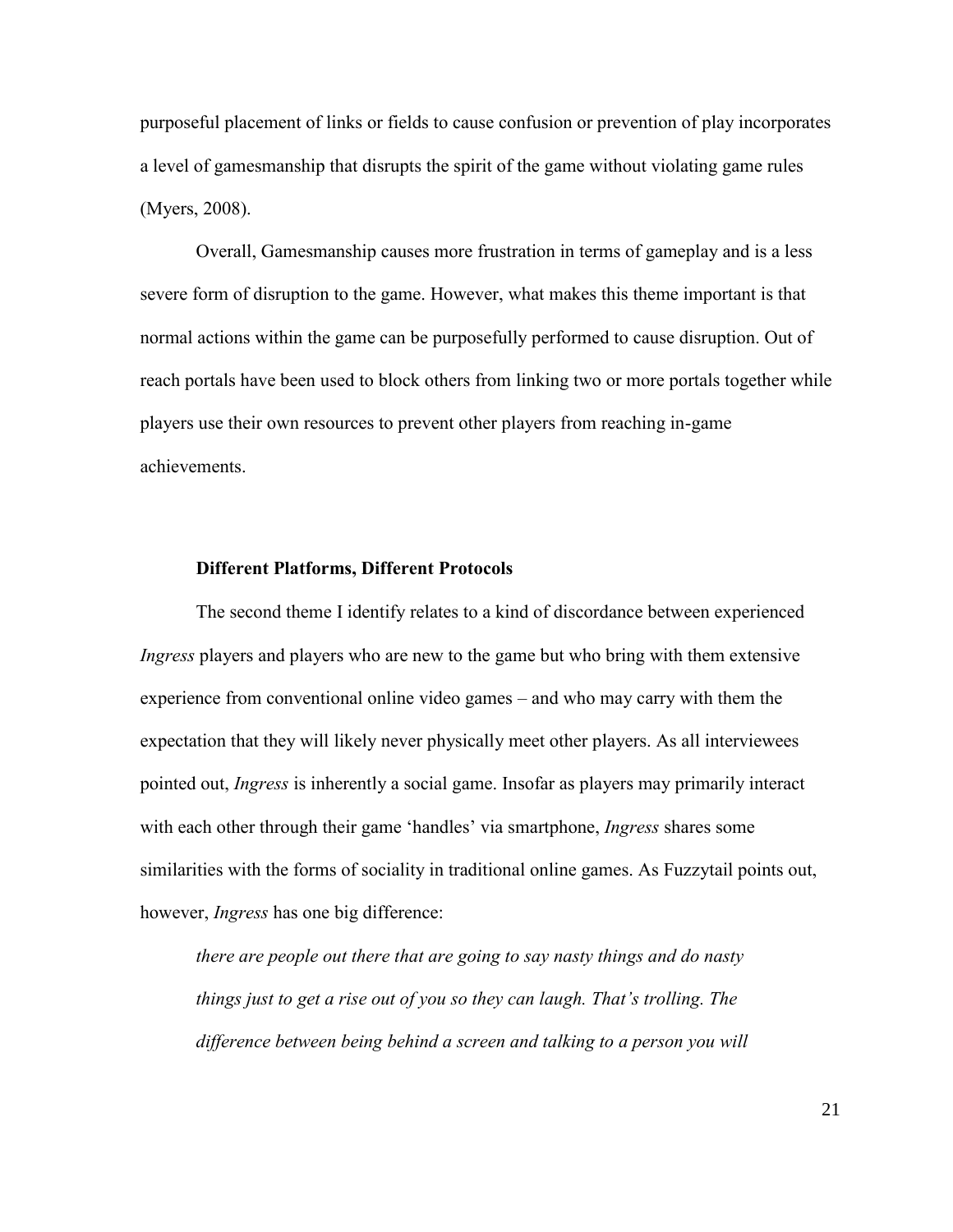*never meet and being behind a cell phone screen and out in the real world is you will run into these people.*

*Ingress* is not played in front of a stationary monitor but in a hybrid space within a bar, at a local park, in a museum, or even on a bus route (de Souza e Silva, 2006). The chance of meeting a player face to face increases exponentially within *Ingress* than on stationary console games played within a home.

Many participants found that players with a background in console gaming tended to use provocative statements like "'Come over here, and I'll kick your ass'" (as recounted by Jumbalausage). Jumbalausage (white, middle-aged, male veteran player) explained that such comments are common, as "About every other month there's [an Enlightened player] that will try to bait me with something." GothamKnight (white, late-thirties, male who was a beta player) considered reaction to comm messages and various styles of conversation and play also "depends on how old you are, where you are in your life, and how you - how much you *have* social media in your life" saying that "if you don't have that experience you're not gonna understand it. You're gonna take it another way." Jumbalausage and L0ck3d0n (Native American, middle-aged, female veteran player) both suggested that, as seasoned players, they dismiss taunts and other forms of baiting, claiming "it's no fun for them [the taunters]" when "'I don't care.'" But players who are unfamiliar with the often toxic forms of communication in online console gaming, "don't really know how gamers talk to each other and how gamers interact…, so [they] take it…a different way than what person is meaning" (GothamKnight). L0ck3d0n, DarthObvious, WillyWonka, and Crims0nv0rt3x all noted that *Ingress* players tend to mellow out with experience. DarthObvious (white, older, male beta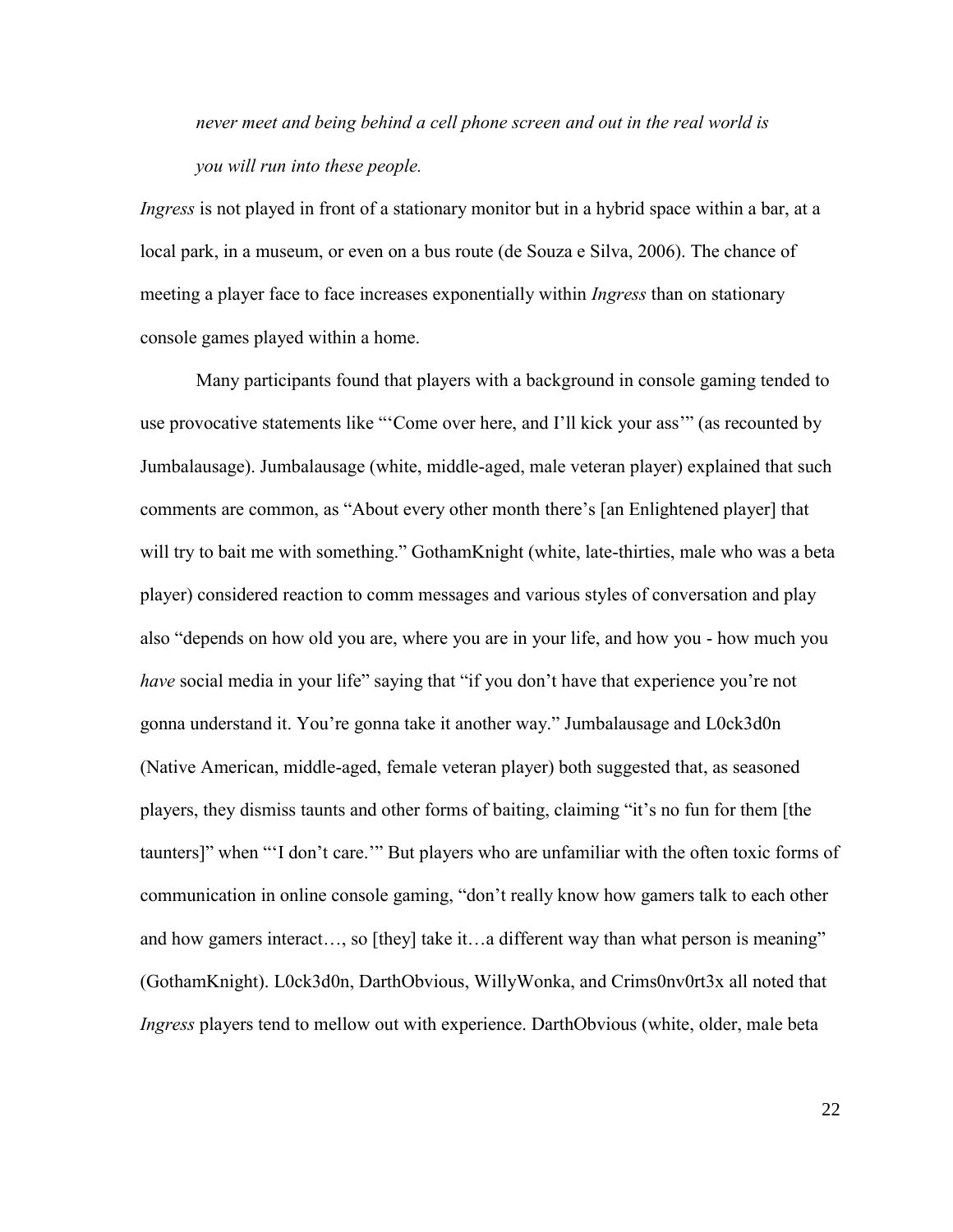player) explained he was far more aggressive, "smack talking," when first starting out but has since quelled his responses. To him, *Ingress* "is not that kind of game" and "you can't talk to people like that"—the underlying understanding being that social interactions in *Ingress* are (or have the potential to be) more consequential, more 'real' than in conventional online gaming. With these verbal participants noting the wide range of players spanning ages "7 or even younger to…70", restricting 'smack talk' seems the safe avenue of choice.

WillyWonka (a white, older male and early beta player) and Crims0nV0rt3x (white, late-thirties, female veteran player) also recounted how newer players tend to be more paranoid than veteran players about the portals they capture. Crims0nv0rt3x and WillyWonka emphasized most newer players do not realize "you don't own a portal" and can get upset when faction member destroys their portal or angry when their portals are attacked by the opposing faction. However, Jumbalausage and L0ck3d0n insist that it is not only newer players who act this way, describing a veteran player who went "blasting in comms" due to fellow Resistance players destroying her portal during an operation. As it later turned out, the veteran player had conflicting life events influencing her game play, but the notion remains that while paranoia may be more pervasive with newer players, veterans are susceptible to violating the communicative norms of the game, too. L0ck3d0n agreed with Jumbalausage, saying she "considered that kind of trolling because it's, like, something that is really not necessary and it's kind of against what your team is trying to do."

Part of becoming an experienced (even expert) player is coming to a more robust understanding of the communicative protocols and etiquette of the specific gaming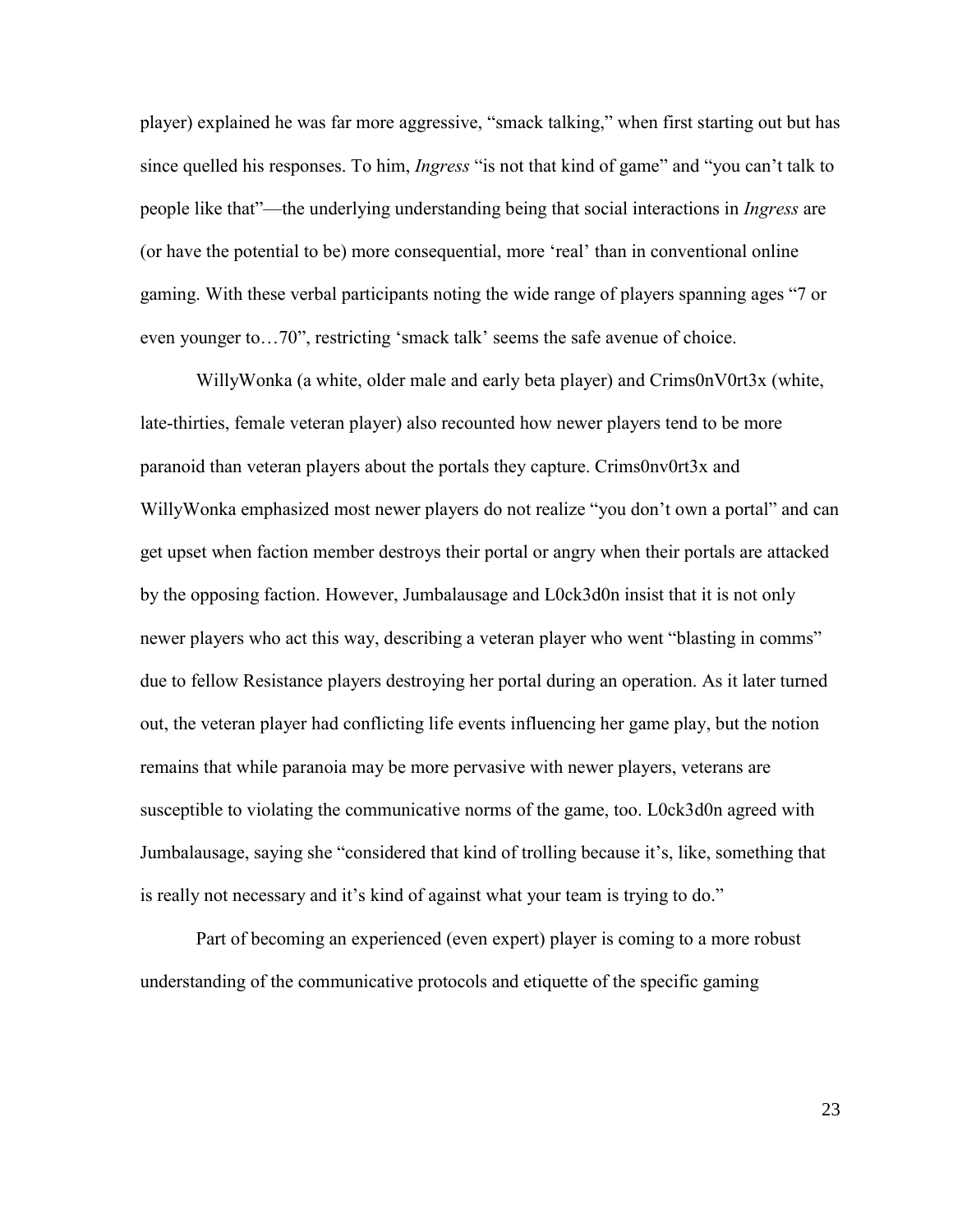community – including a recognition that what passes for 'normal' behavior on one platform (i.e., smack talk in conventional online games) may constitute trolling in another.

### **Being an Asshole**

<span id="page-28-0"></span>This theme was most prevalent in my interviews with players, and pertains to acts of purposeful antagonism, including both digital and physical stalking that can occur between *Ingress* players. As WillyWonka describes, "There will always be that one that can't get along, that can't behave. Causes problems." These more wanton forms of antagonism can be both verbal (operating within comms) and physical (pertaining to offline interactions between players). One player that five participants brought up in discussing instances of purposeful verbal antagonism was Ang3lGuid3. As Xikil (white, older male who was a late beta player) remarked, Ang3lG1d3 "[uses] very, I want to say *vulgar* terms towards the other team," and though "He seems to be better now,…there's times that he falls back into this." During the observation period, I witnessed the vulgarity of Ang3lGuid3's comm messages a few times but in minor amounts.

The more striking instances of deliberate antagonism participants described involved threats of physical violence. Other stories interviewees told me involved players engaging in physical forms of aggression that bordered on violence and/or criminality. The Enlightened player, HyGlide, blocked the car of three Resistance players and "then tried to pick a fight with Ang3lGuid3." HyGlide appeared again when Xikil explained that "I confronted an individual for, uh, breaking the rules of the game: taking a picture" and emphasized "freely [admitting] that I made a mistake, of grabbing the phone." Xikil "didn't touch the individual,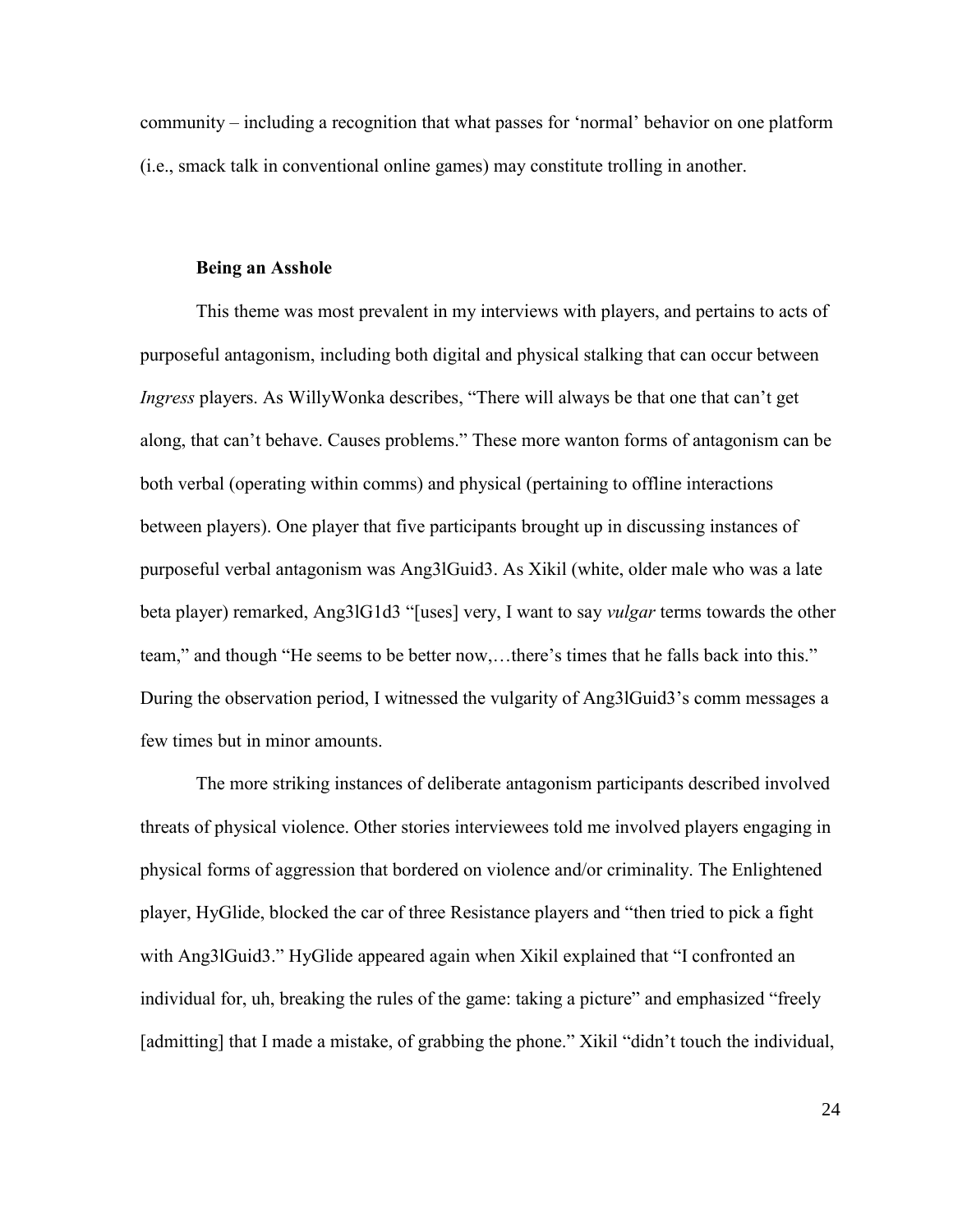but grabbed the phone" for which HyGlide "turned around and pulled a gun on me." This was likely the most extreme case of purposeful aggression of any participant, but it did introduce a "shadier side of what happens with *Ingress*" (WillyWonka).

Due to the *Ingress* showing real-time updates on events occurring within the game (captures, destructions, links, fields), those who play near one another tend to learn each other's habits and favorite portals quickly. In addition, the *Ingress* main website has an intel map (https://www.ingress.com/intel) players can log into to view portals around the world through a similar interface of Google Maps. In the early years of *Ingress,* a group of players put together a secondary map known as IITC that mimics the Intel Map but includes additional features designed to assist the player with designing linking and fielding operations. WillyWonka explained that players have created programs to scrape information from the logs running through the Intel Map and IITC to search for specific player activity, anomalous player activity, and for changes in portal statistics that do not show up on the logs. WillyWonka confirmed "there was definitely basically some digital stalking happening for a long time" but as *Ingress* expands in number of portals and players, the data becomes harder to manage.

Fuzzytail further clarified this discussion on "lateral" surveillance (Andrejevic, 2002) in *Ingress*, "one of the defining lines in the game that most people agree on is, you don't follow the player." He detailed how players figure out what cars other players drive and have the capability of following other players from portal to portal. I have heard many stories of this happening over my time as a player, but Fuzzytail explains while he has done this to interrupt operations going on, "this becomes a problem when that person starts to feel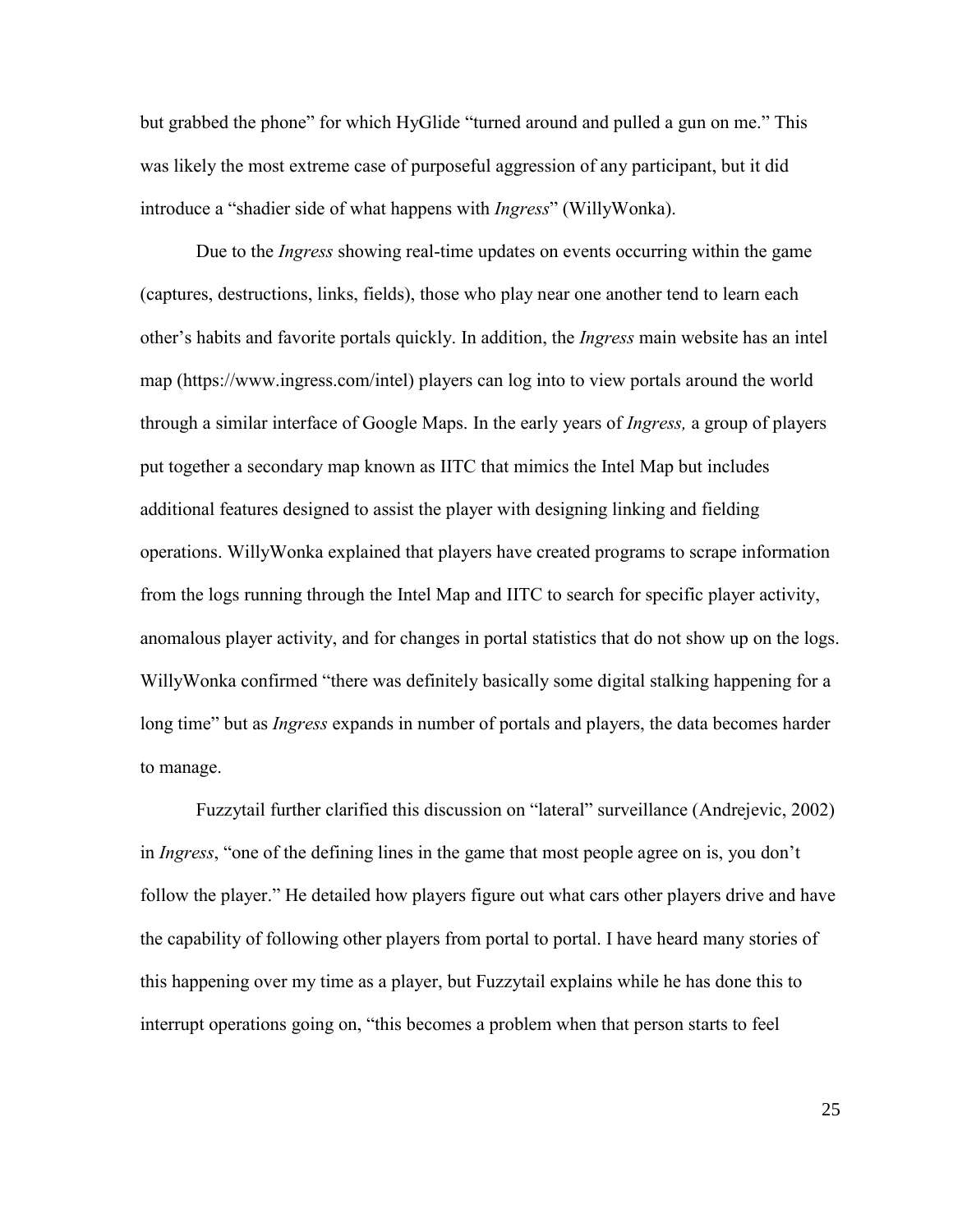freaked out and then tries to go home." As ThoughtPower (black, younger adult, male who was an early beta player) explains, "That's stalking" and he could "understand why a lot of people say, 'Alright, I can't play this game'."

As these examples of physical harassment, stalking and surveillance indicate, *Ingress*  expands and intensifies the reach of trolling beyond conventional online games. The hybrid nature of *Ingress* allows for players to piece together a substantial amount of information about other local players – their mobility habits, contacts, and so on. WillyWonka explained that some players scrape game logs to purposefully gather this data and create programs to track players' actions, look for players out of their normal play area, or simply to find their portals for targeted assaults. Other players chose to perform acts over comms or in person which are aggressive and can be frightening enough to other players that they feel the need to call the police. These actions may be few in number and restricted to a handful of players, but as of now, there is little data on how to prevent these actions from occurring.

For those who choose to continue playing, all of the participants pointed out that their community uses a vetting process for prospective players, in which they meet players in person before they can join the more trusted groups. But is this enough to prevent purposeful aggressive behaviors or stalking of players through game-provided surveillance tools?

#### **Managing Trolling**

<span id="page-30-0"></span>When discussing how to manage aggressive or troll-like behaviors, WillyWonka offered "some of it…is tolerable", but goes on to say that it is "more of the question of *intent*" of discerning conversations "intended to kind of evoke a response and get under their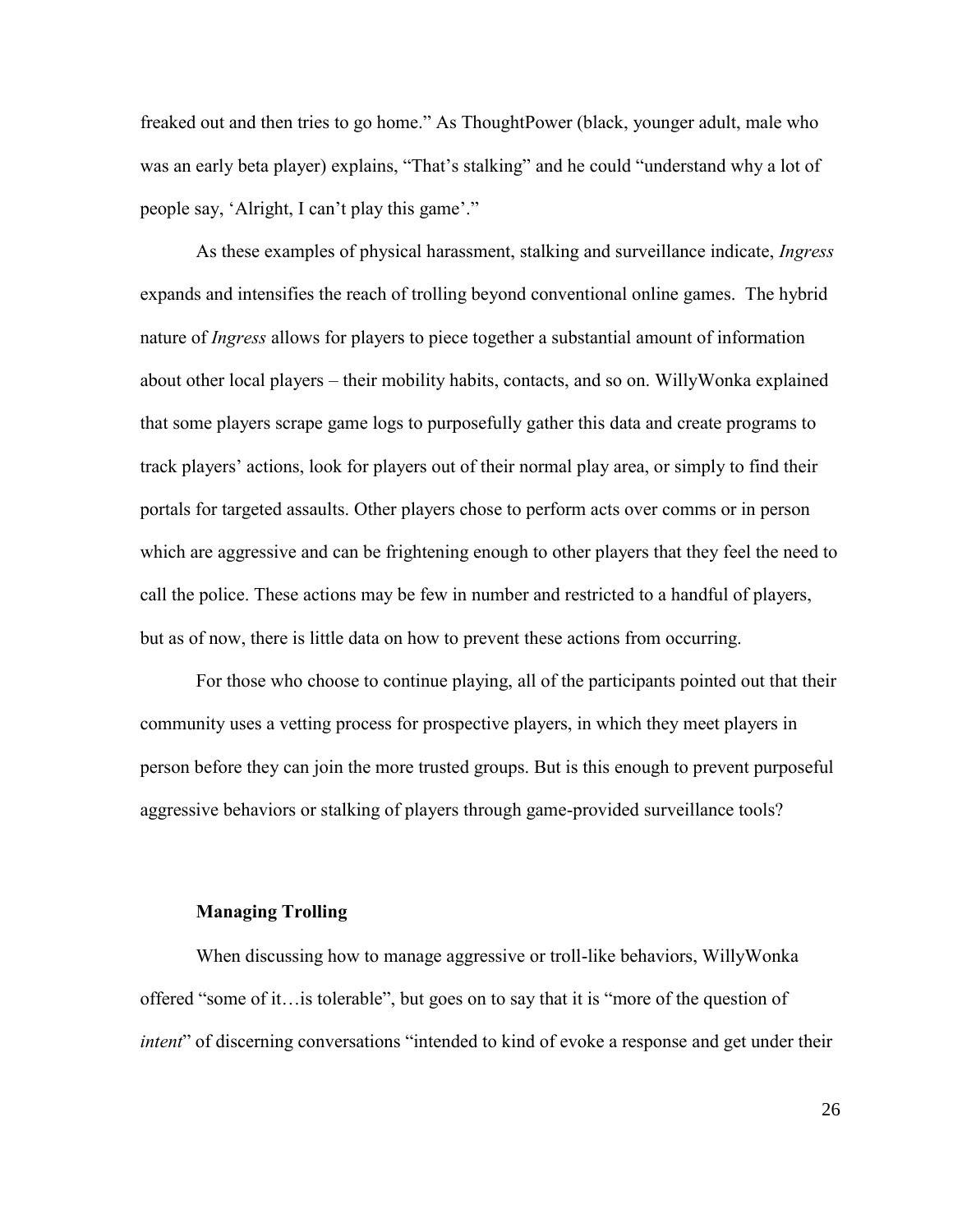skin or to throw them off their game" from more grave or threatening actions. Many participants pointed out the easiest ways of avoiding or preventing aggressive or retaliatory comm messages is to *not* use the comms. DarthObvious, after toning down his own comm traffic, "practiced restraint of tongue and pen" ignoring most comm messages directed at him unless the message could be easily distinguished as playful fun. Fuzzytail, L0ck3d0n, and Xikil noted similar responses to comm messages and how to deal with them. Xikil added that they use comms primarily for "emergency - if you need to get up with somebody quickly" but to otherwise use a more secure and private medium. In the event another player is "malicious towards you" (Xikil), Xikil and DarthObvious went into detail about a feature within comms that allows players to hide from their view incoming messages from blocked players. This is reminiscent of Binns (2012) where online magazines asked for volunteers to help monitor their forums. The difference in this case is that the volunteers organized themselves, created a manageable forum of their own choosing, and self-police while providing an avenue to freely converse.

When situations occur outside of ignoring messages or blocking comm messages, many participants noted veteran players reach out to disruptive players to talk out the problem or tell the disruptive player to stop. In some cases, the argument is over a misunderstanding, an event in the person's life that has bled into their reactions of the game, or the player is new and may not understand a specific social norms of the game. An example for a misunderstanding comes an observed event in the public comms. A confrontation between Resistance player, KhoasStryker, and Enlightened player, azurearchon, drew in numerous players both watching over public or actively participating in the conversation.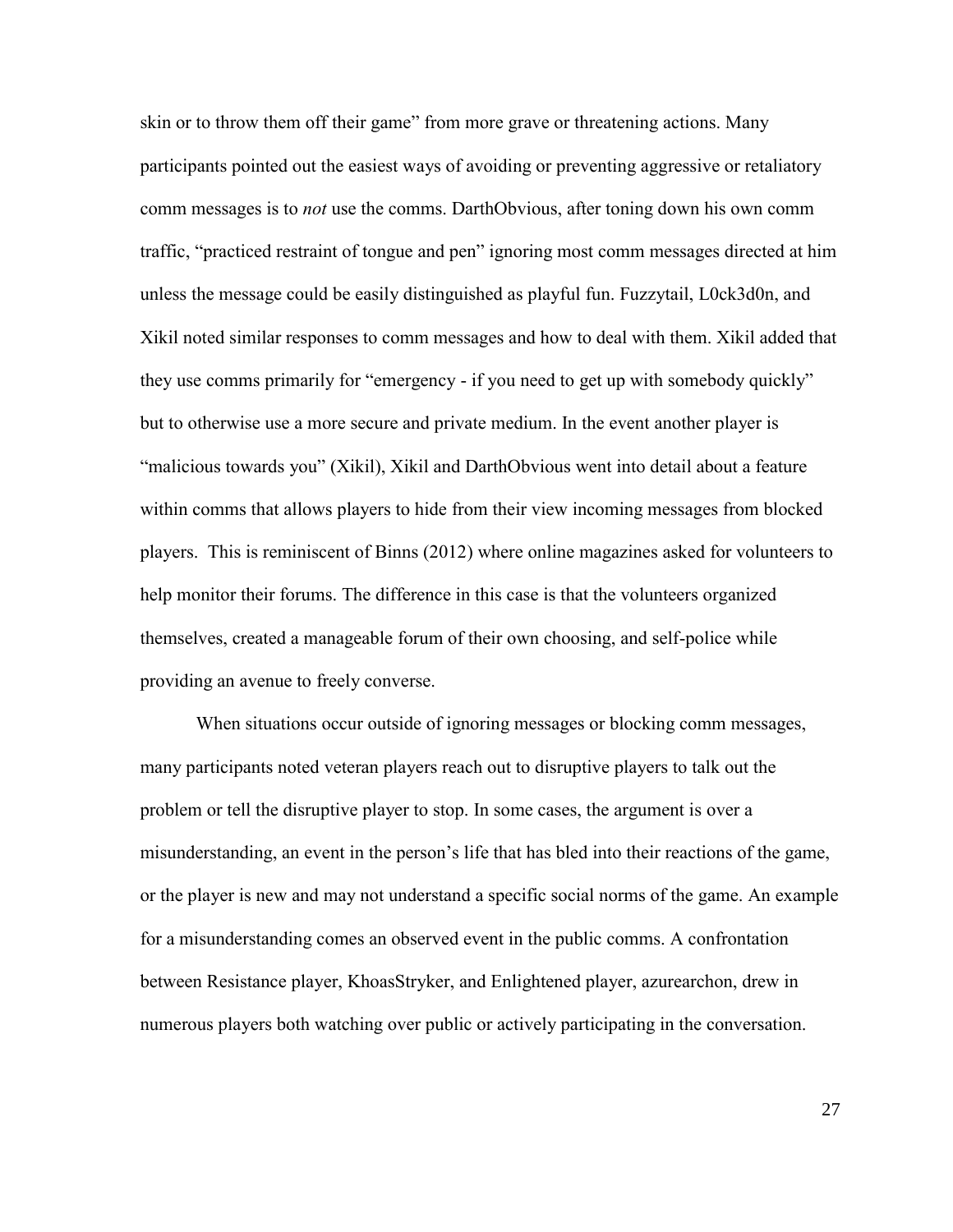The event lasted over 4 hours, incorporated close to twenty different actively conversing players between the two factions (perhaps more), and did not come to an official close until the next morning.

Briefly, azurearchon captured numerous portals from KhoasStryker over what looked to be a long period of time. Due to how azurearchon's persistent captures and utilizing items considered rare to find within the game, KhoasStryker called azurearchon out for cheating by buying items. Many green players chimed in, in defense of their teammate but KhoasStryker persisted. Zeratul, possibly irate with KhoasStryker, eventually noted in All Comm that they would "target [KhoasStryker's] portals because you're making such ridiculous accusations." KhoasStryke must have read the comment wrong, for the player responded as if the threat was against their person instead of their in-game portals.

The conversation continued over the next few hours, involving comments from players on both sides trying to quell the situation or find out what happened in both the ingame comm and the Resistance, lower-level Slack groups. Overall, comments ranged from explanations of where the rare items might come from (other players, hoarding over a period of time, etc.) to pointing out various baiting techniques for reactions and how calling people out in comms may make the situation worse or fall for the baited response. In terms of ingame comms, the tone of the conversation changed dramatically after a previously quiet player, pratoria, said "Jesus Tapdancing Christ, if 'Who Gives A Fuck' was a stock, it'd be plummeting right now. Make like a constipated Elsa and let that shit go…" in All Comm. While pratoria received a warning of using foul language in the in-game communications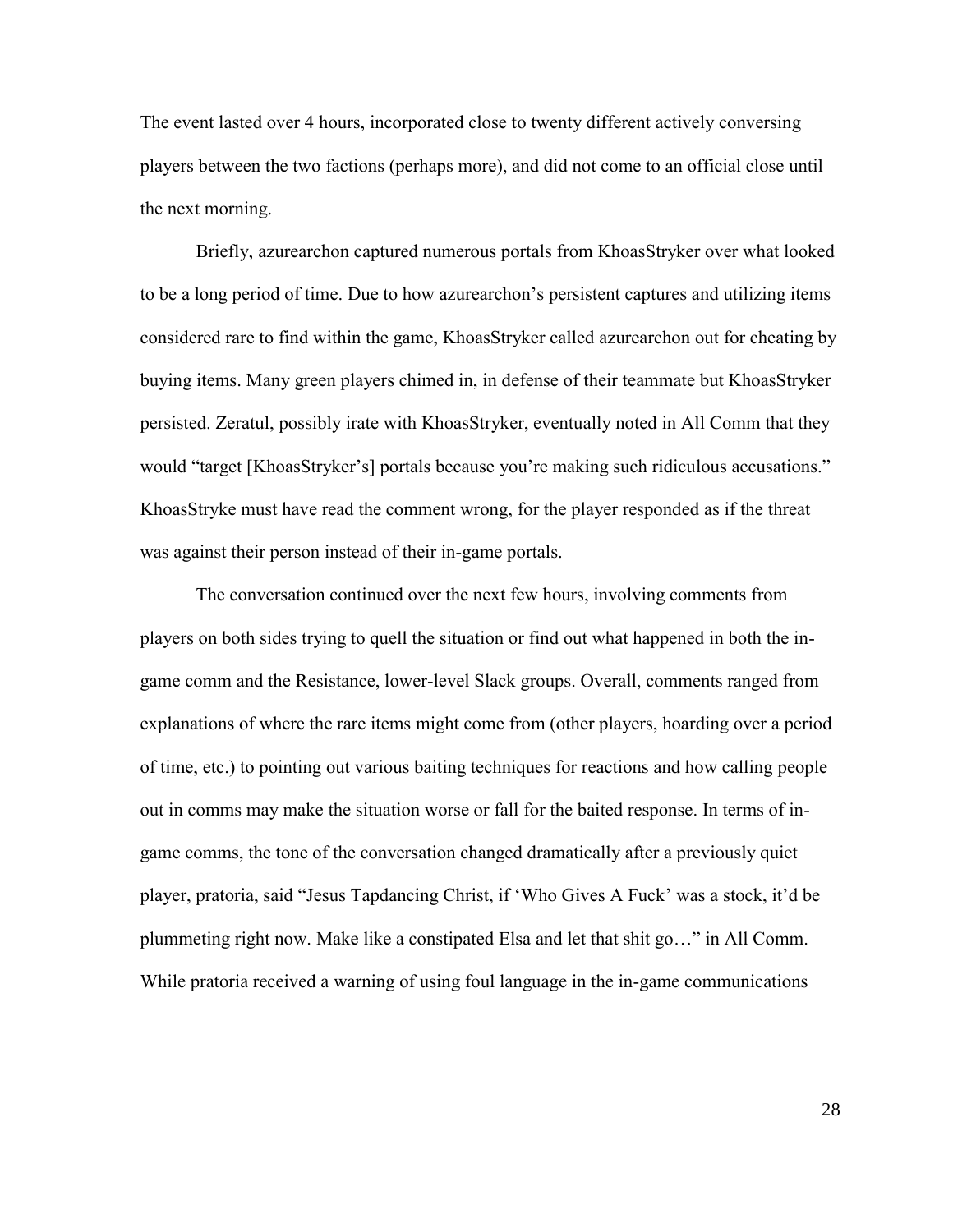pane, this one comment appeared to motivate players involved, primarily azurearchon and KhoasStryker, into de-escalating the situation and logging off.

Something that stood out about the event above was that the disagreement exhausted itself after several hours. RAMGuard noted that with disagreements, "Rarely is anything resolved. People get tired of arguing and move on." That being said, efforts from players on both factions to quell the argument demonstrate an openness within this community to addressing problematic behaviors collectively (Binns, 2012). Similar collaboration between players from both factions occurred after the gun incident, mentioned earlier, as local leaders from both groups shared information in an effort to manage the situation. For this community, it seems that the greater risk in *Ingress* of negative consequences from trolling elicits greater care and co-operation among the community.

Lastly, the Resistance community intentionally structured their communication platforms to disseminate and validate information posted within the group channels (Fichman & Sanfilippo, 2014). The Slack channels are broken up into a tiered and leveled system (h0 h7). The more trusted the member is, the higher level they can access within the community (h1 being harder to access than h7). Every participant explained the community's "vetting process" for how players become trusted members of the community. Xikil explained that members within the trusted circle vote on newer members who reach specific levels and met a number of already trusted players. This vote is "basically vouching for your honor and your integrity. So if something happens…and [the player] does something against the rules or does something to betray the trust of the group, then I'm, at least in part, responsible for him being there" (Xikil).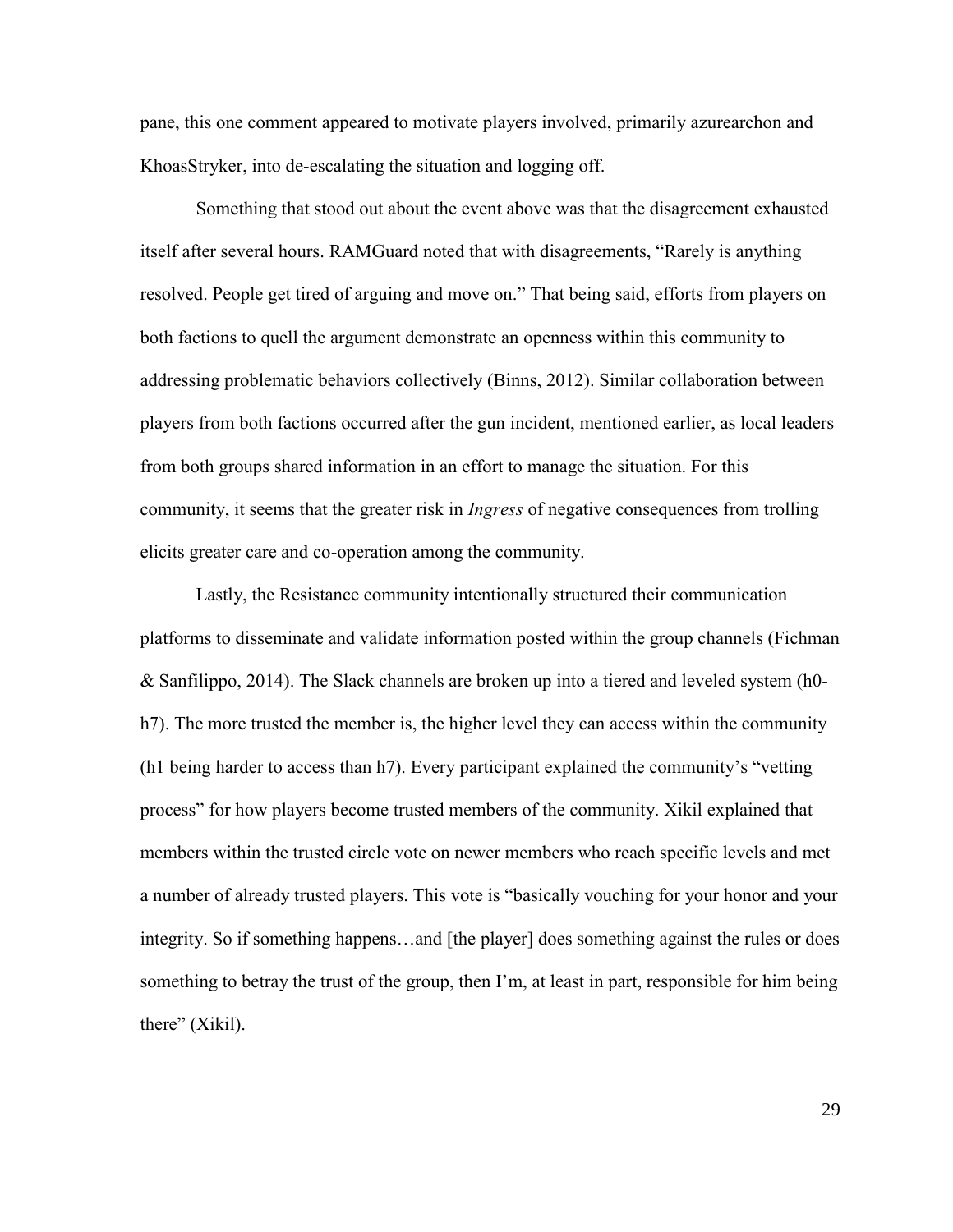Overall, participants explained numerous ways to manage disagreements and deviant behavior. The structure of the Slack group provides a level of self-policing by veteran players (Fichman  $\&$  Sanfilippo, 2014), and players have been shown to be open to talking problems out (Binns, 2012). In the event an altercation occurs that threatens the physical and or mental well-being of a player, both factions sometimes come together to decide what to do. At the end of the day, the event may "usually exhaust themselves" (RAMGuard), but the efforts of the community to keep its local members safe and enjoying the game are clearly defined.

# <span id="page-34-0"></span>**Discussion**

Thus far, academic research on disruptive behaviors online have examined individual platforms and, moreover, have not yet considered *mobile* platforms. With *Ingress*, play requires mobility and often multiple communication platforms. *Ingress* incorporates elements of social media, mobile media and gaming which this community utilizes to communicate and play with one another. As such, platform-specific notions of acceptable behavior may clash, particularly as LBMGs and ARGs do not offer the degree of anonymity (or impunity) of traditional online games. Players who come to *Ingress* with expertise and enculturation in conventional online gaming encounter drastically different protocols around a game which exists both digitally and physically.

### **Hybrid Spaces and Risk**

<span id="page-34-1"></span>Suler and Phillips (1998) argued that whatever happens online, stays online; in the same year, however, Dibbell's account of a "rape in cyberspace" (1998) demonstrated that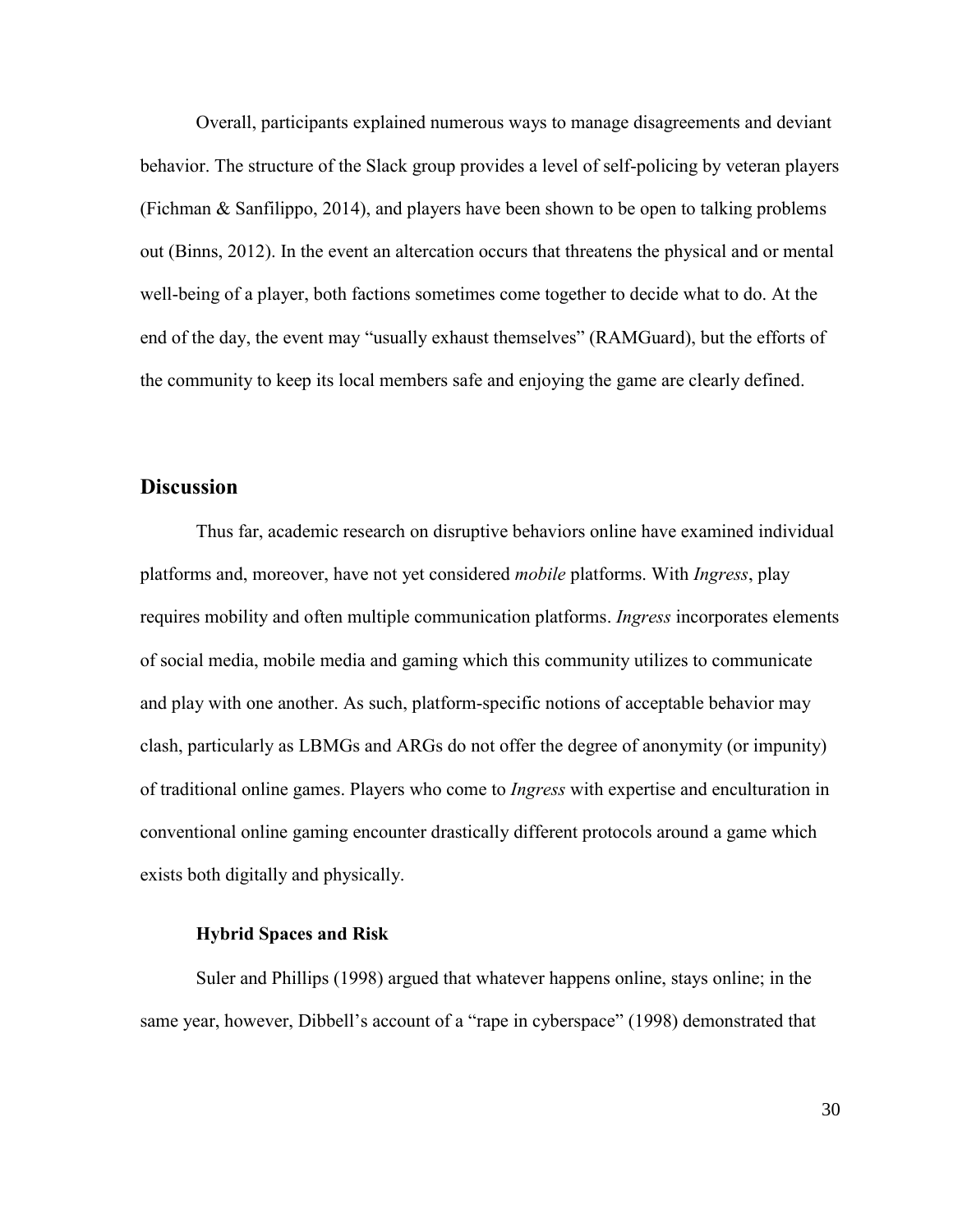online harassment has immediate and visceral consequences. Most often, however, disruptive and harassing behavior in traditional online media and games does not pose physical risk to players; when *Grand Theft Auto* players use their cars to block others from exiting an area, or when they point guns at each others' avatars, it is understood that the harm done is limited to the game. Only in extreme cases are players physically threatened or hurt. As many of my accounts of player experience demonstrate, the hybrid space of *Ingress* can amplify and intensify disruptive behaviors, putting victims at risk of emotional and psychological but also physical distress.

How to manage and prevent disruptive behaviors is becoming a considerable concern for many gaming and social media companies. For example, Kou and Nardi (2013) examine how Riot Games, developer of the highly-popular multiplayer online game *League of Legends*, has begun addressing toxic behaviors between players. As Kou and Nardi explain, Riot has implemented an in-game system (the "Tribunal" system) that provides players with tools to monitor, report on and adjudicate other players' behavior, following broader patterns of self-management outlined by Andrejevic (2002). The southeastern community of *Ingress*  players featured in this study have devised policing strategies through their vetting system. In some cases, players called the local law enforcement rather than reporting to Niantic Labs about misconduct of other players. Accounts from across the global *Ingress* community suggest that instances of players seeking police assistance, while rare, are not anomalous; they often accompany stories of players following each other, blocking each others' cars, and purposefully hitting other players' cars (see Foster, 2012; Hernandez, 2015; Humphries, 2015). Given that numerous instances of physical distress and harm related to *Ingress* play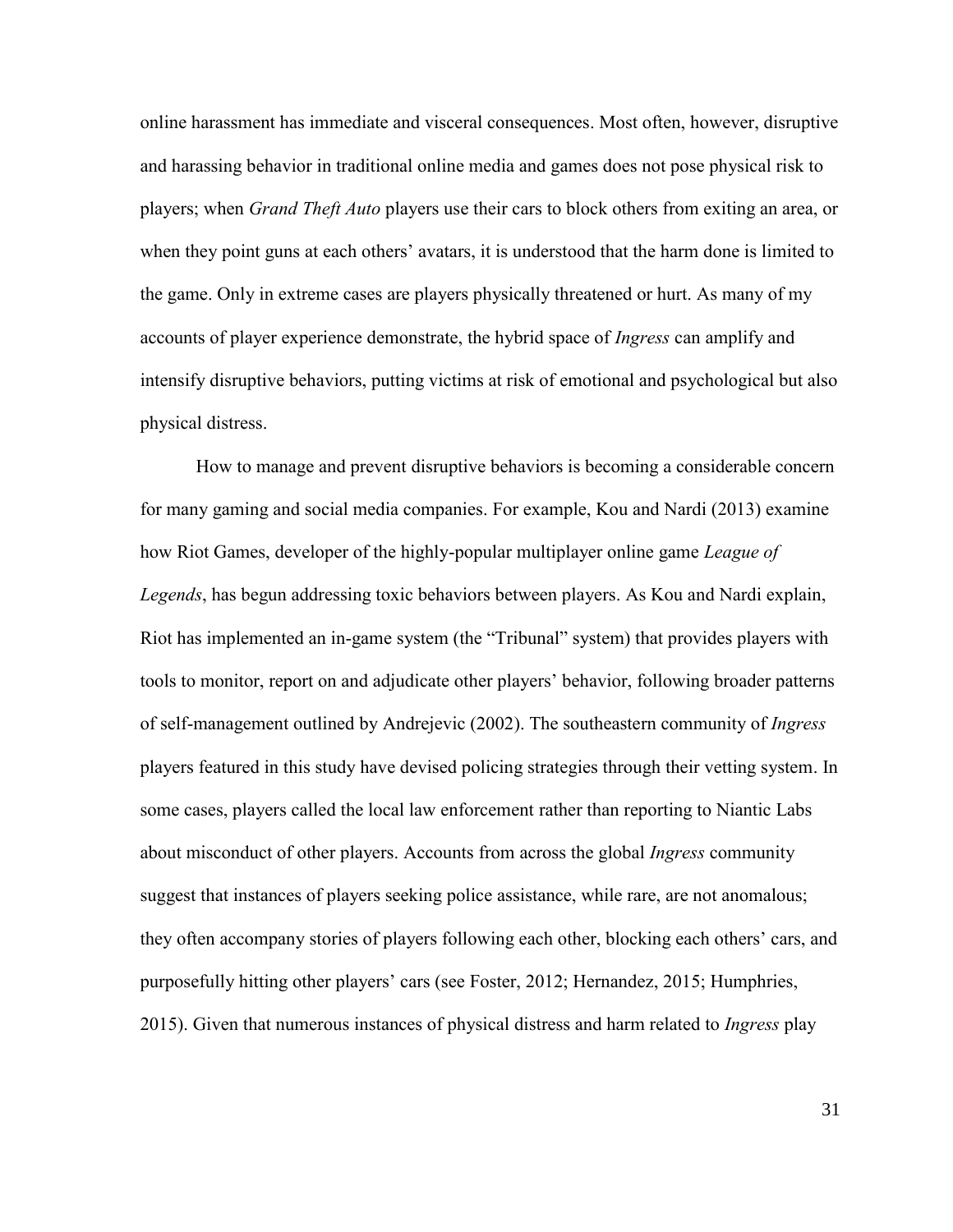have been reported globally, Niantic seems to be lax in its approach to addressing disruptive behavior – particularly when compared to the actions taken by companies such as Riot, and the management of games with relatively less risk.

### **Surveillance and Google's Use of Data**

<span id="page-36-0"></span>While already established that *Ingress* provides hybrid spaces of play, it is important to note that scholars have looked into how Google may be using the data its players create. Hulsey and Reeves (2015) describe *Ingress* as a way to "gather capitalizable data about consumption habits" mainly on pedestrian mobility (p. 3). Hybrid spaces of LBMGs appear to be perfect locations to gather pedestrian and consumer behaviors, for pervasive games, LBMGs, and even ARGs exist in a limbo between localized and digital cultures, and incorporate the Internet into private spaces (Montola, 2009; de Souza e Silva, 2006). Licoppe (2010) expands on this, addressing the ways LBMG publishers (in this case, Google) gather location-based data– as do players themselves, as my participants alluded to, scraping game logs for their own data mining efforts. But from what this study showed, the predominate form of *Ingress* mobility in the area of study appears to be vehicular, suggesting that Google's apparent goal of harnessing *Ingress* data to better model pedestrian mobilities is complicated by the forms of mobility favored by specific communities – in this case, cars.

#### **Trolling: A Moving Target**

<span id="page-36-1"></span>During interviews and observations, each participant of a rather homogenous group had a different idea of what trolling looked like and where the lines are between gamesmanship and something darker. Some participants focused on personalities, others on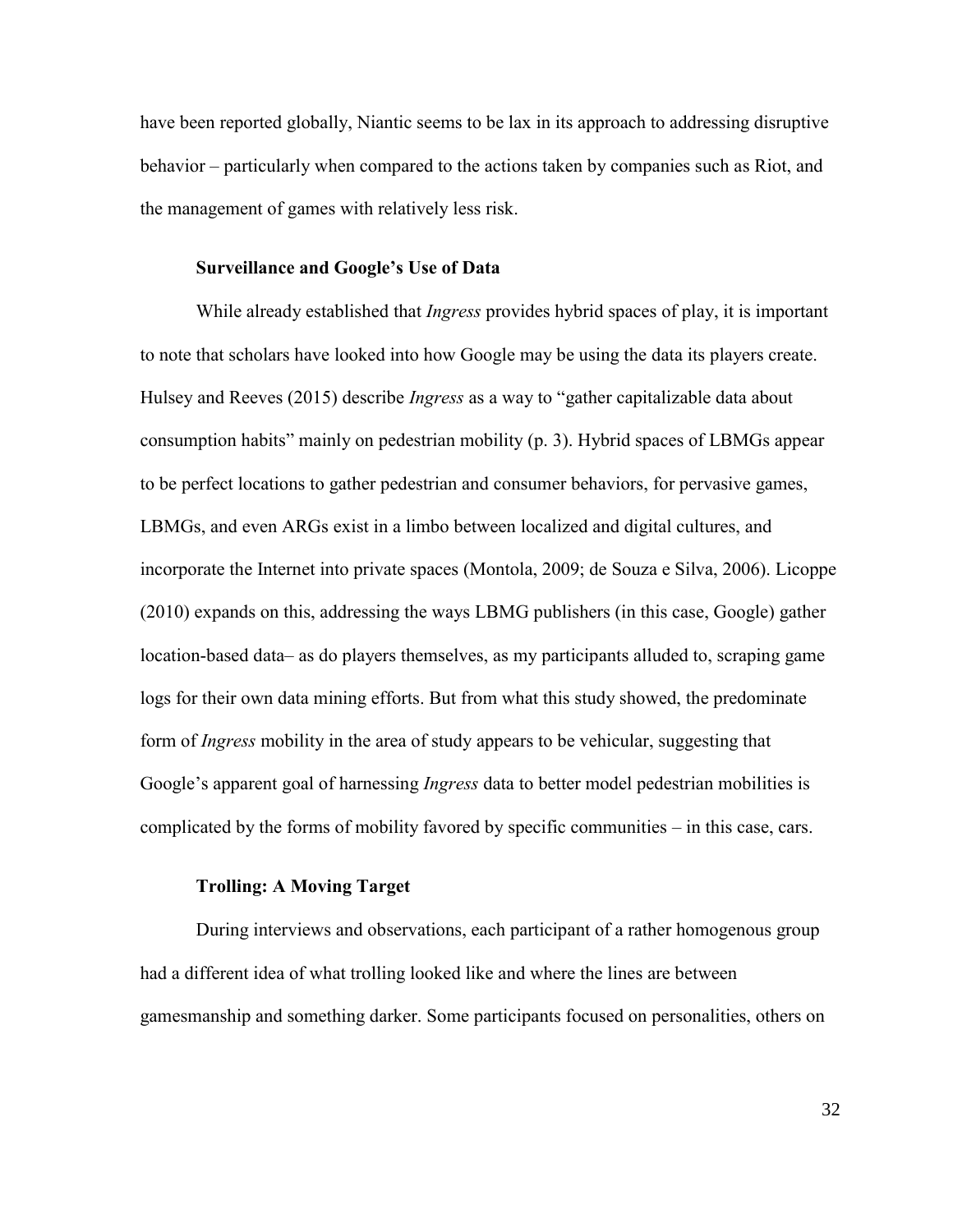play styles, and still others on the language players use in the in-game chat services. There was no singular set of agreed-upon criteria, even within this small, relatively tight-knit group, for distinguishing trolling from simply *having a little fun*. Based upon this and the multiple definitions of trolling behaviors from past scholars (Suler & Phillips, 1998; Dibbell, 1998, Hardaker, 2010; Binns, 2012; Fichman & Sanfilippo, 2015), notions of what constitute trolling appear to be particular not just to communities and platforms but also to individual interpretation. The only agreement between all participants was in how to manage the behaviors.

Definitions of harassing, toxic, or disruptive behaviors could vary based on geographic location, local or regional culture, or even through individual media usage. Perhaps the focus, then, should be on understanding the conditions specific to particular communities that influence how they define and manage acceptable behavior. Every geographic location has written (and unwritten) notions of acceptable behaviors. This study explored one community's conception of acceptable behavior and how it's managed, but there are many different areas – local, regional, and country-wide, that could be studied within the increasingly popular global platform known as *Ingress*. Each of these may have unique takes on what is deemed acceptable or inappropriate.

# <span id="page-37-0"></span>**Conclusion**

While trolling behaviors themselves may not be "*acceptable*", as WillyWonka explains, there is "some of it that is tolerable…but I think it's more of the question of *intent*." Through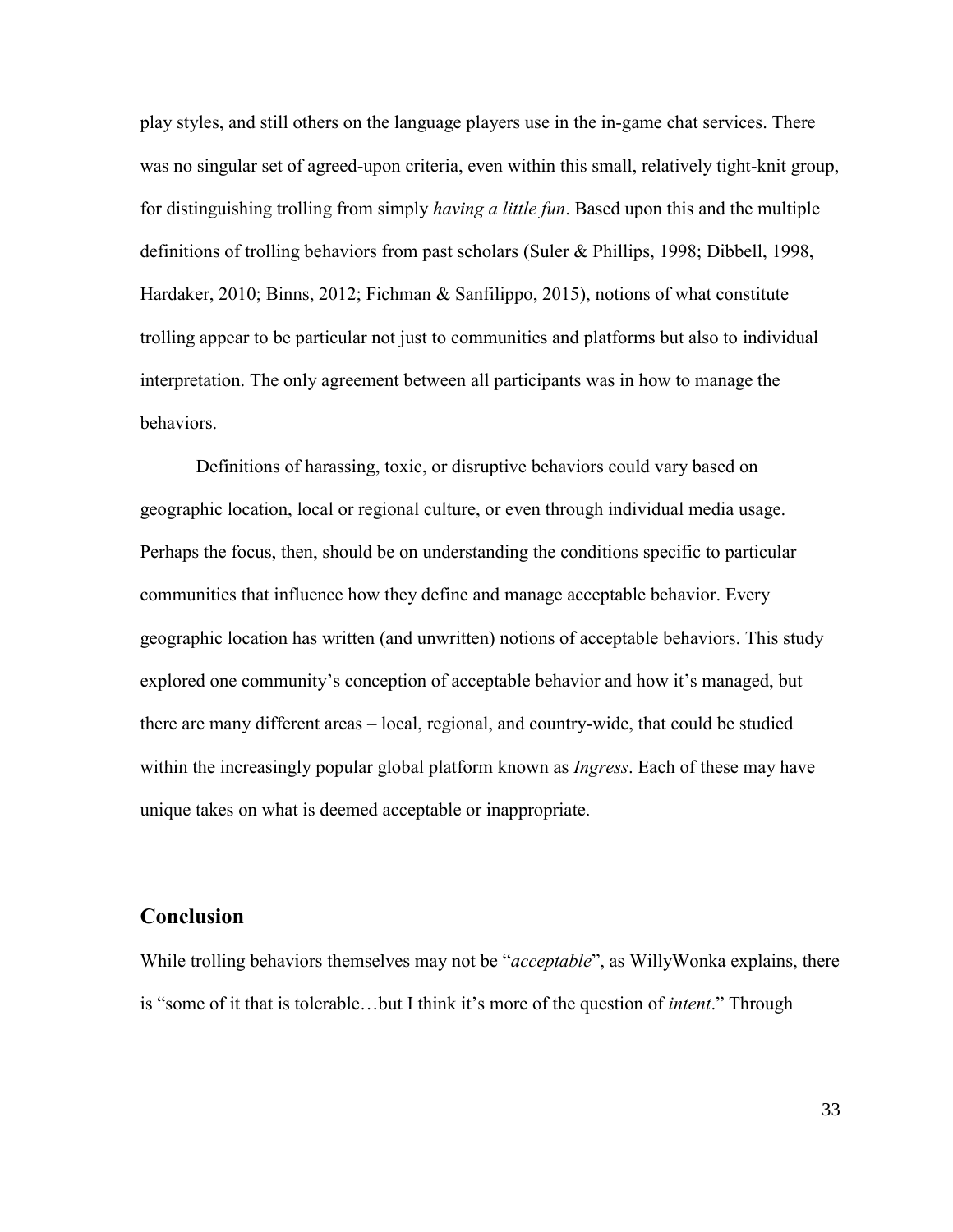observations of in-game communications panes and player made community forums over Slack and Google+, this study looked to fill a gap in current research concerning how trolling behaviors are defined and managed by the veteran players of a Southeastern United States community within *Ingress*. Every participant within this community noted that trolling behaviors take on various forms. I grouped the forms of trolling participants described into "gamesmanship", "different platform; different protocol", and simply "being an asshole" as well as looked at how the community managed disruptive behaviors.

To conduct this study, I utilized Burrell's (2009) expansion of Marcus' (1995) multisited ethnography; I interviewed 11 veteran participants and observed in-game chat services and the player-created Slack messaging board. My study was participant-driven; I took an *apprentice* style approach and, while questions were drawn up ahead of time, the information participants gave drove the direction of this study. However, being a member of this community in good standing meant that I had a level of trust with participants prior to undertaking the study; this, together with my offer to share (anonymized) insights from the study with participants, helped ensure that participants could divulge their perspectives, experiences and information on their communicative practices that they may not have otherwise shared.

To expand upon multi-cited ethnography, I discovered Hine's (2007) *connective ethnography* held importance with its reminder to hang on to data even if it not immediately recognized as relevant. Hine's (2007) aim of putting "specific uses of information and communication technologies into meaningful practices for participants to engage in" coincided with the primary use of communication technologies within this *Ingress*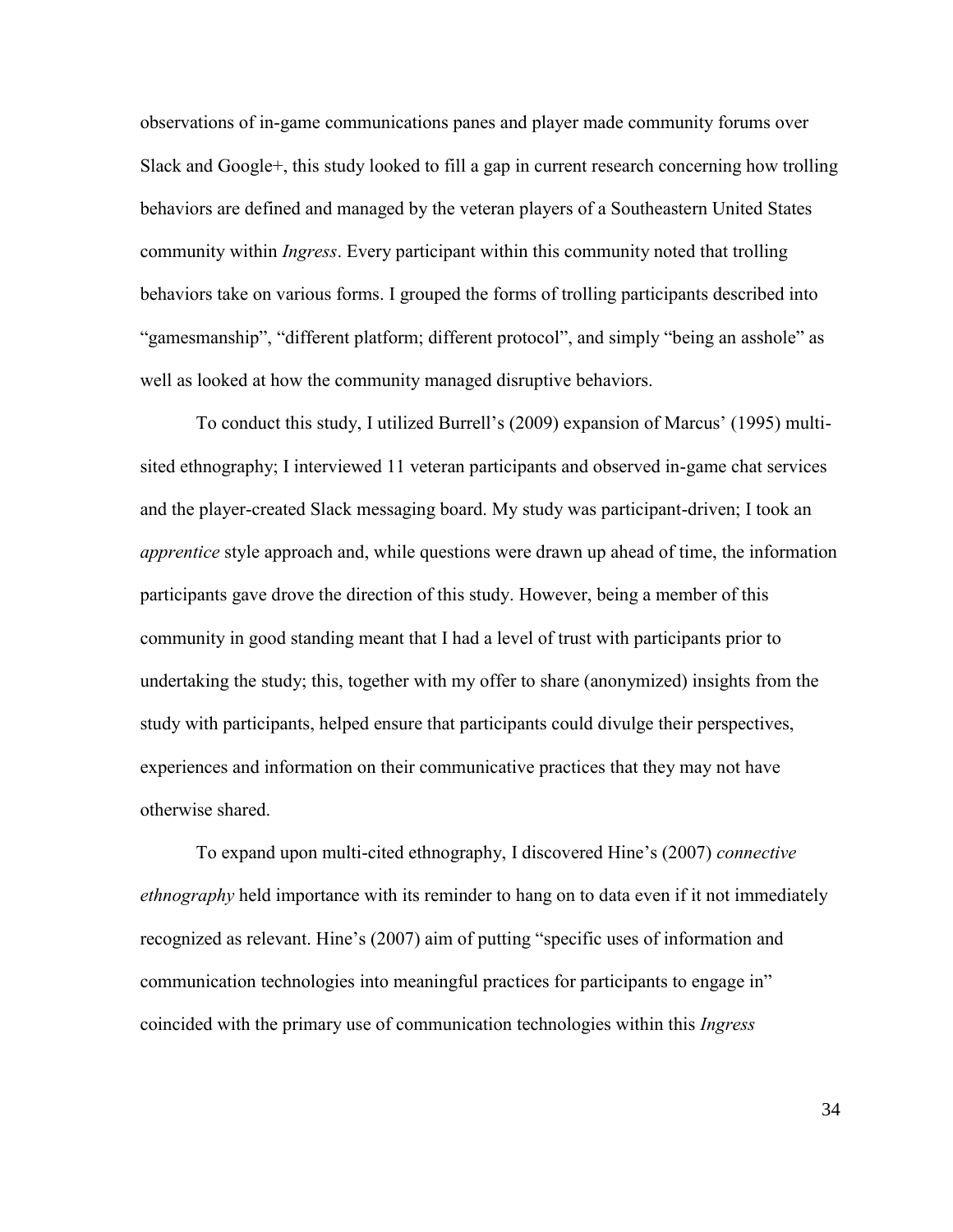community (p. 620). As such, I found it very useful to temporarily bracket my own understandings of the game and to maintain a capacity for surprise. Taking the time to explore the offline and the online spaces individually as well as simultaneously at game meetups or while participants are playing are essential for understanding the entire picture that global LBMGs paint for their participants.

These games do not exist in just the digital or the physical. They occur in both the digital *and* the physical simultaneously. Events will occur in one space that affect the other and vice versa. As such, as ethnographers, it is important to manage both at the same time. Burrell (2009) explains the need to find an entrance rather than a site, to consider multiple types of networks players may use, and to watch the language used which may lead to connections between different sites. Hine (2007) reminds us to reflect and accept surprises if and when they occur. I recommend doing both and to keep not only reflections, perceptions, and responses, but timestamps, too, because it is too easy to miss an important detail or infer incorrectly within a hybrid location coinciding digital and physical spaces.

The limitations of this study pertain to time, depth of study, and diversity among participants' experience as *Ingress* players. "*[Knowing] when and where to stop*" (Burrell, 2009 p. 194) became an important aspect to keep into consideration. If possible, I would have attempted to observe more than just the local Resistance community, but, due to the limitations of a university-based study for a Master's thesis and being a longstanding member of the local Resistance community, I could not engage the Enlightened community as a method of comparison or affirmation. Additionally, I would have like to take the time for more stories and individual definitions of disruptive behavior. The participants were all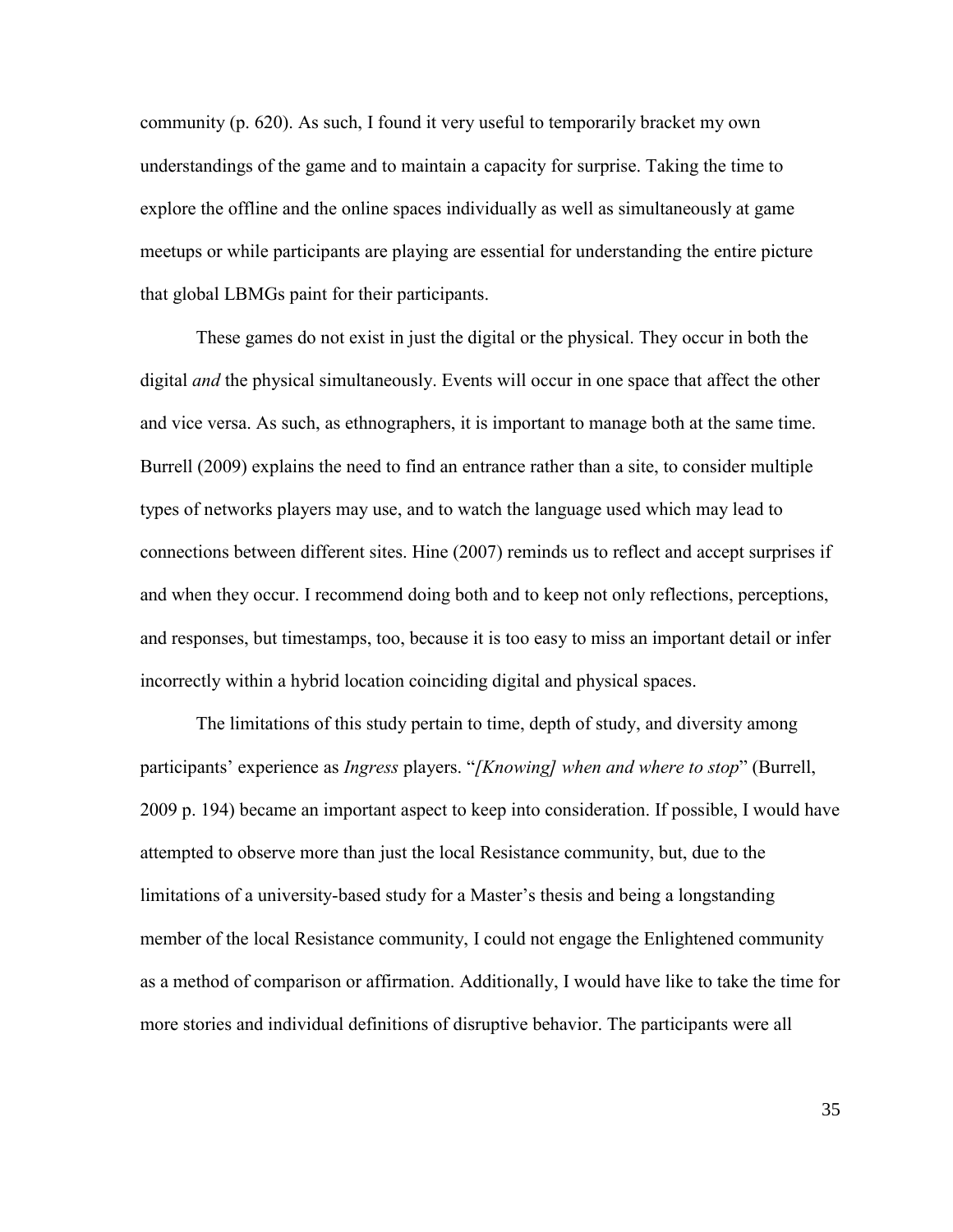veteran players in and around a large city and were a relatively homogenous group. Future studies may seek to include case studies of newer players, less active players, and a more diverse cast of races, sex, and locale. In addition, researchers may want to bring in more of the physical game alongside the communication technologies by going on ride-alongs with participants, attending game meetups with participants, or attending sponsored events<sup>13</sup> such as *Ingress* anomalies, First Saturdays, or the newly added Mission Days.

While it does not pertain to the study of disruptive behavior, many participants noted the similarities between *Ingress* play and forms of work, including but not limited to planning for anomalies and First Saturday events. Future studies may wish to examine the forms of labor that go into organizing game events and managing player communities – especially considering that the tool this community uses, Slack, is a project management tool used in the creative and IT industries. Likewise, I encountered stories of players who wrote complex computer programs to assist in the surveillance of opposing players.

For players or designers of LBMGs and ARGs seeking more information about this study's findings and how to help manage disruptive play within more mobile games, all information is being compiled for the moderators of this southeastern community or any other communities who wish to see this information to better the flow of communication and community forums as well as to show what areas may need to be addressed within the community. Game designers may be able to use this information as a learning experience of

 $\overline{a}$ 

<sup>13</sup> *Ingress* sponsored events range in location and rule of play. Anomalies and Mission Days are large-scale events which bring players from around the world to a single city for recorded play in attempts to gain points for the player's faction. In total, the faction with the highest points wins that location and/or the overall event cycle. First Saturdays are more local/regional and are usually set up to help teach newer players how to play *Ingress*.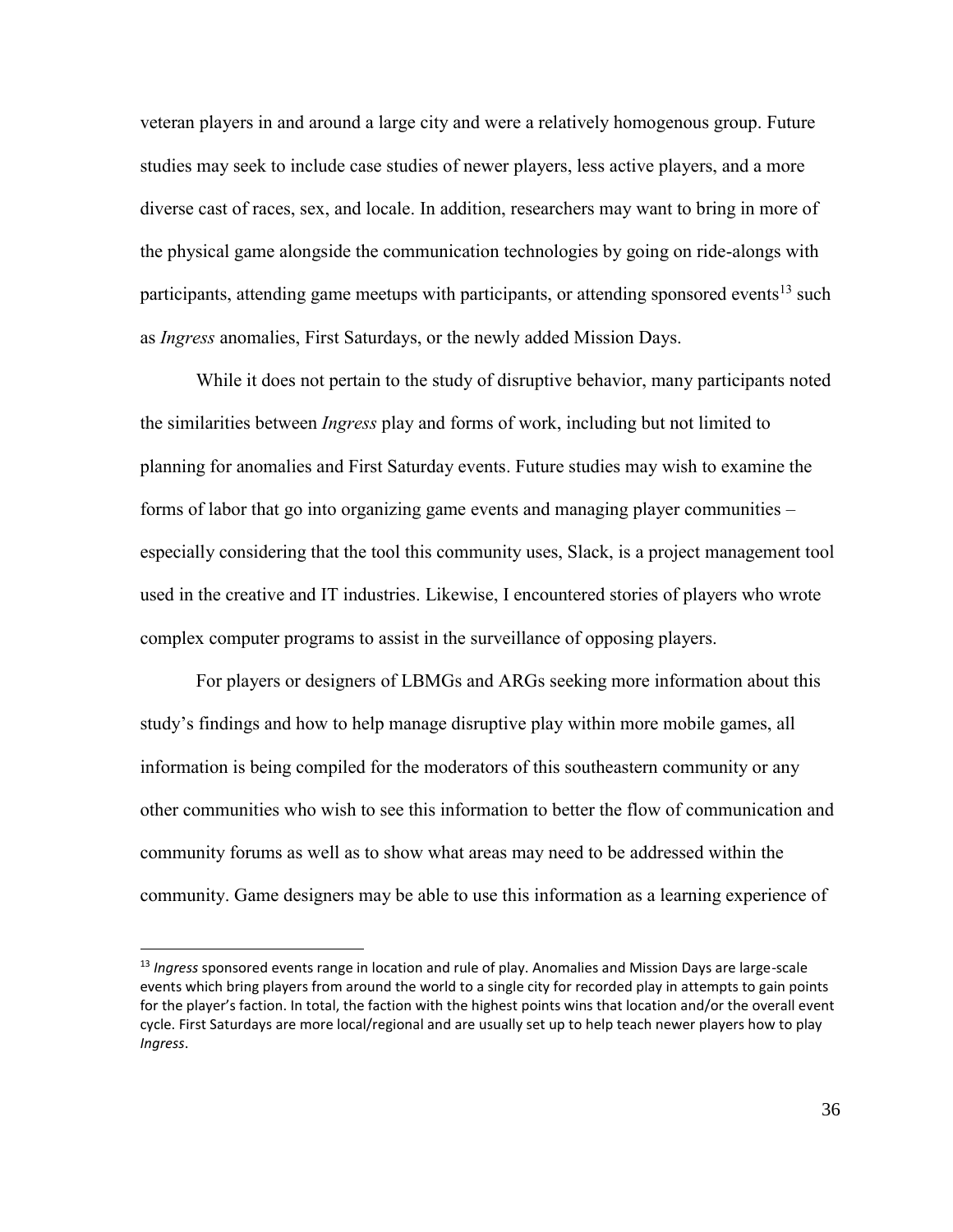how this community manages disruptive or trolling behaviors and later compare these findings to other communities. If future studies show similar findings, perhaps these strategies can be implemented into upcoming games, like a more child and family oriented *PokémonGO*. Additionally, it may be beneficial for designers to take note of data gathering purposes for other applications or programs.

Every major example of disruptive play (excluding the helicopter event) involved *driving* in some fashion – whether it be capturing portals from within a car, blocking cars with other vehicles, or following players through various towns or counties. Past research describes Google's possibility of gathering data to improve pedestrian navigation (Hulsey & Reeves, 2015), but this study depicts a community much more reliant on cars than on pedestrian mobility. While the site of study is not as metropolitan as, say, New York City, USA or Tokyo, Japan where walking may be more of a norm, a question remains about what Google thinks *informationally* it is getting from the communities who play this game. If this one site of play is predominately vehicular-based travel, how does this compare to other sites of play which may provide information based on pedestrian mobility?

To conclude, future studies may wish to continue compiling more case studies in other areas of the global *Ingress* game, possibly between both factions, and much more. Global LBMGs with AR cross overs are gaining attention by game designers and players. More academic research would be beneficial to compile data on how work becomes play, trolling/disruptive play varies based on individual or community opinion, and much more.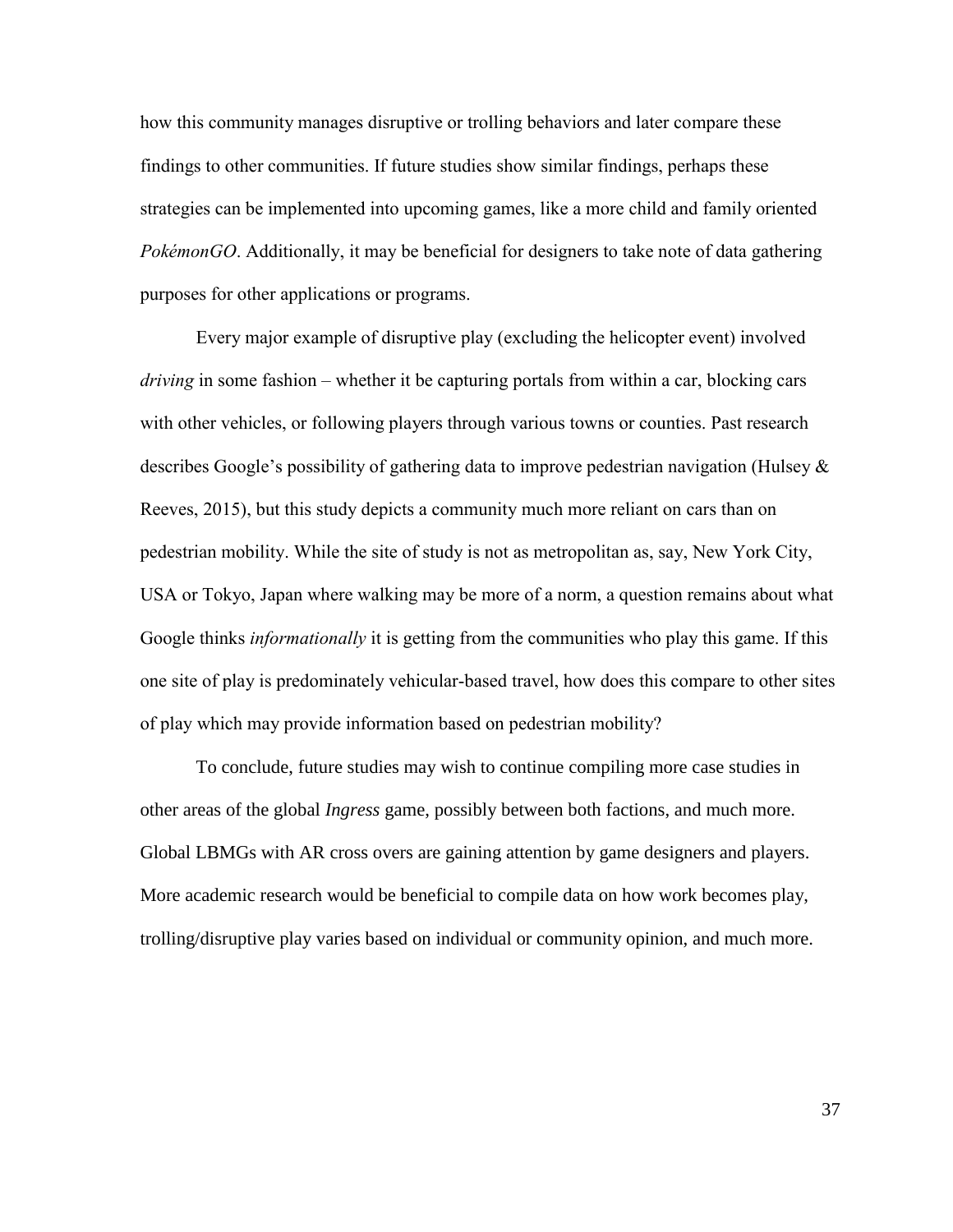# <span id="page-42-0"></span>**Bibliography**

- Andrejevic, M. (2002). The work of watching one another: Lateral surveillance, risk, and governance. *Surveillance & Society*, *2*(4).
- Binns, A. (2012). DON'T FEED THE TROLLS!. *Journalism Practice*, *6*(4), 547-562. doi:10.1080/17512786.2011.648988
- Burrell, J. (2009). The field site as a network: A strategy for locating ethnographic research. *Field Methods*.
- Chess, S. (2014). Augmented regionalism: Ingress as geomediated gaming narrative. *Information, Communication & Society*, *17*(9), 1105-1117.

Dewey, C. (2014, October 14). The only guide to Gamergate you will ever need to read. Retrieved April 07, 2016, from https://www.washingtonpost.com/news/theintersect/wp/2014/10/14/the-only-guide-to-gamergate-you-will-ever-need-to-read/

Dibbell, J. (1998). *My tiny life: Crime and passion in a virtual world*. Julian Dibbell.

- Donath, J. S. (1999). Identity and deception in the virtual community. *Communities in cyberspace*, *1996*, 29-59.
- Down to the wire. (2013, January 28). Gamesmanship vs Sportsmanship. Retrieved April 18, 2016, from https://michaeledwards89.wordpress.com/2013/01/28/gamesmanshipvs-sportsmanship/
- de Souza e Silva, A. D. S. (2006). From cyber to hybrid mobile technologies as interfaces of hybrid spaces. *Space and culture*, *9*(3), 261-278.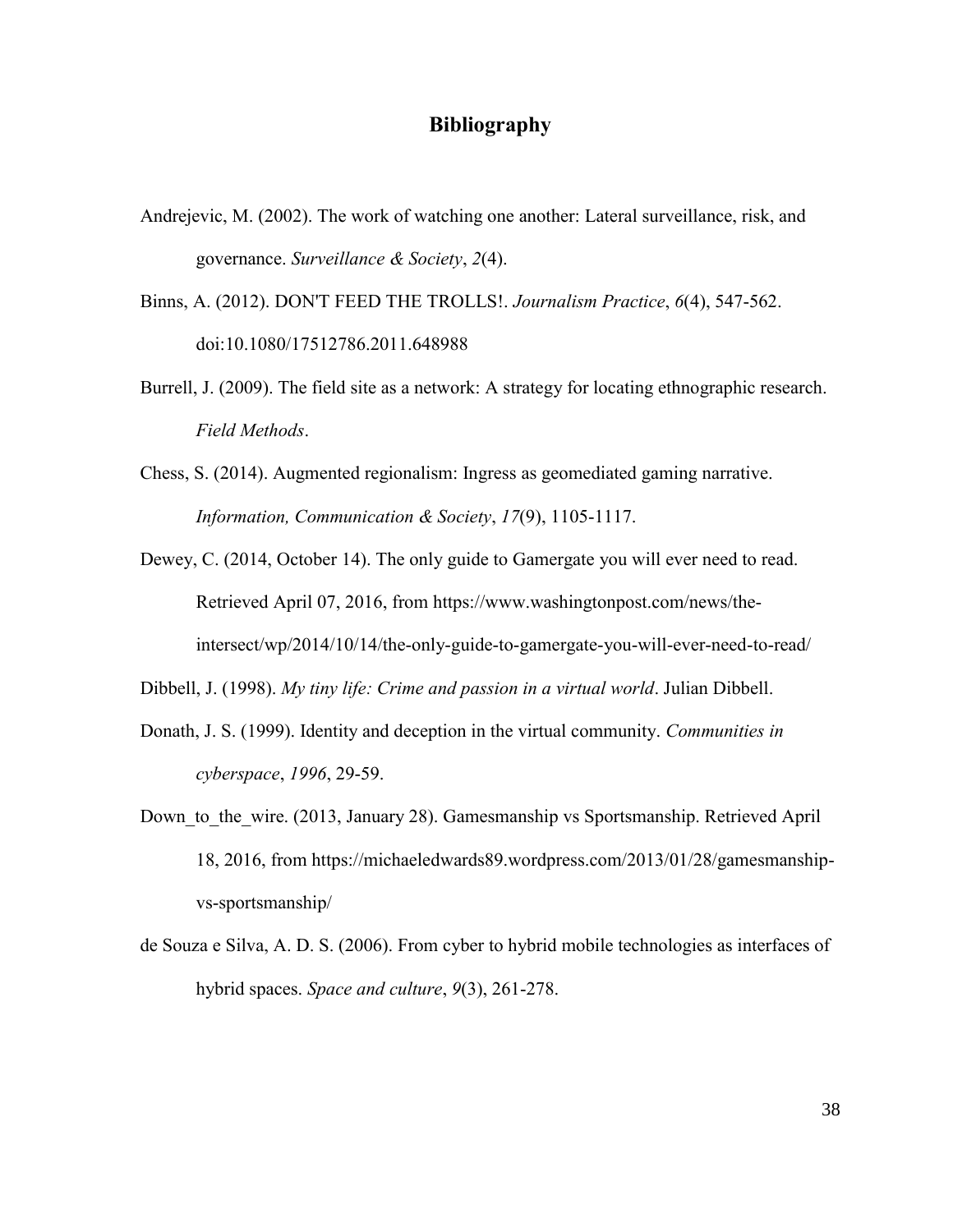- Economist, The. (2014, March 10). What doxxing is, and why it matters. Retrieved April 07, 2016, from http://www.economist.com/blogs/economist-explains/2014/03/economistexplains-9
- Eveleth, R. (2015, July 17). How to Deter Doxxing. Retrieved April 08, 2016, from http://niemanreports.org/articles/how-to-deter-doxxing/
- Fagone, J. (2015, November 28). The Serial Swatter. Retrieved April 08, 2016, from http://www.nytimes.com/2015/11/29/magazine/the-serial-swatter.html? $r=0$
- Fichman, P., & Sanfilippo, M. R. (2015). The Bad Boys and Girls of Cyberspace How Gender and Context Impact Perception of and Reaction to Trolling. *Social science computer review*, *33*(2), 163-180.
- Foster, C. (2012, December 11). Augmented Reality Game Gets Player Busted: The First Of Many? - ReadWrite. Retrieved April 20, 2016, from http://readwrite.com/2012/12/11/augmented-reality-game-gets-player-arrested-thefirst-of-many/
- Gogol, B. (2014, August 30). 15 Year Old Who "SWATTED" Gamer Convicted Of Domestic Terrorism; 25 Years To Life In Federal Prison. Retrieved April 08, 2016, from http://nationalreport.net/15-year-old-swatted-domestic-terrorism/
- Grubb, Jeff. "Ingress Developer Niantic Labs Is No Longer a Google Company following Alphabet shakeup." *VentureBeat*. 12 Aug. 2015. Web. 12 Apr. 2016.
- Hardaker, C. (2010). Trolling in asynchronous computer-mediated communication: From user discussions to academic definitions. *Journal Of Politeness Research: Language, Behavior, Culture*, *6*(2), 215-242. doi:10.1515/JPLR.2010.011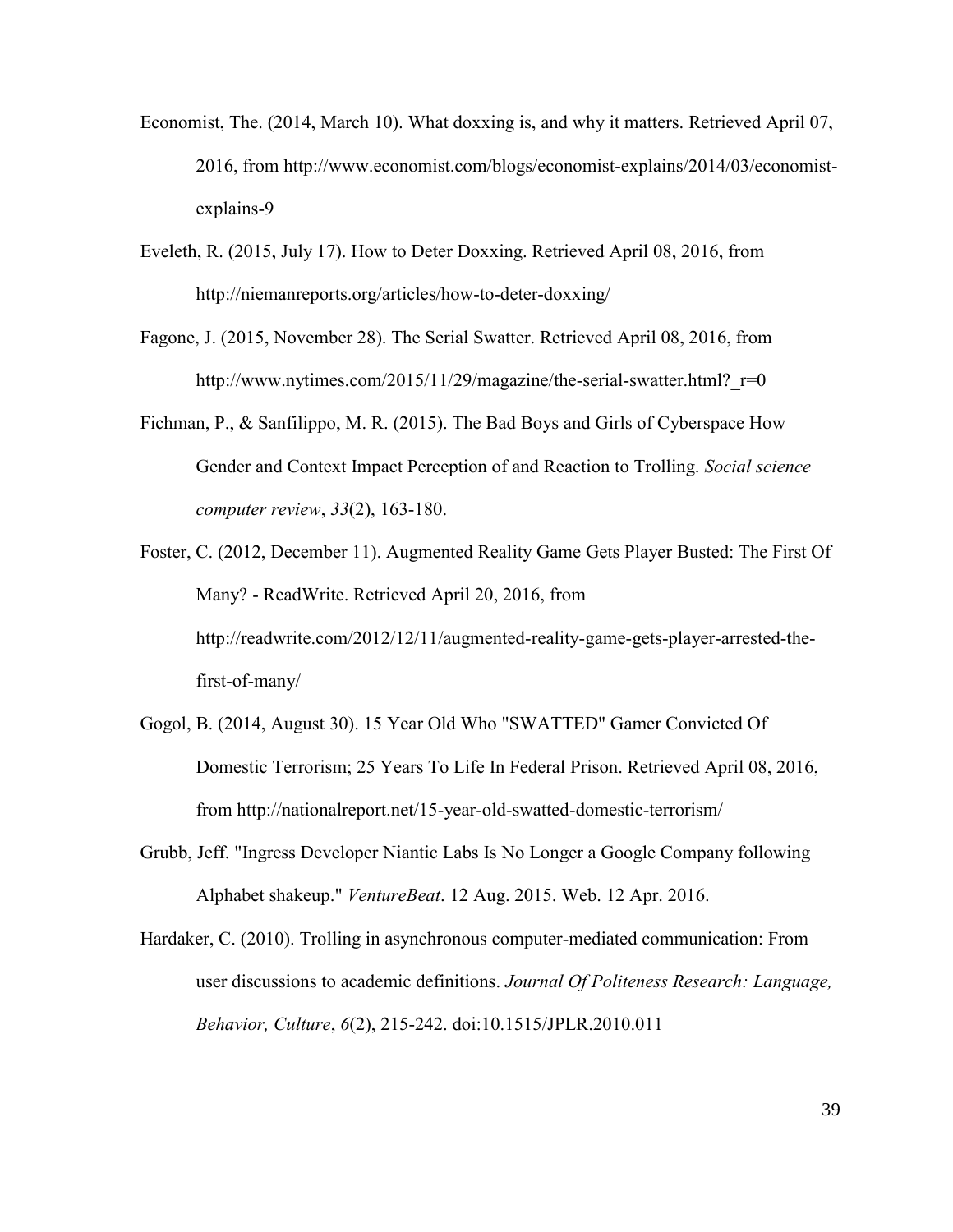- Hernandez, A. (2015, June 24). How Safe Are You Playing Ingress? Techaeris. Retrieved April 20, 2016, from http://techaeris.com/2015/06/24/editorial-how-safe-are-youplaying-ingress/
- Hine, C. (2007), Connective Ethnography for the Exploration of e-Science. Journal of Computer-Mediated Communication, 12: 618–634. doi: 10.1111/j.1083- 6101.2007.00341.x
- Hulsey, N., & Reeves, J. (2014). The gift that keeps on giving: Google, Ingress, and the gift of surveillance. *Surveillance & Society*, *12*(3), 389.
- Kohn, S. (2015, June 29). I Got Doxxed So You Don't Have To. Retrieved April 07, 2016, from http://www.thedailybeast.com/articles/2015/06/29/i-got-doxxed-so-you-don-thave-to.html
- Kou, Y., & Nardi, B. (2013). Regulating anti-social behavior on the Internet: The example of League of Legends.
- Licoppe, C., & Inada, Y. (2010). Locative media and cultures of mediated proximity: the case of the Mogi game location-aware community. *Environment and Planning D: Society and Space*, *28*(4), 691-709.
- MacDonald, S. N. (2014, August 29). Gaming vlogger Anita Sarkeesian is forced from home after receiving harrowing death threats. Retrieved April 07, 2016, from https://www.washingtonpost.com/news/morning-mix/wp/2014/08/29/gamingvlogger-anita-sarkeesian-is-forced-from-home-after-receiving-harrowing-deaththreats/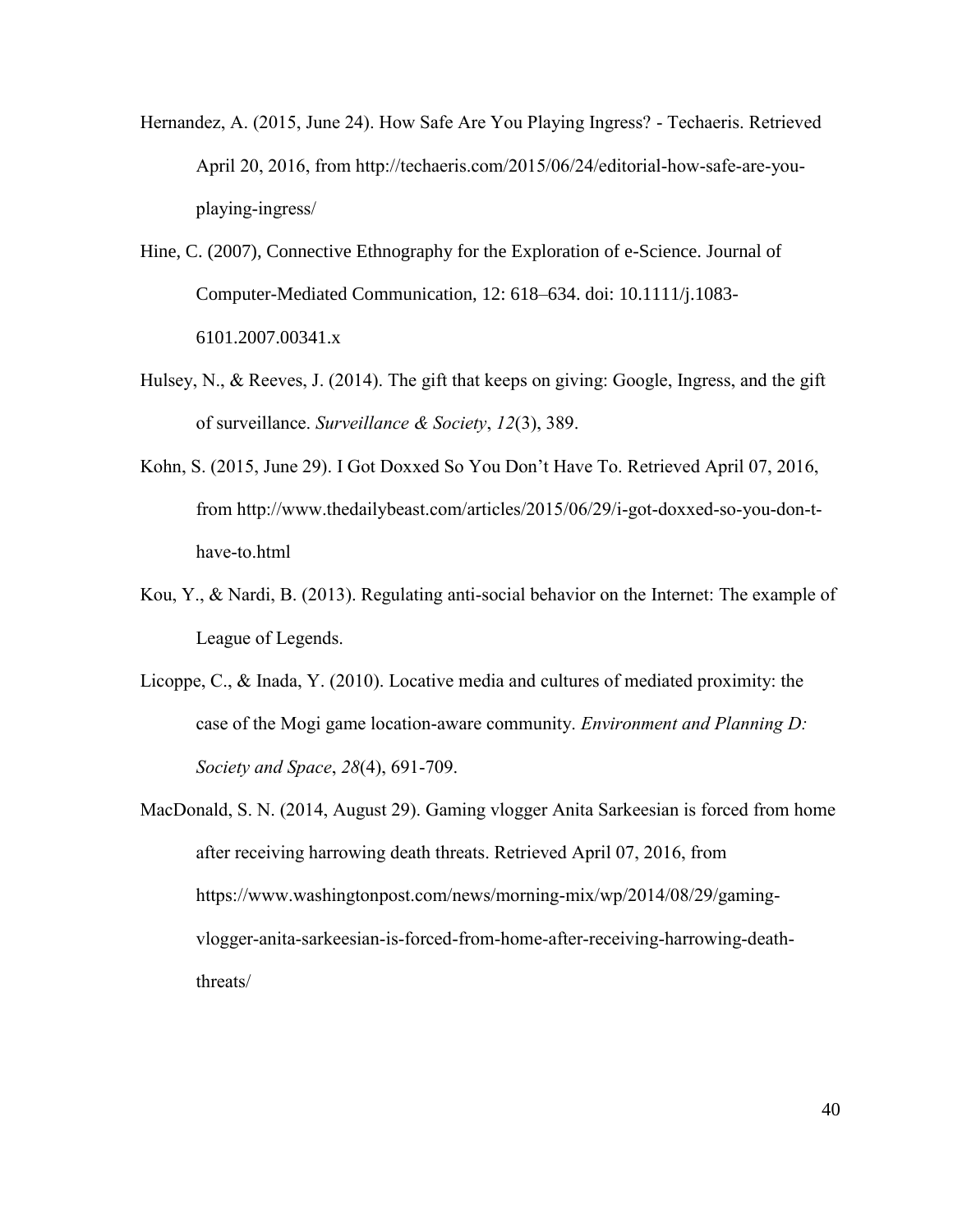- Majorek, M., & du Vall, M. (2015). Ingress An Example of a New Dimension in Entertainment. *Games and Culture*, 1555412015575833.
- Mantilla, K. (2013). Gendertrolling: Misogyny adapts to new media. *Feminist Studies, 39*(2), 563-570. Retrieved from

<http://search.proquest.com/docview/1650145996?accountid=12725>

- Myers, D. (2008). Play and punishment: The sad and curious case of Twixt. *Unpublished manuscript, retrieved from: http://www. masscomm. loyno. edu/~ dmyers F*, *99*.
- Marcus, G. E. (1995). Ethnography in/of the world system: The emergence of multi-sited ethnography. *Annual review of anthropology*, 95-117.
- Nadai, E., & Maeder, C. (2005, September). Fuzzy fields. Multi-sited ethnography in sociological research. In *Forum Qualitative Sozialforschung/Forum: Qualitative Social Research* (Vol. 6, No. 3).
- Phillips, W. (2011). Meet the trolls. *Index On Censorship*, *40*(2), 68-76. doi:10.1177/0306422011409641
- Rowney, J. (2009, July 13). The line between gamesmanship and cheating. Retrieved April 18, 2016, from http://news.bbc.co.uk/2/hi/uk\_news/magazine/8148183.stm
- Schoenfeld, S. (2015, June 23). Man charged in UConn bomb threat swatting incident pleads guilty. Retrieved April 08, 2016, from [http://fox61.com/2015/06/23/man-charged-in](http://fox61.com/2015/06/23/man-charged-in-uconn-bomb-threat-swatting-incident-pleads-guilty/)[uconn-bomb-threat-swatting-incident-pleads-guilty/](http://fox61.com/2015/06/23/man-charged-in-uconn-bomb-threat-swatting-incident-pleads-guilty/)
- Scimeca, D. (2014, October 13). Indie developer mocks GamerGate, chased from home with rape and death threats. Retrieved April 07, 2016, from <http://www.dailydot.com/geek/brianna-we-gamergate-threats/>